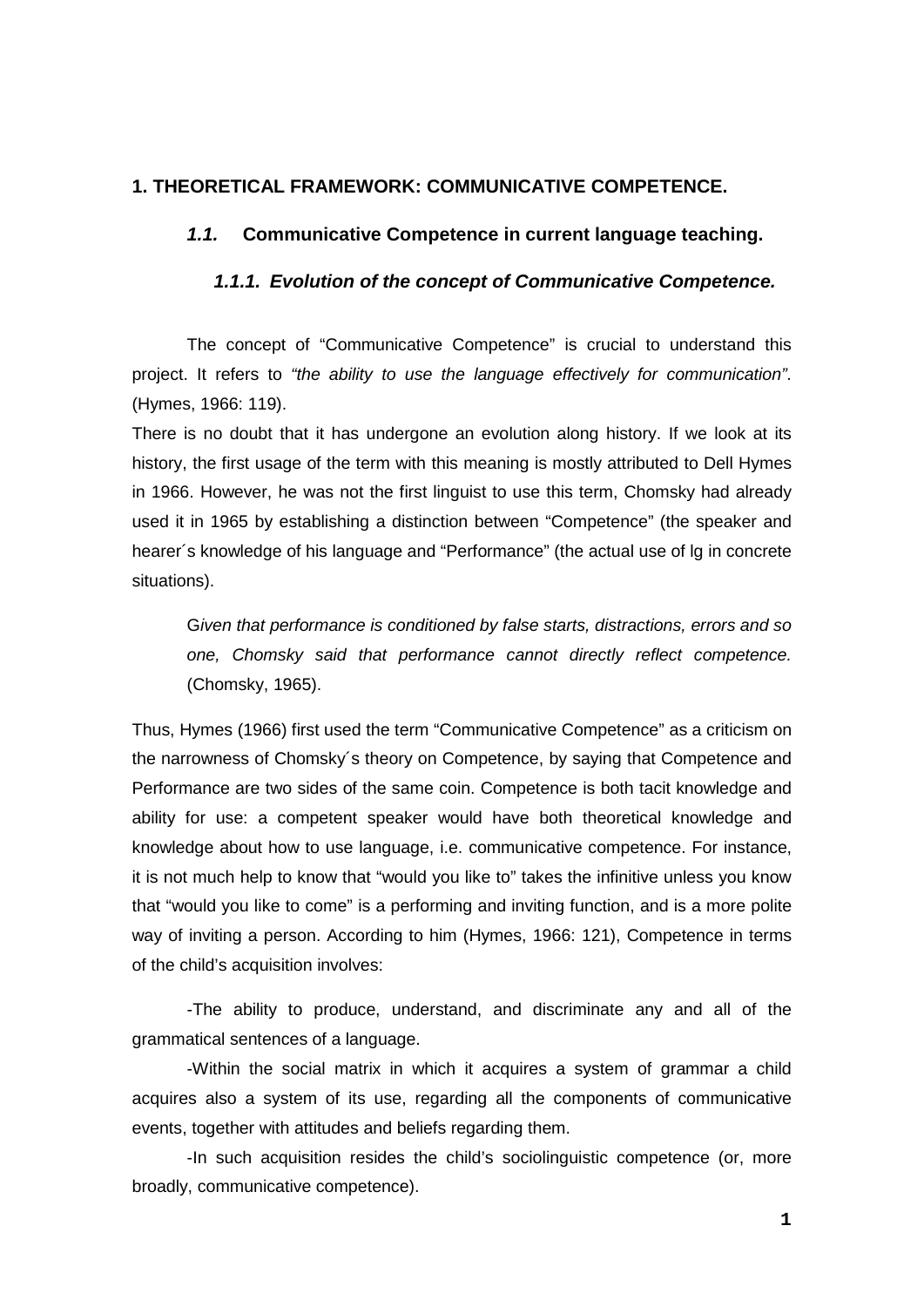-its ability to participate in its society as not only a speaking, but also a communicating member.

In relation to the evolution of the term "Communicative Competence", Cummins (1979) first distinguished Cognitive/Academic Language Proficiency (CALP) from Basic Interpersonal Communicative Skills (BICS). The first one is related to form, to the dimension of language proficiency, and BICS is the communicative ability that a person acquires in order to function in daily interpersonal exchanges.

Later, in 1981, Cummins modified these definitions of CALP and BICS according to their relationship with a context, being CALP context-reduced and BICS contextembedded. These terms are commonly used in discussion of bilingual education and arise from the early work of Cummins (1981) in which he demonstrated his ideas about the two principal continua of second language development in a simple matrix (See it below). BICS describes the development of conversational fluency (Basic Interpersonal Communicative Skills) in the second language, whereas CALP describes the use of language in decontextualized academic situations (Cognitive Academic Language Proficiency ).



# **Figure 1.1. What is BICS & CALP?**

Taken from

[http://www.educ.ualberta.ca/staff/olenka.bilash/Best%20of%20Bilash/bics%20calp.html](http://www.educ.ualberta.ca/staff/olenka.bilash/Best%20of%20Bilash/bics%20calp.html%231)

[#1.](http://www.educ.ualberta.ca/staff/olenka.bilash/Best%20of%20Bilash/bics%20calp.html%231) Last accessed 1-11-2014.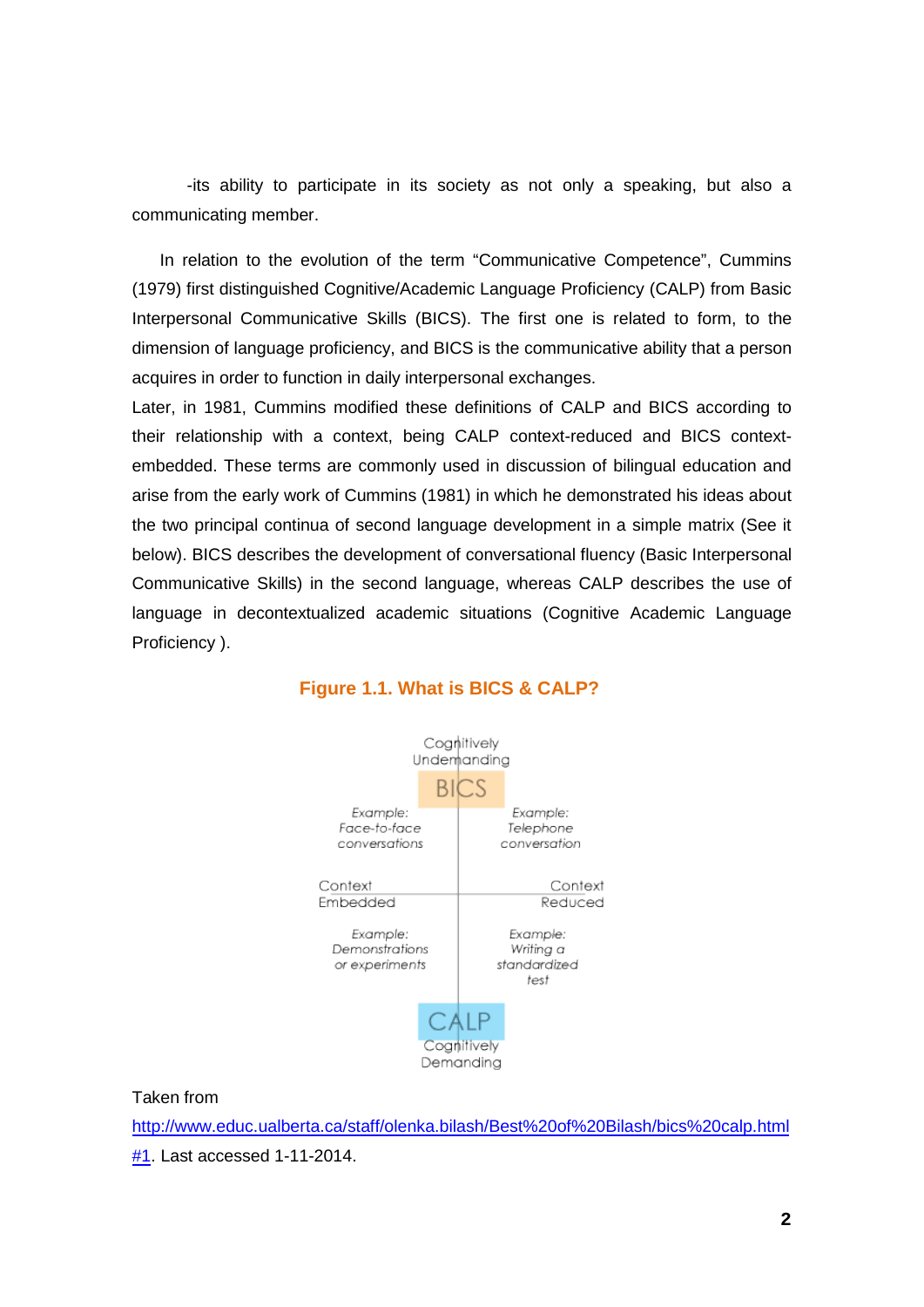According to Baker (2006) "BICS is said to occur when there are contextual supports and props for language delivery. Face-to-face "context embedded" situations provide, for example, non-verbal support to secure understanding. Actions with eyes and hands, instant feedback, cues and clues support verbal language. CALP, on the other hand, is said to occur in "context reduced" academic situations. Where higher order thinking skills (e.g. analysis, synthesis, evaluation) are required in the curriculum, language is "disembedded" from a meaningful, supportive context. Where language is "disembedded" the situation is often referred to as "context reduced" (Baker, 2006, p. 174).

However, Canale and Swain (1980:1-47) brought a new conception of communicative competence because they adapted this competence to second language teaching. According to them (1980:8),

*Communicative competence is the relationship between the knowledge of the rules of grammar and the knowledge of the rules of language use taking into account some contextual and psychological limiting conditions such as memory or noise.* 

If we look at each of its components, they include:

- **Grammatical competence**: This competence includes "knowledge of lexical items and of rules of morphology, syntax, sentence-grammar semantics, and phonology" (Canale & Swain 1980:29)

- **Sociolinguistic competence**: It is the knowledge of both sociocultural rules of use and of discourse to interpret utterances, especially when there is a big difference between the literal meaning and the speaker's intention.

- **Strategic competence**: It includes the verbal and non-verbal communication strategies used to make up problems in communication due to performance variables or to insufficient knowledge of communicative rules.

Later on, in 1983, Canale added a fourth component:

- **Discourse competence**: It complements the grammatical competence and it is related to intersentential relationships, that is to say, it helps us to connect sentences in a meaningful way.

Then Bachman (1990) stated that "Language competence" consists of: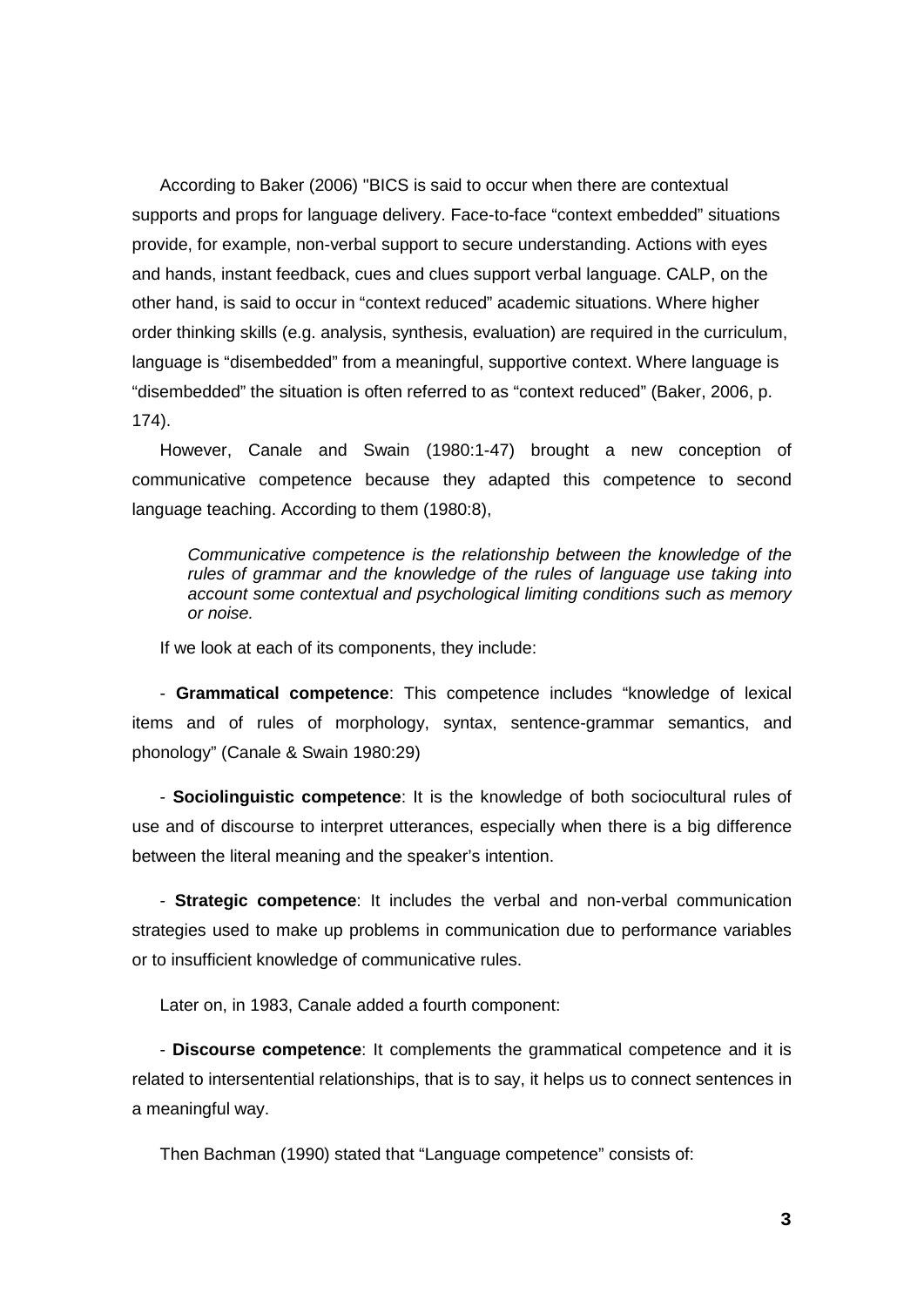Combining the rules to create sentences and the rules to make them meaningful, that is, the grammatical and discourse (renamed "textual") competence, and she calls it **organizational competence**.

In addition, she divided Canale & Swain's sociolinguistic competence into two categories: **illocutionary** competence (functional aspects of language) and **sociolinguistic** competence (culturally related aspects of language).

Considering all this theoretical background on Communicative Competence, at this point, we as teachers must wonder how to teach this competence.

## *1.1.2. Current language teaching.*

If we look at the didactic evolution of teaching EFL, it must be highlighted that there has been a shift of emphasis from the teaching of the forms of the language (supported by more traditional methods such as the Grammar-Translation and Audio-lingual methods) to the teaching of the communicative use of these forms (defended by the Communicative Approach or Communicative Language Teaching). Current language teaching aims at achieving what Dell Hymes in 1966 called "Communicative Competence", i.e. *"the ability to use the language effectively for communication"*, as stated at the beginning of this section.

In fact, the Common European Framework of Reference for Languages (Council of Europe, 2001:1-273) establishes "Communicative Competence" as the key principle which must govern language teaching. Therefore, if we want our learners to achieve effective communication in that language, as teachers of English as a Foreign Language, we must promote the development of all Canale and Swain´s components that conform this Communicative Competence as well as the sociocultural one, later added by the (LOGSE) in Spain (*Ley 1/1990 de 3 de octubre, Orgánica de Ordenación General del Sistema Educativo*. Ministerio de Educación. 1990).

In this sense, the use of dialogues in the foreign language lesson is becoming an outstanding and complete task which promotes our learners´ development of Communicative Competence, since it helps to awaken our students´ awareness of speech rules. At the same time, listening, reading, writing and producing them improve the acquisition of communication and learning strategies. Besides, in order to interact, learners must use Communication Strategies.

**4**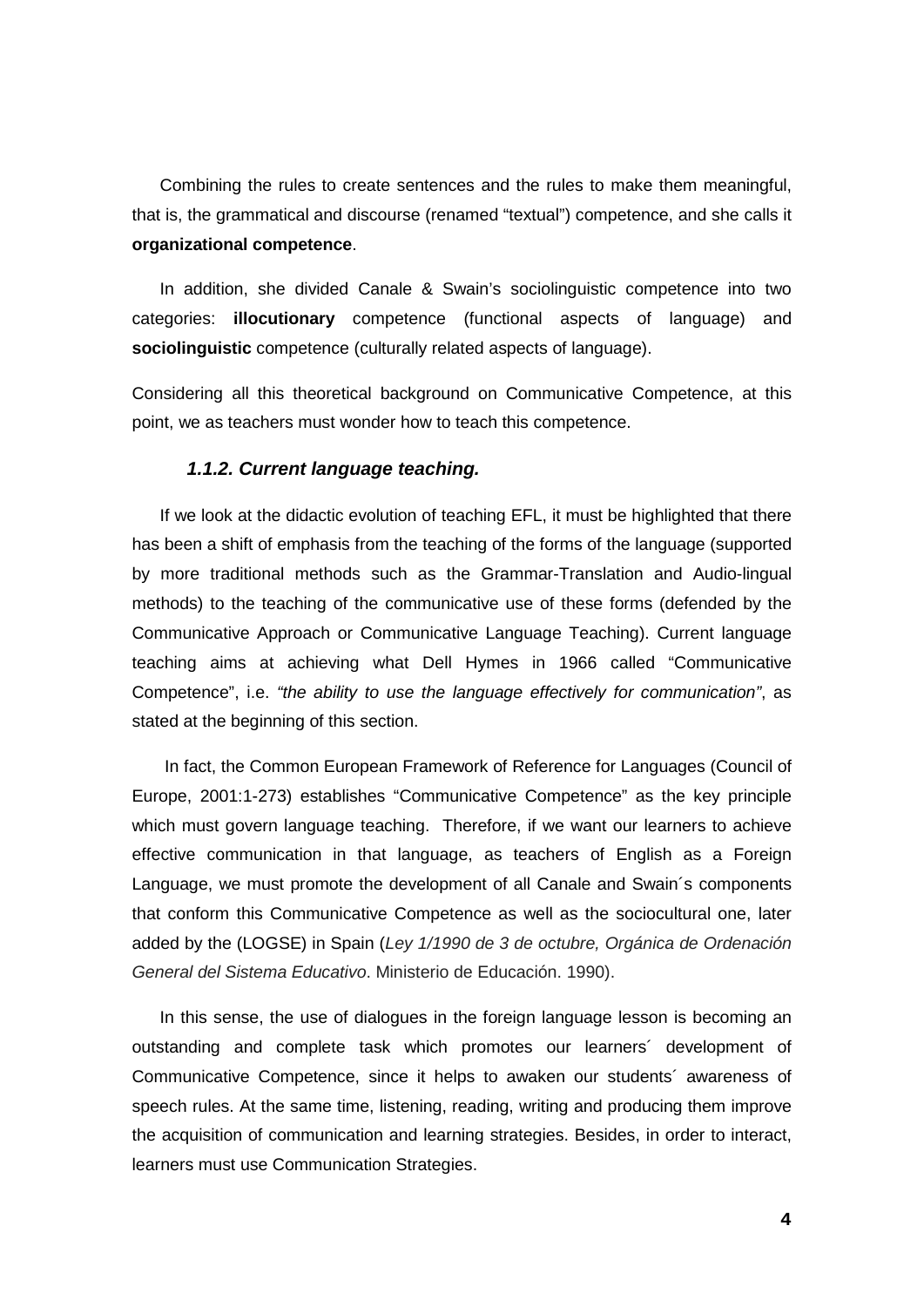Besides, we need to bear on mind that dialogues appear in our everyday lives in the form of conversations and we are in the society of communication, being surrounded by constant conversations in our daily-life. For instance, it is frequent to hear a dialogue between two strangers while you travel on a bus, train, etc. We participate as speakers, listeners, readers and writers.

For all the reasons mentioned above this final project has been based on an Action Research and Materials Design. It is a descriptive and a mix of both, theoretical and practical research, having the classroom as the main focus for research attention and description. Therefore, it is what Nunan (1987) calls "Classroom-oriented research". I strongly believe that researching on analysis and use of dialogues in the classroom can improve our daily teaching of Communicative Competence and learners´ development of it, contributing to the acquisition of the second language. Regarding aims, this project has the following goals:

-To study the importance and structure of dialogues in daily conversation to promote the development of our learners´ Communicative Competence.

-To discover communication strategies and linguistic interferences that learners have when producing dialogues at  $3^{rd}$  ESO.

-To analyze some data collection when producing dialogues in the classroom.

-To compare learners´ performances of dialogues to see their interlingual developmental process.

Once the theoretical background on Communicative Competence, the type and aims of the project have been explained, the next chapter deals with some theoretical considerations about how a dialogue must be structured in order to promote the achievement of Communicative Competence, the importance of social rules, the negotiation of meaning, situational context, paralinguistics, and communication strategies.

# **2. THEORETICAL BACKGROUND: DIALOGUES AND COMMUNICATION STRATEGIES.**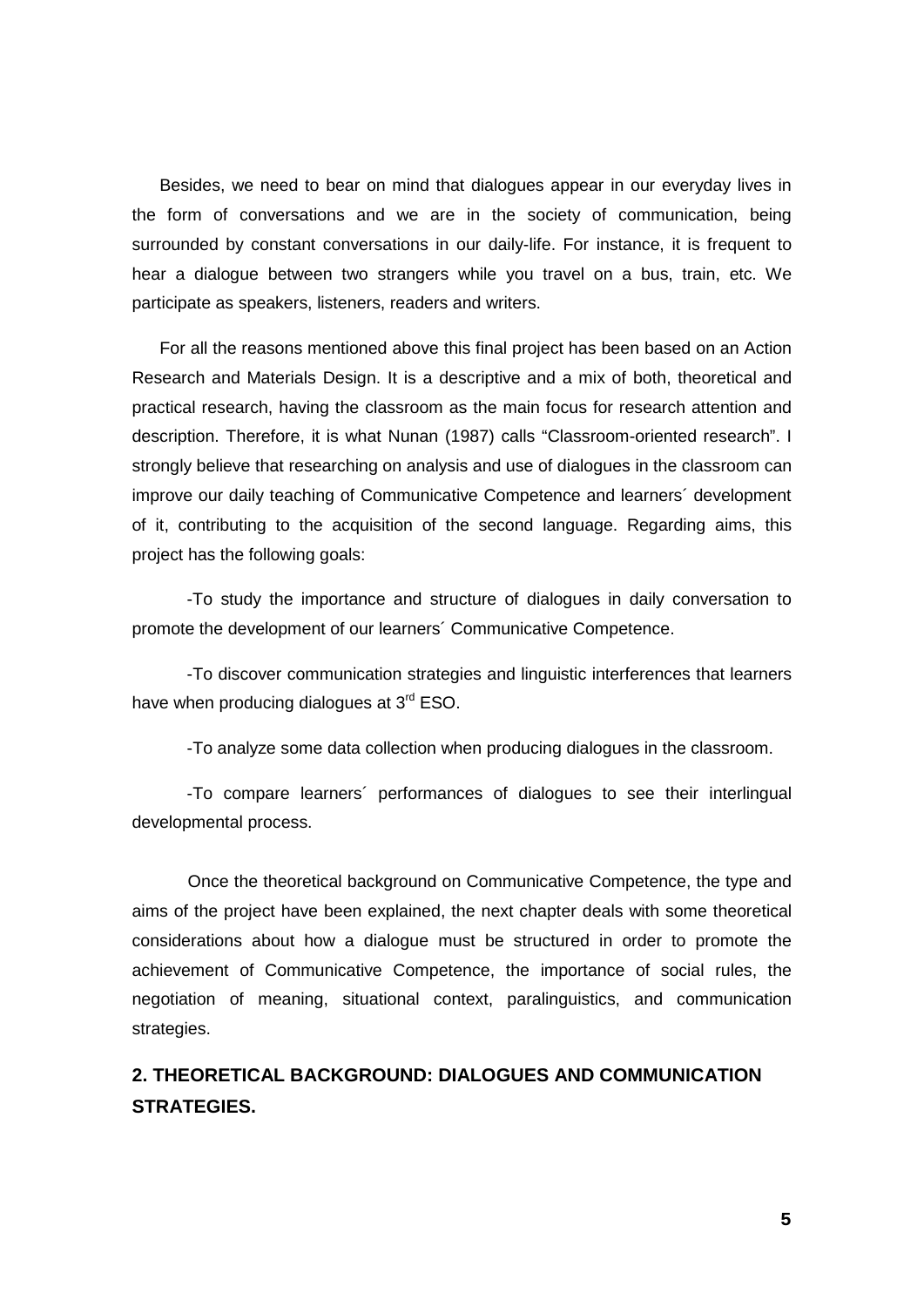Van Dijk (1978) distinguishes five phases in the formal structure of a dialogic text. Firstly, there is "an opening" which establishes communication with greetings such as hello or good morning. Secondly, there is an "orientation" which prepares the topic of the conversation and controls the interest of the addressee. For instance, *Did you watch the news this morning?*. The third phase within the structure is the object of the conversation, which is the central part of the communication. For example, *Madonna has had another lifting done*. Another part is the "conclusion" which may appear together with summarizing or evaluating exchanges like *Famous people are mad for surgery*. And finally, the closing takes place to express that the conversation is about to end. The use of expressions such as *see you* or *non-linguistic elements* like a hug or shaking hands is quite frequent.

### **2.1. Social rules in dialogues.**

The structure varies according to the nature of the event and is also determined by social rules, that is, what is appropriate to say to specific people in defined circumstances. Therefore, speakers must know the social context in which communication takes place: what utterances are appropriate to say (both in meaning and form) in specific circumstances (what Canale and Swain in the 80s referred to as Sociolinguistic Competence). These social aspects include the rules for turn taking, politeness, terms of address and implicature.

Centering on turn taking, the question of who speaks is one of the most intriguing aspects of conversational interchange. If two people are speaking at once, they and others find it difficult to understand everything that is said. In various formal situations, there are clear rules on the order of speaking. In a parliament, a chairperson is given the authority to determine who can speak and for how long. In informal situations there might be clues that suggest one´s turn to speak, such as the pitch level that indicate that a turn is coming to a close, body language such as head movement as a turn-seeking signal, eye-contact, use of grammatical tags, etc.

Regarding politeness, during a conversation English is characterized for being a language with a wide use of polite expressions while speaking. Thus requests, which are an imposition on the listener, are mitigated by being made indirectly, as questions *Could you pass me the pepper, please?* or by adding formulas like *Please* and *If you would be so kind*. The most common kinds of politeness formulas are involved with "greetings" which are the "basic oil of social relations". English greetings range from an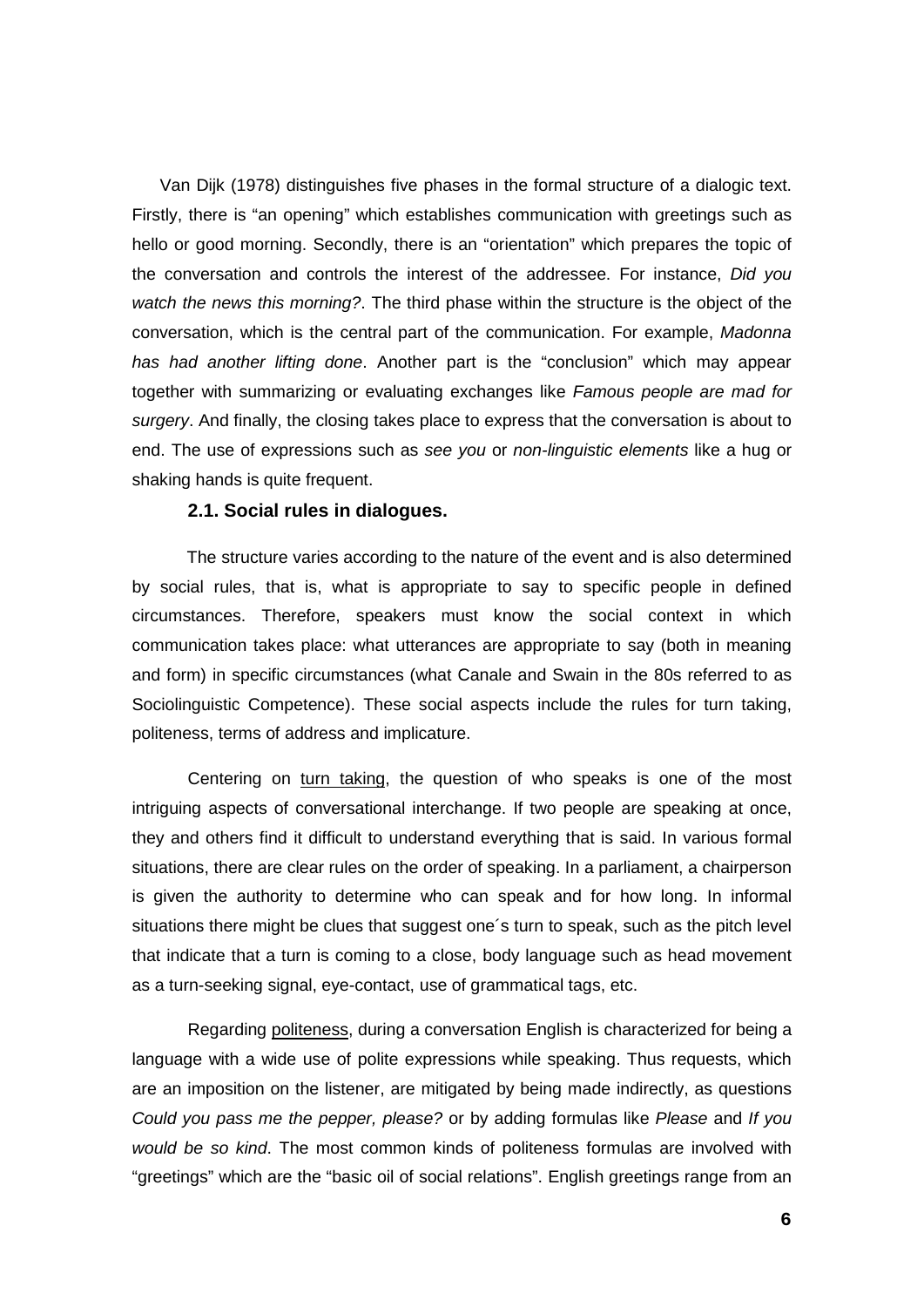informal *Hi!* through a neutral *Good morning!* to a slowly disappearing formal *How do you do?*

Thirdly, I will look at the choice of forms involved in selecting an appropriate term with which to address the person to whom you are talking, that is, terms of address. The terms of address in Western European languages in particular shows the degree of politeness and status in a language. English once had the distinction between *thou* and *you*, being *thou* used to express formality. Nowadays, this distinction has disappeared though English still offers a range of address terms, such as *Mrs …, Your Majesty, Lord…*, etc.

Another important aspect of conversations is implicature, that is, what is said between the lines, double meanings. The philosopher H.P. Grice (1961) was the first to coin the term "implicature" in his article "The Causal Theory of Perception" and defined it as *"a proposition emerging from something that is said, but not actually stated by the words uttered"[1](#page-6-0)* . Grice summarized the speaker´s obligations under four maxims of quantity, quality, relevance and manner.

 $\overline{a}$ 

<span id="page-6-0"></span><sup>1</sup> <http://www.hist-analytic.com/GRICE.pdf> Last accessed 20-11-2014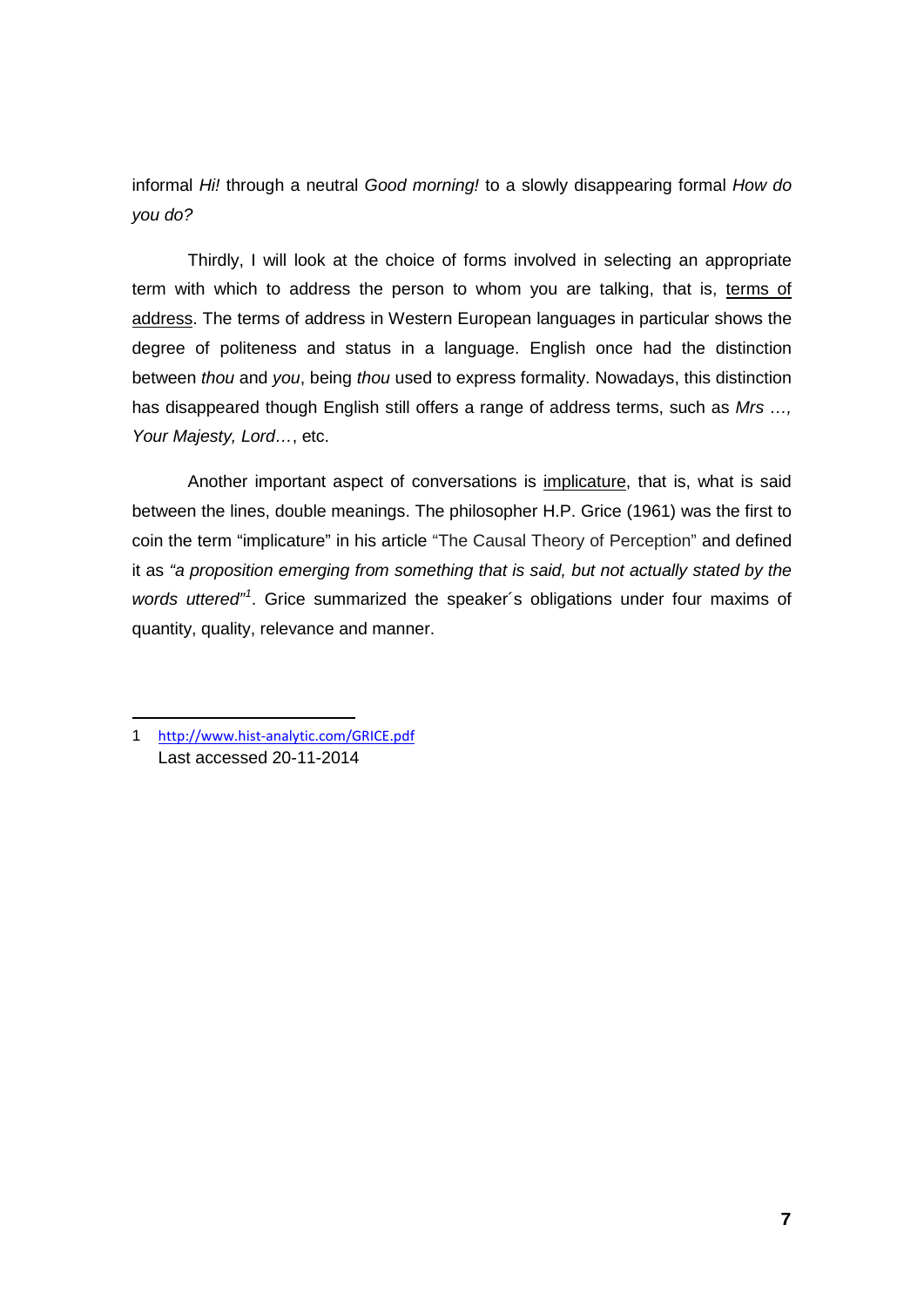The maxim of "quantity" refers to the fact that the speaker´s contribution has to be as informative as required. Secondly, "quality", or what is the same the speaker has to try to make a contribution that is true. Thirdly, "relation", referring to the fact that the contribution has to be relevant. And finally, "manner", or what is the same the speaker has to be perspicuous avoiding obscurity of expression and ambiguity. If any of these maxims are flouted, conversational implicatures arise. That may occur, for instance, when one is being ironical.

As far as dialogue is concerned, the technique of flouting the above mentioned maxims and raising implicatures has proved to be a basic conversational feature. For instance, implicature takes place when in a dialogue you can say *Oh! Yes!, I like John!* with an ironic tone to mean just the contrary *I don´t like John at all!*. In this case, we are flouting the maxim of manner, as you can observe.

# **2.2. Negotiation of meaning.**

However, communication sometimes is not successful and negotiation of meaning is needed. Related to conversations and oral communication in general is the so-called Negotiation of Meaning. This involves the use of communication strategies between not only two native speakers, but also between two learners or a learner and a native speaker. The difference between them lies in the frequency with which the same strategies are called upon. On the part of the native speaker, negotiation of meaning involves the use of some strategies to avoid trouble and some tactics to repair any problem. On the learners' side, he needs to contribute to the negotiation by giving clear signals when he has understood or not and refusing to give up. Thus, negotiation of meaning, since it requires an effort on both sides, promotes what Krashen (1982) called second language acquisition.

The British philosopher J. L. Austin (1962) tried to analyze the effect of utterances on the behaviour of speaker and hearer established a threefold distinction in the process of negotiation of meaning in a conversation: locutionary acts, illocutionary acts and perlocutionary acts.

Locutionary act: it is the sentence itself *I've just made some coffee"*. Mostly, we don't just produce an utterance without a purpose, in this case "to make an offer". *Do you want some coffee?* This is the illocutionary act. Finally, the utterance is also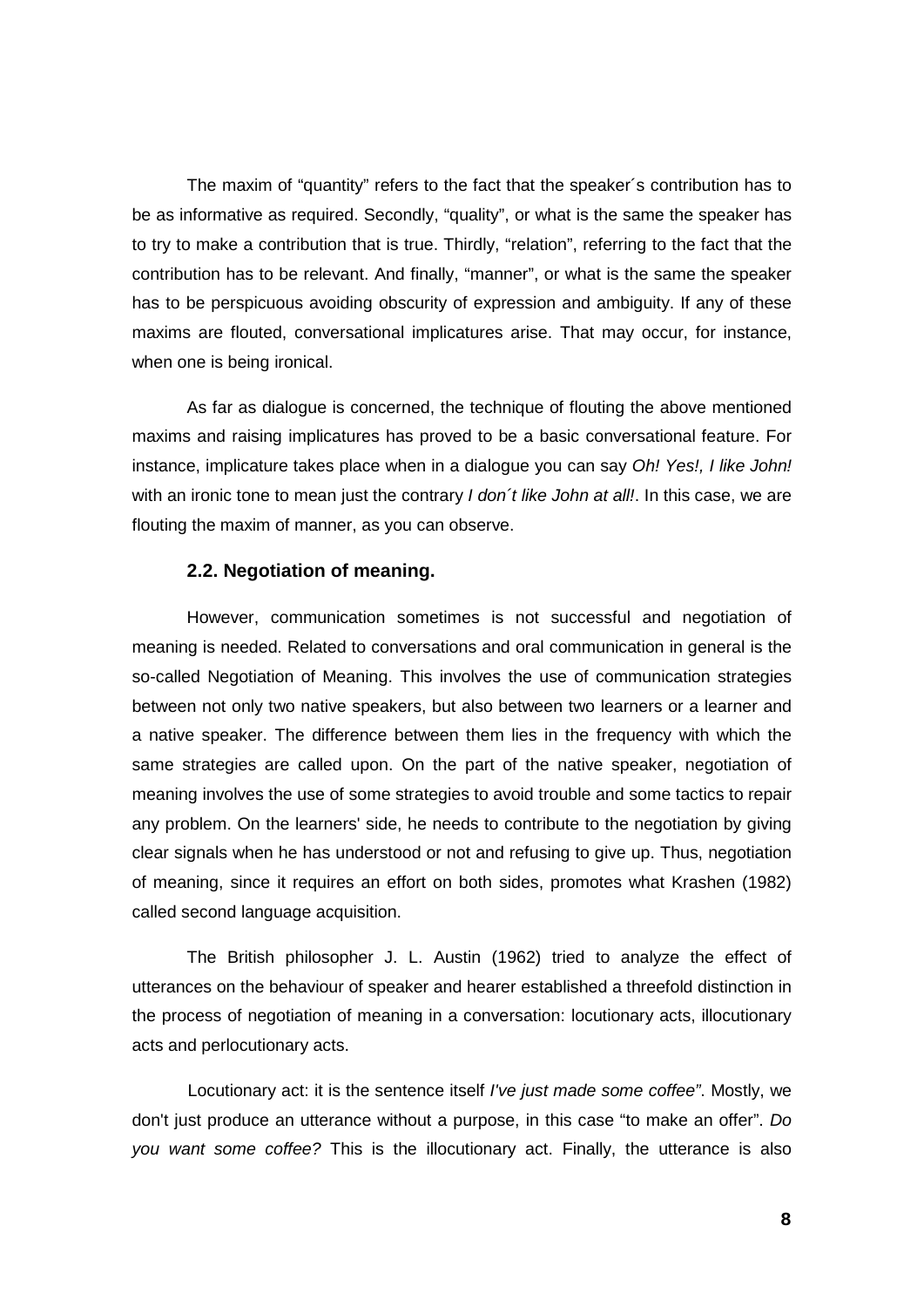produced to have an effect on the other participant *Great, can I have some please?* It has a perlocutionary effect.

In a conversation there are so many possible illocutionary acts as possible sentences or propositions uttered by the speakers of a language. Several attempts have been made to classify them into a small number of types. Searle (1975) described five illocutionary speech acts:

- Directives: requests. E.g. *Could I have...?*

- Comissives: speakers commit themselves to some future actions. E.g. *I'll be back*.

- Representatives: the speaker expresses his belief that his utterance is true. E.g. *Tomorrow it may rain*.

- Expressive: Expressive function stating what the speaker feels. E.g. *Congratulations!*.

- Declaratives: somebody informs objectively about something. When uttered, they bring about a new state of being. E.g. *I announce you husband and wife...*

## *2.2.1. Negotiation of meaning in a L2.*

 If the participants in a conversation reach a point where they realize that they do not share mutual understanding, and need to repair problems or refashion the conversation, they may be required to *"work out or negotiate some form of common ground before the interaction can* continue" (Yule & Tarone, 1991, p. 162). This situation can be typical of any conversation. To solve the problem of misunderstandings or lack of understanding between participants, negotiation of meaning through the use of communication strategies must be used to overcome problems in communication (Yule & Tarone, 1991).

 According to Pica (1994), negotiaton of meaning requires that participants in a conversation work with one another linguistically *"to achieve the needed comprehensibility"* (p.494). The term negotiation refers to *"modification and restructuring of interaction"* (Ibid, p. 494) when participants involved in a conversation *"anticipate, perceive, or experience difficulties in message comprehensibility"* (Ibid).

 Pica (1994) claims that negotiation is important for second language acquisition in that it *"can make input comprehensible to learners, help them modify their output,*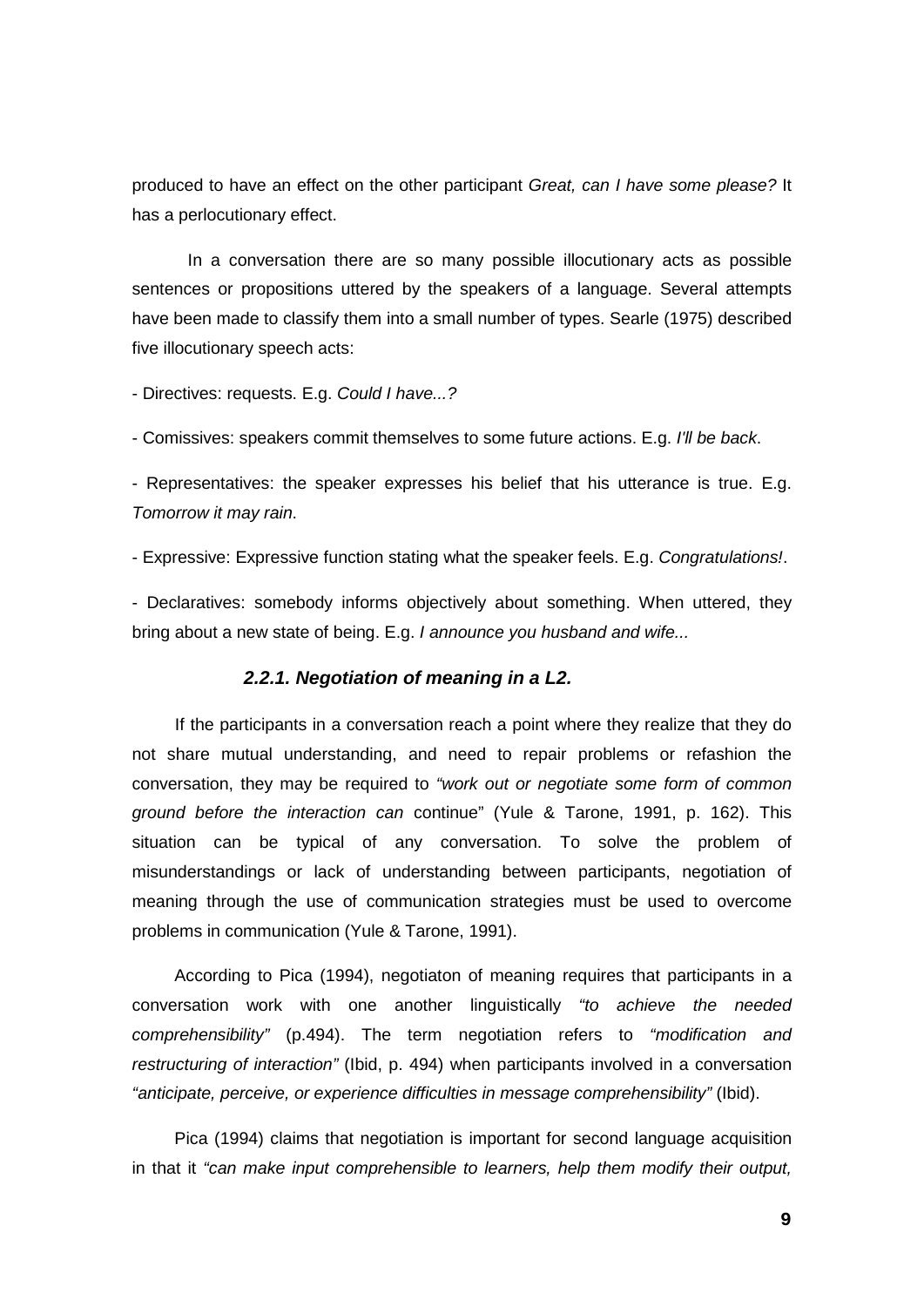*and provide opportunities for them to access L2 forms and meaning"* (p. 520). According to Krashen (1985), *"second languages are acquired by understanding messages or by receiving comprehensible input"* (as cited in Gass & Selinker, 2008, p. 309). In addition, *"comprehension of message meaning is necessary for language learners to internalize L2 forms and structures that encode the message"* (Pica, p. 500). When a speaker attempts to communicate with the addressee, they must assess the addressee's linguistic competence and their knowledge of the topic being discussed (Corder, 1983) and modify the input accordingly. Because conversations are a collaborative effort, *"negotiated input and therefore comprehensible input must be not just the result of moves by one speaker, but the result of co-operative moves by both speakers"* (Yule and Tarone, 1991, p. 167).

## **2.3. Situational context.**

When carrying out a speech act in dialogues, the so-called situational context or context of situation is very important, since it implies the conditions and circumstances which are relevant to an act. This term was first coined by Malinowski (1923) who made some research on aboriginal languages. Later on, it was extended by Hymes in 1972 and Halliday and Hasan in 1985. The linguist Hymes categorizes the communicative situation in terms of eight sub-components or factors which came to be: form and context of text; setting; participants; purpose of the message; key, which refers to the character of the communicative interaction whether it is serious, mocking, friendly, academic; medium or channel; genre; and interactional norms dealing with aspects such as the physical distance between the participants in the communication interchange. Dell Hymes proposed that an analysis of those factors within the situational context should provide the basis for the description of speech events in a particular conversation. Each factor may be studied independently, but all are closely interrelated within the structure of the whole event.

The situational context is crucial in a dialogue as far as interpretation and negotiation of meaning is concerned. For example, if one of your friends tells you *Thank you for your help, you are really kind!,* it would be appropriate if I have helped him for an exam for instance, but if we did nothing to help, the meaning will be different, having an "ironic tone".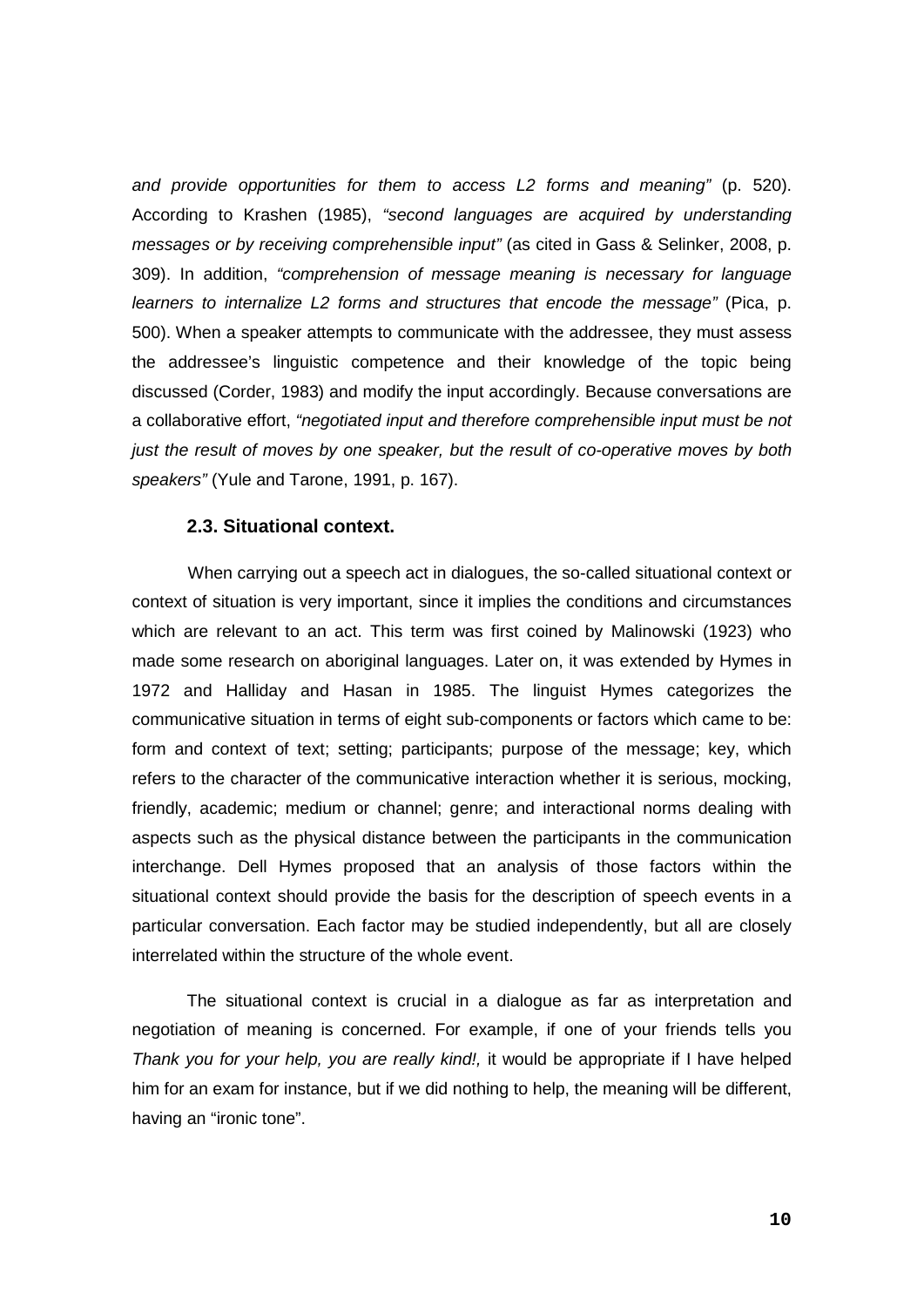## **2.4. The importance of paralinguistic features in dialogues.**

When using and analyzing dialogues consisting of communication acts, paralinguistics or the use of extra-linguistic features is also a remarkable issue.

When a communication act occurs, apart from the concrete message encoded by the transmitter, there are other elements which can help the receiver to understand or decode this message: the paralinguistic components of communication. 93% of the message may be transmitted non-verbally, and just the seven remaining percent from words<sup>[2](#page-10-0)</sup>. Apparently, the body language we use is at least as important as the words we actually speak.

Centering on spoken face-to-face communication, these paralinguistic elements are grouped into two types. Some are verbal elements, such as rhythm, stress, intonation, tone of voice, or vocalizations such as laughing, crying, etc. And so for instance, you can utter a sentence like *Ok, you have done it very well!*, but if your tone of voice is loud and your intonation is ironic, the listener will actually understand that you are angry. It must be stated that in the foreign language classroom we as teachers deal with real simulated situations where dialogues are mostly held orally and face-toface, except for job interviews It is essential to mention that oral, face-to-face dialogues are not the same as written dialogues. These differences will be dealt later in the project.

Other paralinguistic elements are **non-verbal elements**. Gestures or body language stand out from the rest in this group. The study of gestures is known as **Kinesics**. Within the field of kinesics, movement of the hands, head, feet or posture can be included. Ekman and Friesen (1978) classify body movements into emblems, being a movement of the body that carries its own message (a clenched fist); tokens of affection, when your face shows your mood; illustrators, being those gestures which describe something, etc.

**.** 

<span id="page-10-0"></span><sup>2</sup> How much of communication is really nonverbal?

http://www.nonverbalgroup.com/2011/08/how-much-of-communication-is-really nonverbal/

Last accessed 10-11-2014.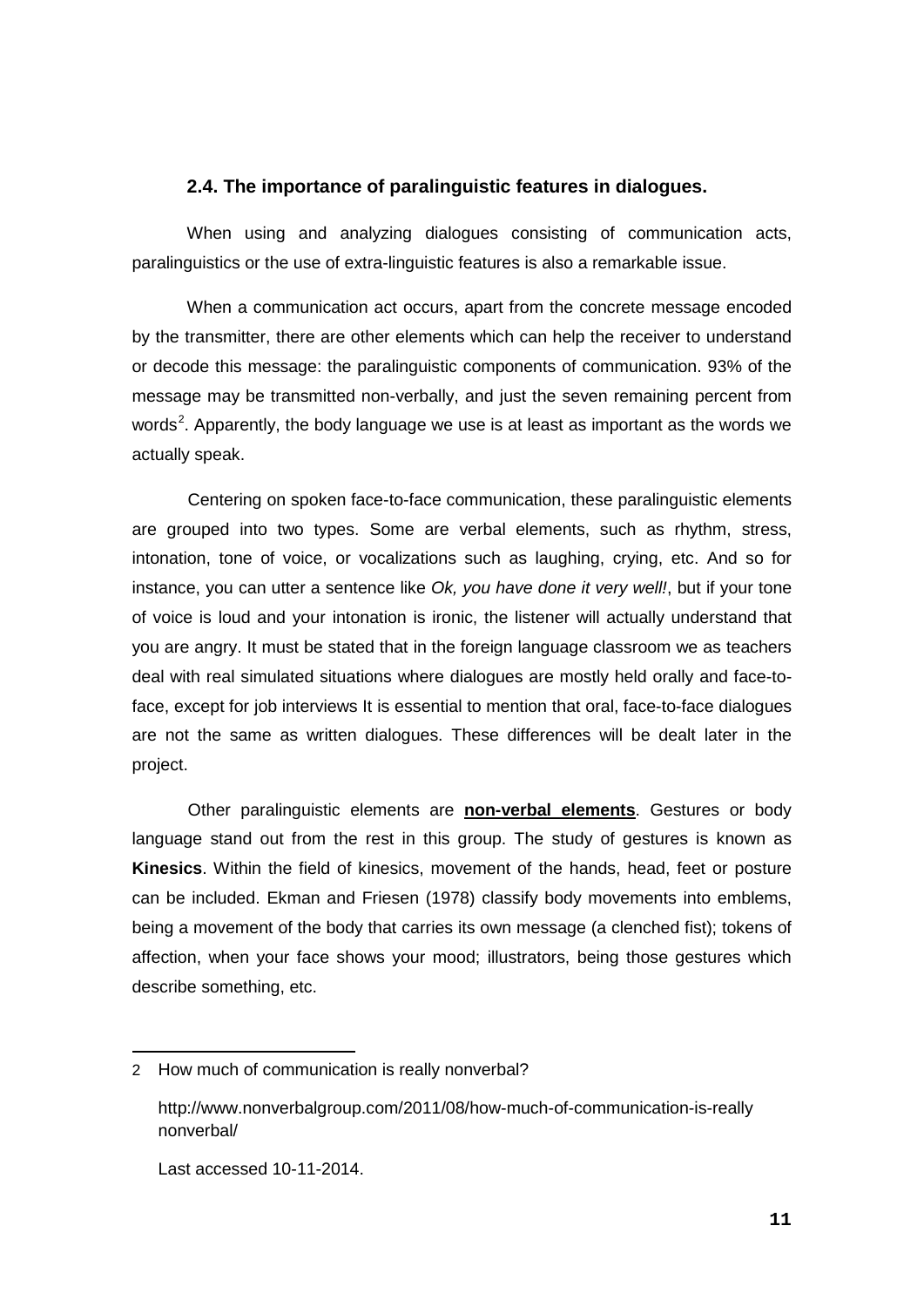Apart from body language, the field of paralinguistics also includes those features involved in the study of proxemics. **Proxemics** implies the ways in which people in various cultures use distance, body positions and other related aspects when speaking. According to Hall (1966), this perception depends on the concrete culture. For instance, Spanish people, are used to maintaining much closer distances when having a conversation than British people.

Finally, tactile contact refers to the way we touch someone in order to communicate something. For instance, British people tend to avoid touching or being physically close to people outside their own family. Once you meet someone in Britain you just normally nod and smile, and sometimes you shake hands. Therefore, it is essential for our learners to try to raise our learners´ consciousness on communication strategies, teach and study them in order to transmit their message appropriately depending on the situational and cultural context of participants.

### **2.5. Characteristics of oral dialogues versus written dialogues.**

Nichol (1996) explains that dialogue is as old as civilization itself and therefore, it has been widely analysed. It shows many characteristics which are divided into verbal features (grammatical/ phonetic and phonological and lexical) and non-verbal features.

# *2.5.1. Grammatical/ phonetic and phonological.*

Firstly, due to hesitation, inaccuracy, it has many incomplete sentences that thespeaker fills up by using conversational fillers: *well… what I mean…*

Secondly, cohesion and coherence devices such as the use of deixis. For instance, a dialogue between Beckham and Victoria in a clothes shop: *it´s nice, isn´t it?* The speaker and listener share the same environment and therefore can rely on nonverbal devices such as gaze direction to supply a referent. "It" may refer to a new dress.

In the third place, the use of fronting, cleft or pseudo-cleft sentences to highlight the most imp communicative element is also common. For example: David Beckham to Victoria: *the children, where are they?* Highlighting may also be achieved by placing tonic stress (non verbal element). It is not the same when Victoria says to Beckam: *This dress is for me* than *This dress is for me* (not for every one´s else).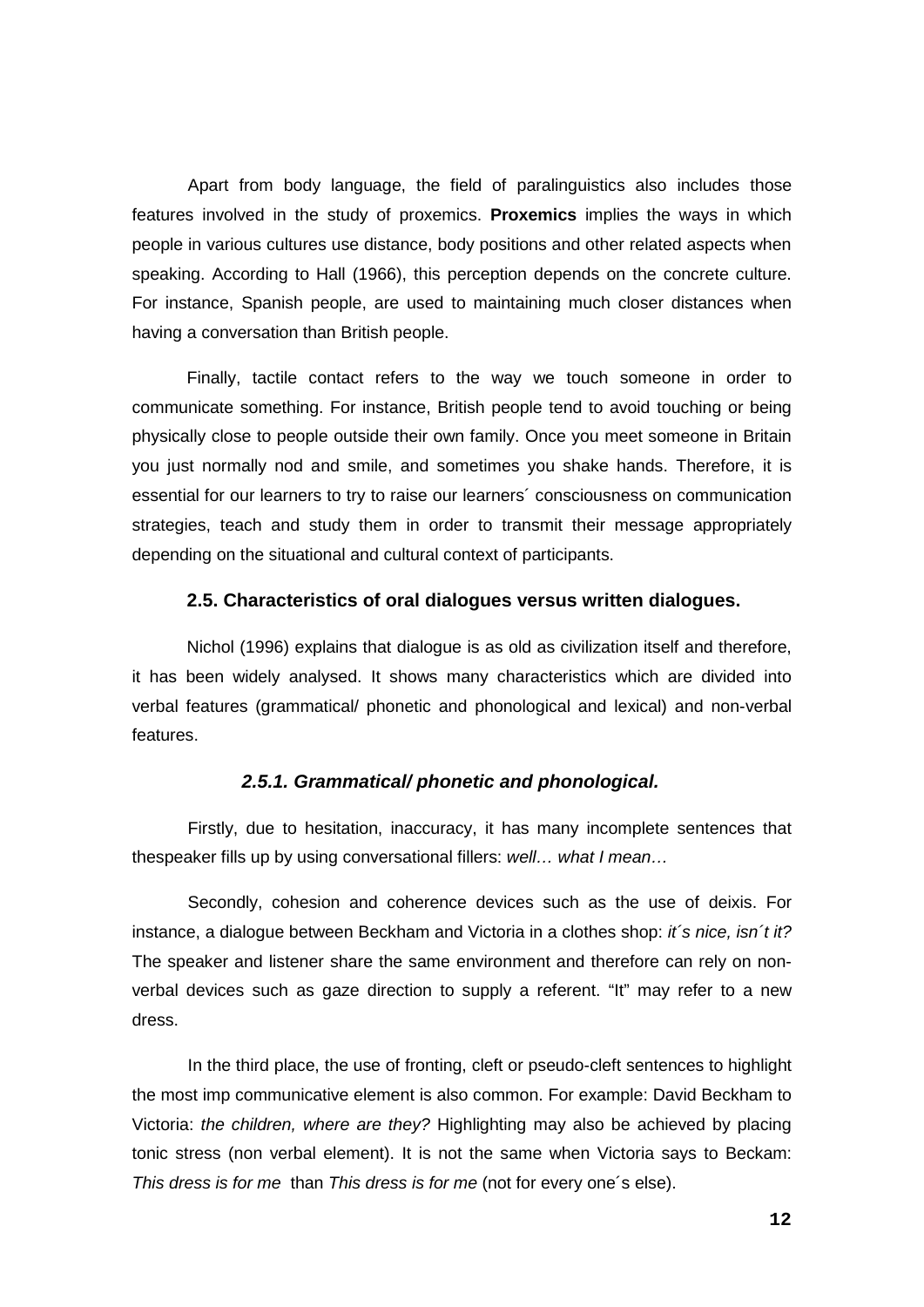Besides, we may find little subordination and passive constructions.

In addition, the interactive nature of conversation involves a great deal of maneuvering, not usually found in writing. Goffman´s opening and closing to begin and finish our conversation: to open a conversation *(Excuse me, I say …)*, of checking that the listener is following the conversation *(You know what I mean…)*, of changing the topic *(by the way)* and ending *(Nice talking to you again)* (Victoria Beckham to the shop assistant).

Moreover, conversation uses different tones of voice, difficult to convey in writing, apart from the use of some typographical effects and punctuation marks (exclamations, dashes…).

There is also repetition of syntactic structures: *That dress over there, that with pink spots is the one that I like*.

## *2.5.2. Lexical characteristics.*

-Use of simple, colloquial, concise and less sophisticated vocabulary in spontaneous informal dialogues. E.g. *Guy* for *boy, man.*

- Use of rather generalized vocabulary: items such as *something like that*, *stuff* are common when having an informal conversation.

- According to Halliday and Hasan (1985), oral conversations have a lower proportion of lexical density (less content words and more grammatical ones), which make oral conversations faster.

All this applies to all spontaneous oral informal dialogues, but not to nonspontaneous formal dialogues (usually prepared in advance) where there are more communicative constraints. For instance, dialogues in theatre plays are not spontaneous.

Dialogues are basically oral. An exchange or series of verbal exchanges between two or more speakers, when they are present, as a general rule. But there are special cases such as chats and messenger in which though communication is written, it shares oral features, since there is instant interaction between the addressee and one or more people who are using the computer.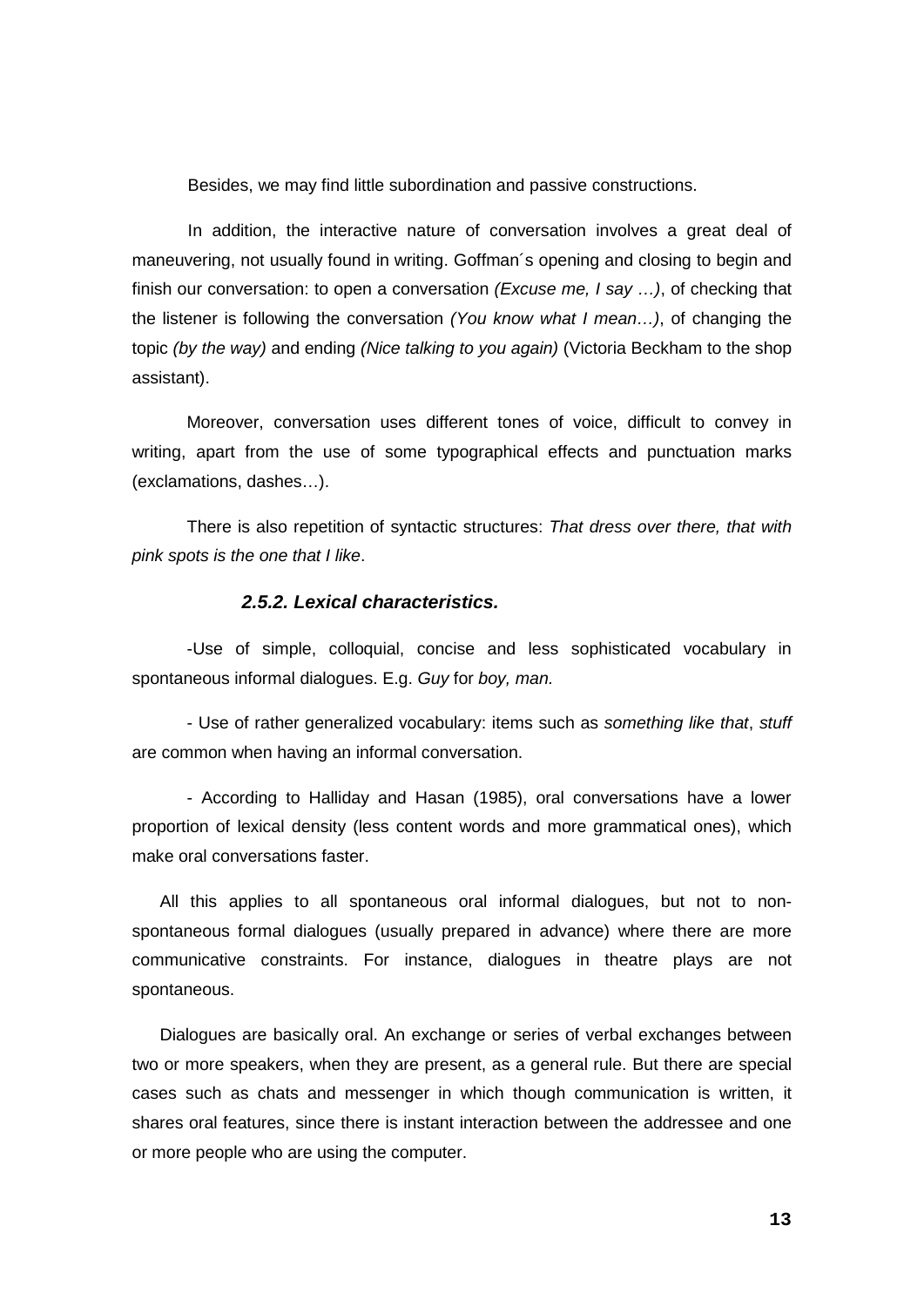De Beaugrande (1980) explains that in all types of dialogues, topics are limited by context (job interviews, medical visits, oral exams, etc). They are usually about a fixed topic which is maintained throughout the conversation, and progress through an also fixed system of turn-taking. They may also include different texts (narrative, explanatory…).

## **2.6. Communication strategies when producing dialogues.**

# *2.6.1. Historical Outline of Communication Strategies Research.*

According to Dörnyei and Scott (1997:174),

"… even a brief analysis of any spontaneous piece of L2 oral discourse reveals the importance of Communication Strategies in L2 users´ verbal performance: These speakers (except those at a very advanced, "near-native" level) tend to spend a great deal of time and effort struggling to make up for their L2 deficiencies".

Therefore, it is essential to understand what Communication Strategies are and the taxonomies of strategic language devices in order to understand how learners use them in second language acquisition.

It must be pointed out that there is no universally accepted definition of Communication Strategies; as a result, several competing taxonomies of Communication Strategies exist. In this section, an overview of Communication Strategies research will be provided, with a special focus on two key issues: the various definitions of Communication Strategies suggested in the literature and the different taxonomies of Communication Strategies developed following these definitions.

Selinker (1972) coined the term "communication strategy" in his seminal paper on "interlanguage", discussing "strategies of second language communication" (p. 229) as one of the five central processes involved in L2 learning. However, he did not go into detail about the nature of these strategies. Around the time Selinker´s paper came out, Savignon (1972) published a research report in which she highlighted the importance of coping strategies (the term she used for Communication Strategies) in Communicative Language Teaching and testing. A year later Váradi (1973/1980) gave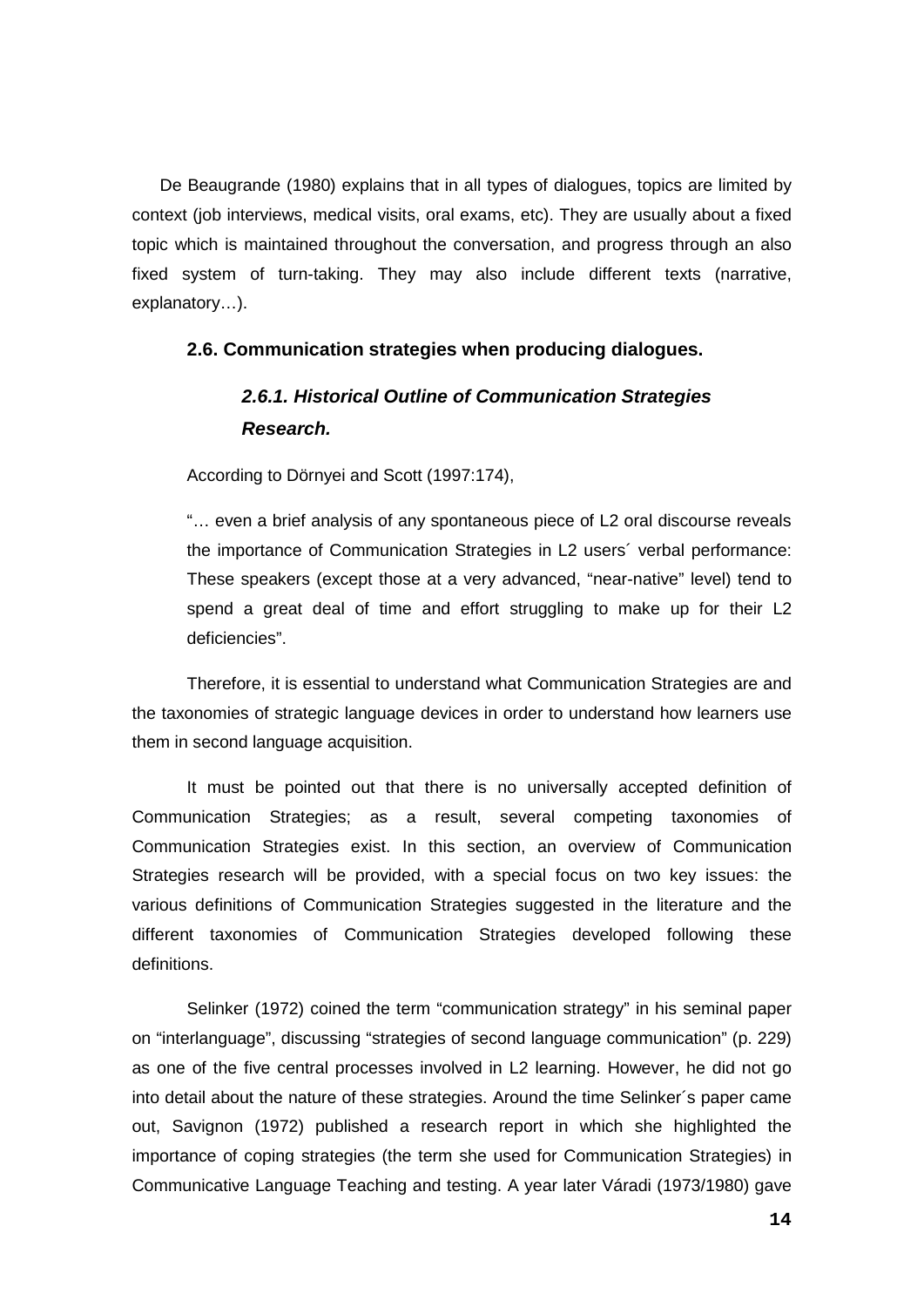a talk, at a small European conference, generally considered the first systematic analysis of strategic language behaviour. By that time Tarone and her associates (Tarone, 1977; Tarone, Cohen & Dumas, 1976) had published two studies specifically focusing on Communication Strategies, providing the first definition of "Communication Strategy" and offering a taxonomy (Tarone, 1977) still seen as one of the most influential in the field.

The real "career" of Communication Strategies started in the early 1980s. First, Canale and Swain (1980; Canale, 1983) included them in their influential model of communicative competence as the primary constituents of one of the subcompetencies, strategic competence. Second, Faerch and Kasper (1983a) published *Strategies in Interlanguage Communication*. These two publications were followed by increased research interest and a growing number of publications in the 1980s focusing primarily on identifying and classifying Communication Strategies, and on their teachability such as Bialystok, 1984; Bialystok and Kellerman, 1987; Dekeyser, 1988; Faerch and Kasper, 1984a, 1986; Tarone, 1984; Tarone and Yule, 1987, 1989; Yule and Tarone, 1990 (taken from Dörnyei and Scott, 1997). Afterwards other Communication Strategies studies and reviews on their use were carried out, such as the ones by kellerman in 1991, two comprehensive monographs by Bialystok (1990) and Poulisse (1990) challenging some aspects of the previous taxonomies. The following five years brought further empirical and conceptual analyses (e.g. Dörnyei and Scott, 1995a, 1995b; Yule and Tarone, 1991; several reviews in Cook, 1993; Ellis, 1994, etc). Besides, other work on the teachability issue also remained in the foreground of research interest (Cohen, Weaver and Li, 1995; Dörnyei, 1995; Dörnyei and Thurrell, 1991, 1992, 1994; Poulisse 1993). All these authors made a potentially important attempt to place strategic language behaviour in a broader framework of speech production, adapting Levelt´s (1989) general psycholonguistic model of speaking. In the last twenty years we can state that research in communication strategies has not been a dominant research topic in [second-language acquisition.](http://en.wikipedia.org/wiki/Second-language_acquisition) However, all previous research added to some recent contributions such as that provided by Ellis (2008) and Cohen (2012) has contributed to improve our teaching practice and improve our learners´ development of Communicative Competence.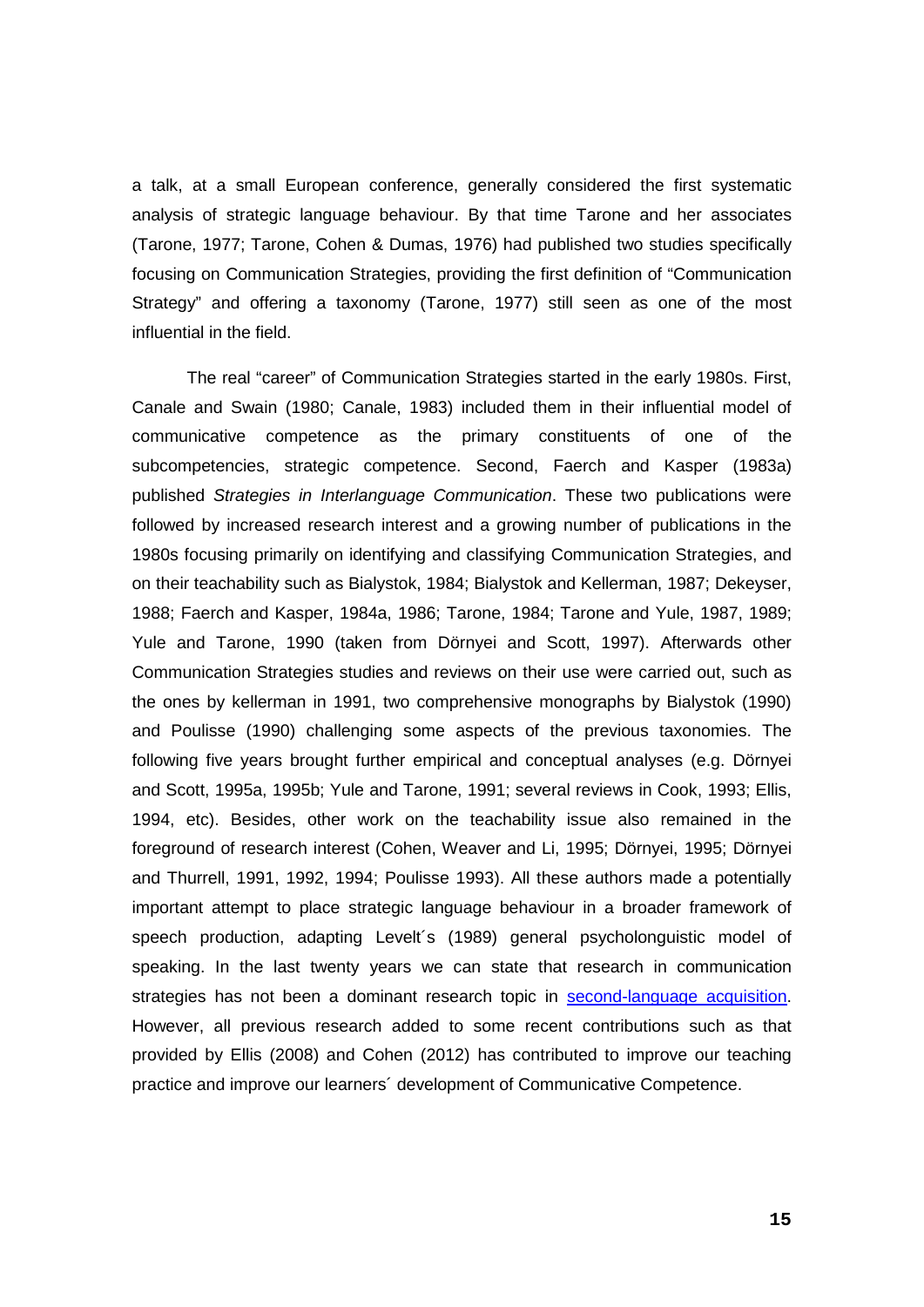### *2.6.2. Communication strategies.*

*2.6.2.1. Language learning strategies vs Communication Strategies.*

Following Corder´s (1978) thoughts, Communication Strategies are not alone in being problem orientated. Language learning strategies can also be motivated by the learner´s recognition that existing means are insufficient. However, according to Griffiths (2013), communication strategies can be differentiated from language learning strategies according to the goal. Communication strategies have as their basic purpose to maintain communication. Although the distinction between learning strategies and other types of learner strategies is not always so clear in practice (Tarone, 1981), on a theoretical level, *"communication strategies are intended to maintain communication, whereas language learning strategies are for learning"* (page 87). Consequently, Communication strategies are needed to perform a pressing communication need. Therefore, strategies for second language (L2) oral communication are commonly known as communication strategies. In this sense, Communication Strategies could be compared to what Larsen-Freeman & Long (1991) and Oxford (1990, 2011b) called "military strategies", since they also tend to be an overall plan of attack or *"plans for winning the war"* (Oxford, 2011a: 168), in this case the war being communication.

Besides, communication strategies are used by speakers intentionally and consciously in order to cope with difficulties in communicating in a second language/foreign language (Bialystok, 1990).

The term Language learning strategies is used more generally for all strategies that L2 (Second Language)/FL (Foreign Language) learners use in learning the target language, and communication strategies are therefore, just one type of Language Learning Strategies.

For all L2 teachers who aim to help develop their students´ communicative competence and language learning, then, an understanding of Language Learning Strategies is crucial. As Oxford (1990a) puts it, Language Learning Strategies

*"… are especially important for language learning because they are tools for active, self-directed involvement, which is essential for developing communicative competence"* (p.1).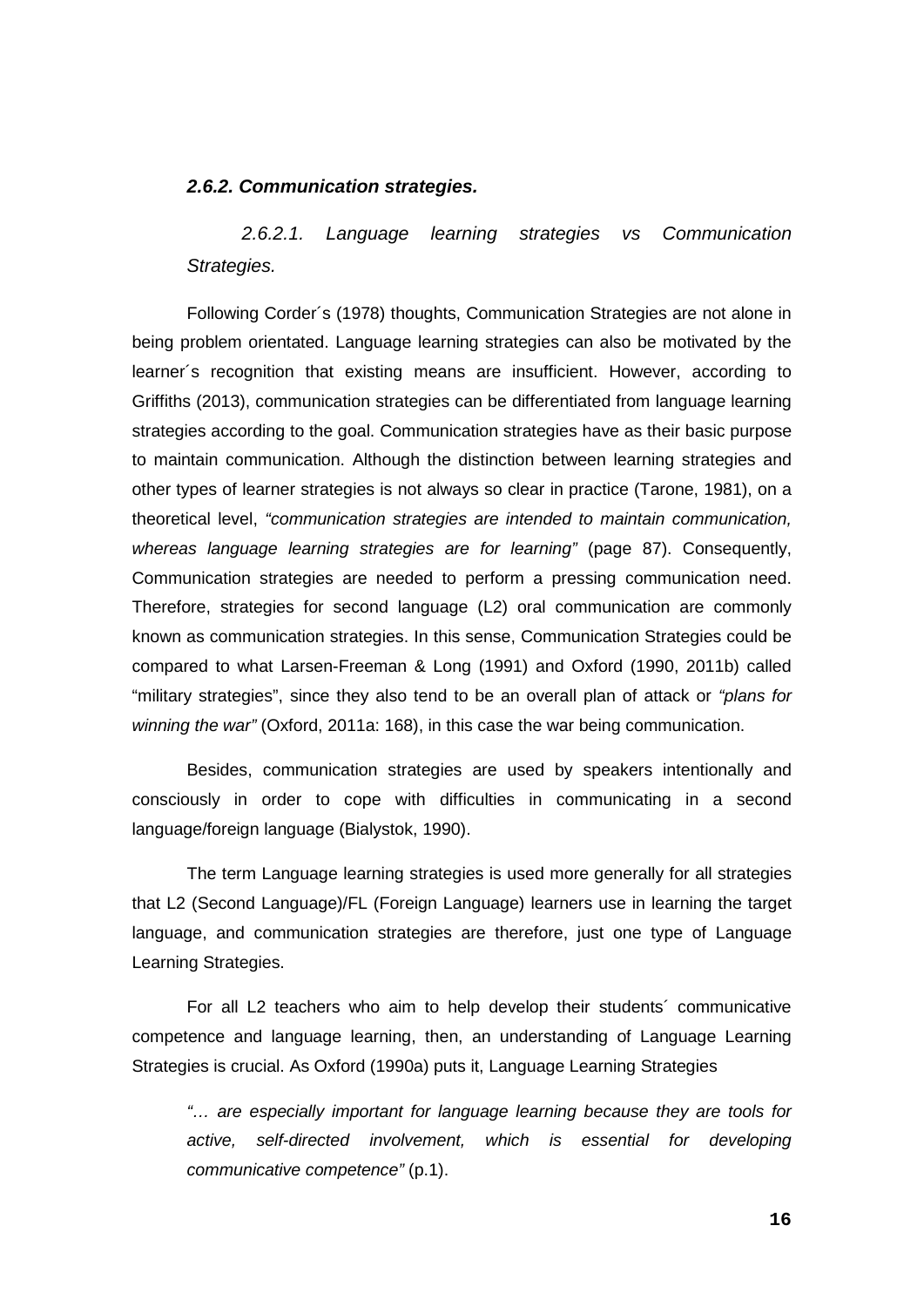However, I am going to focus on Communication Strategies, because the main purpose of this project is to analyse communication strategies produced in dialogues to foster communicative competence.

# *2.6.2.2. Language learning strategies and Language use strategies.*

It is worthy mentioning that Cohen (2011) also makes a distinction between language learning strategies and language use strategies, these last ones including communication strategies.

In contrast to language learning stragtegies, language use strategies put the emphasis on learners making use of the material at whatever their current level of mastery. Language use strategies involve at least four subsets of strategies: retrieval strategies, rehearsal strategies, coping strategies and communication strategies. It must be noted that coping strategies and communication strategies are the ones which overlap with Tarone´s taxonomy of Communication Strategies. In this sense, coping strategies are of two kinds: compensatory strategies, used if specific language knowledge is lacking (e.g., lexical avoidance, simplification and approximation through paraphrasing or word invention) and cover strategies used to create an appearance of language ability so as not to look unprepared, foolish, or even stupid (e.g. using a memorized and perhaps only partially understood phrase in, say, a classroom drill in order to keep the action going).

Like the rest of authors, he thinks that Communication Strategies have been viewed as the verbal (or non-verbal) first-aid devices that may be used to deal with problems or breakdowns in communication. They may be used to steer the conversation away from problematic areas, to express meanings in creative ways (e.g., by paraphrasing a word or concept), to create more time to think, and to negotiate the difficult parts of their communication with their conversation partner until everything is clear (such as through facial expressions or gestures). They also include conversational strategies, including asking for help, seeking clarification or confirmation, and using fillers (such as uh and uhm) when pausing while speaking, along with other hesitation devices such as word repetition (pages 138-139).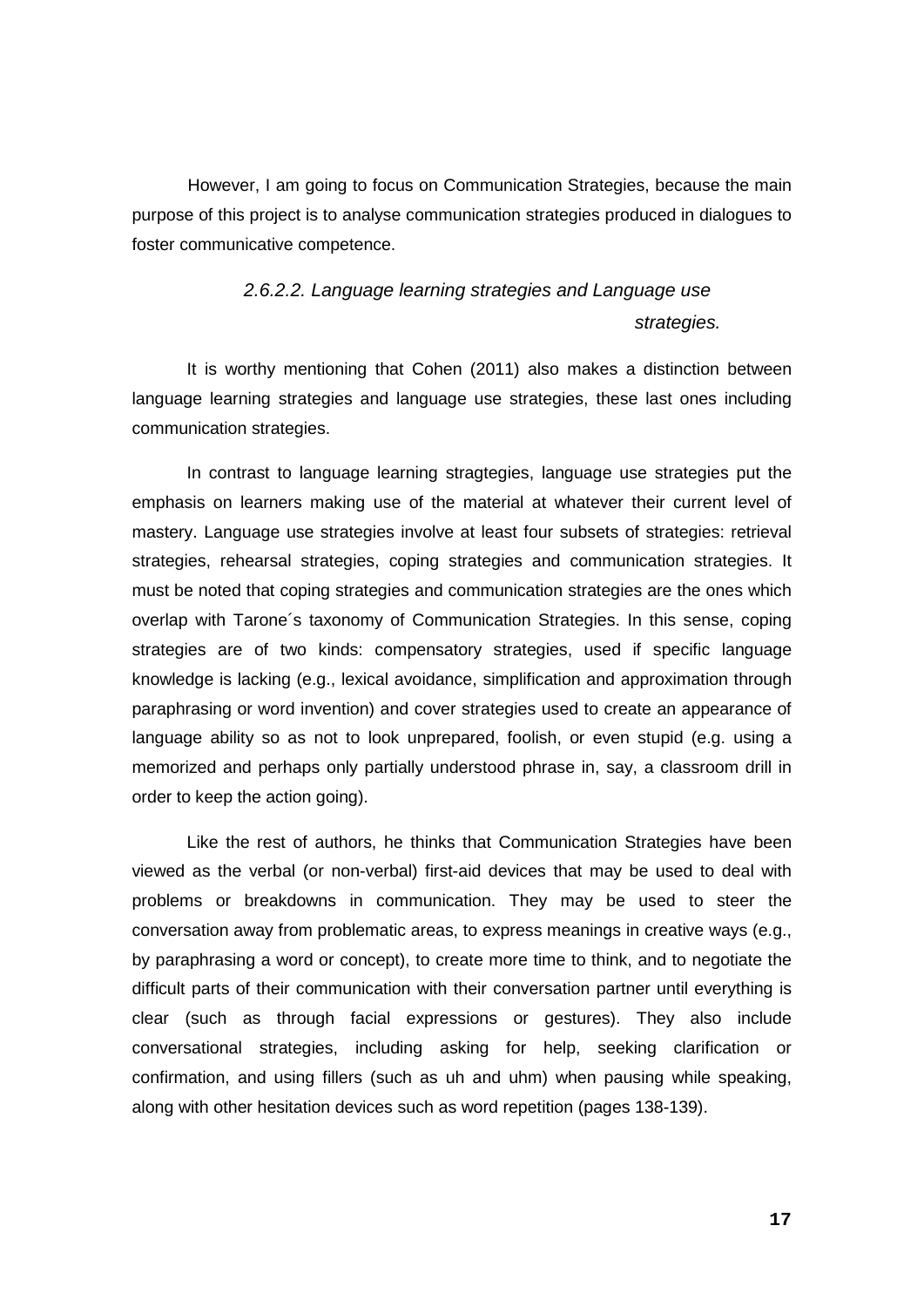## *2.6.2.3. Behavioural vs. Mentalistic Communication strategies.*

According to Cohen (2011), within Communication Strategies some of them are behavioural and can be directly observed (e.g., asking a clarification question), others are behavioural but not easily observable (e.g. using a short paraphrase rather than a long circumlocution), and others are purely mentalistic and not directly observable (e.g., making mental translations into the native language for clarification while listening, speaking, reading or writing).

These mentalistic strategies can be identified by observation, through the collection of verbal report data like the students´ samples of situational dialogues.

*2.6.2.4. Definition of Communication Strategies.*

Communication strategies have been defined in a number of different ways:

Tarone (1977) defined them as conscious communication strategies are used by an individual to overcome the crisis which occurs when language structures are inadequate to convey the individual´s thought.

Corder (1978) stated that a Communication Strategy was a systematic technique employed by a speaker to express his meaning when faced with some difficulty.

 Tarone (1981) defined them as mutual attempts of two interlocutors to agree on a meaning in situations when requisite meaning structures are not shared.

Stern (1983) said that they were techniques of coping with difficulties in communicating in an imperfectly known second language.

Faerch & Kasper (1986) defined them as potentially conscious plans for solving what an individual presents to itself as a problem in reaching a particular communicative goal.

Richards, Platt and Weber (1985) said that a Communication Strategy was a way to express a meaning in a foreign or L2 by a learner who has a limited command of that language. They added that in trying to communicate a learner may have to make up for a lack of knowledge of vocabulary or grammmar. We could also add phonology to this category too.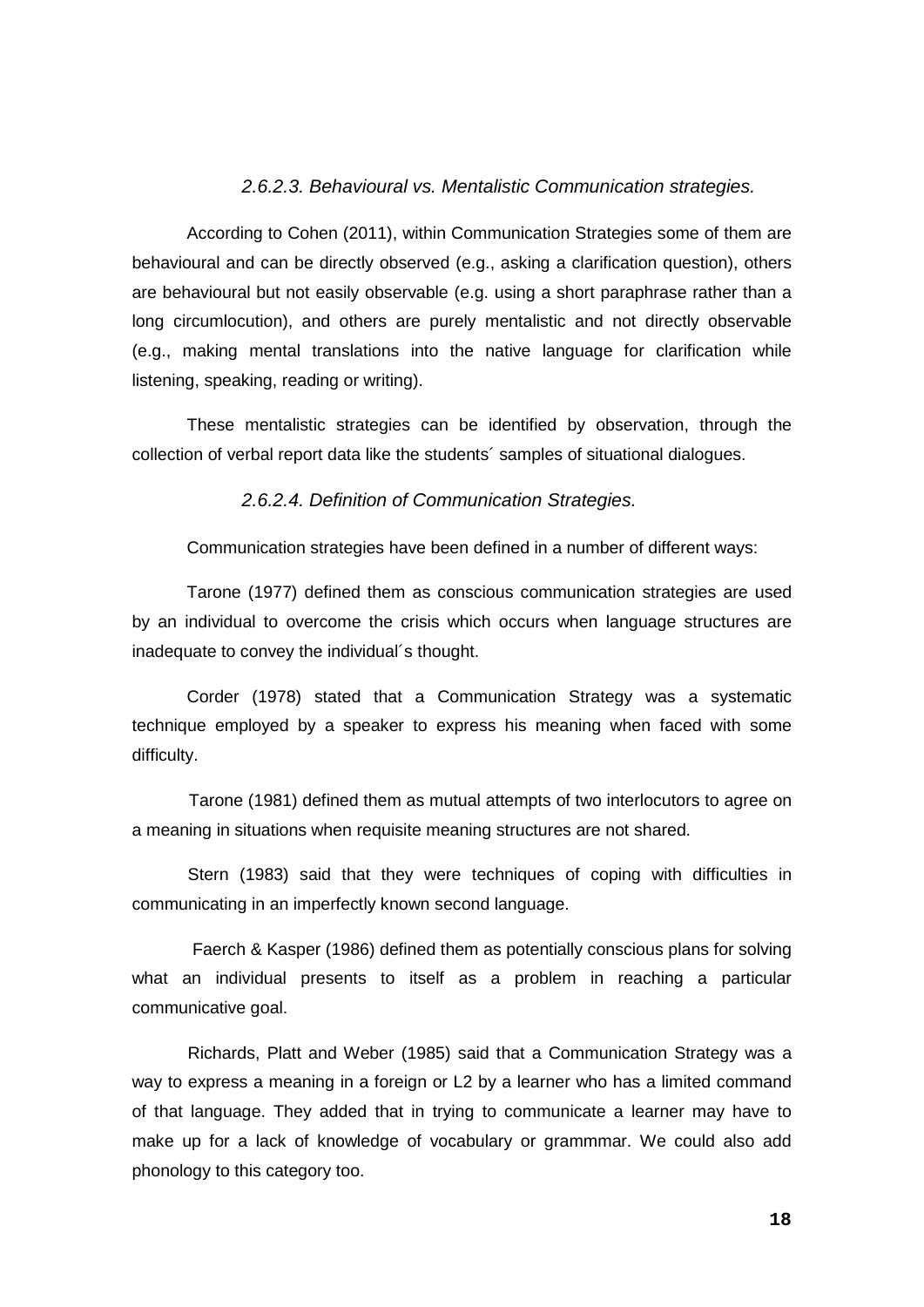Then, communication strategies are seen as attempts to bridge the gap between the linguistic knowledge of the second language student and the linguistic knowledge of the target language interlocutor in real communication situations. They are characterised by the negotiation of an agreement of meaning between interlocutors.

All these definitions show us that there are different approaches to conceptualizing Communication Strategies.

# *2.6.2.5. Approaches to Conceptualizing Communication Strategies.*

*- The traditional view*. Researchers originally saw Communication Strategies as verbal or nonverbal first-aid devices used to compensate for gaps in the speaker´s second-language proficiency. As we can notice, this view is reflected in Tarone´s (1977) and Faerch and Kasper´s (1983b) definitions. According to this view, Communication Strategies constitute a subtype of second-language problemmanagement efforts, dealing with language production problems that occur at the planning stage.

*- Tarone´s interactional perspective*. It is reflected in Tarone´s later definition of the year 1980. According to it:

*"Communication Strategies relate to a mutual attempt of two interlocutors to agree on a meaning in situations where requisite meaning structures do not seem to be shared"* (p. 420).

It introduced an interactional perspective; In Tarone´s words,

*"Communication Strategies are seen as tools used in a joint negotiation of meaning where both interlocutors are attempting to agree as to a communicative goal"* (1980:417).

This interactional perspective would allow for the inclusion of various repair mechanisms, which Tarone (1980) considered Communication Strategies if their intention was *"to clarify intended meaning rather than simply correct linguistic form"*.

*- Dörnyei´s extended view*. Dörnyei (1995) suggested an extension of the definition of Communication Strategies arguing that because a primary source of

**19**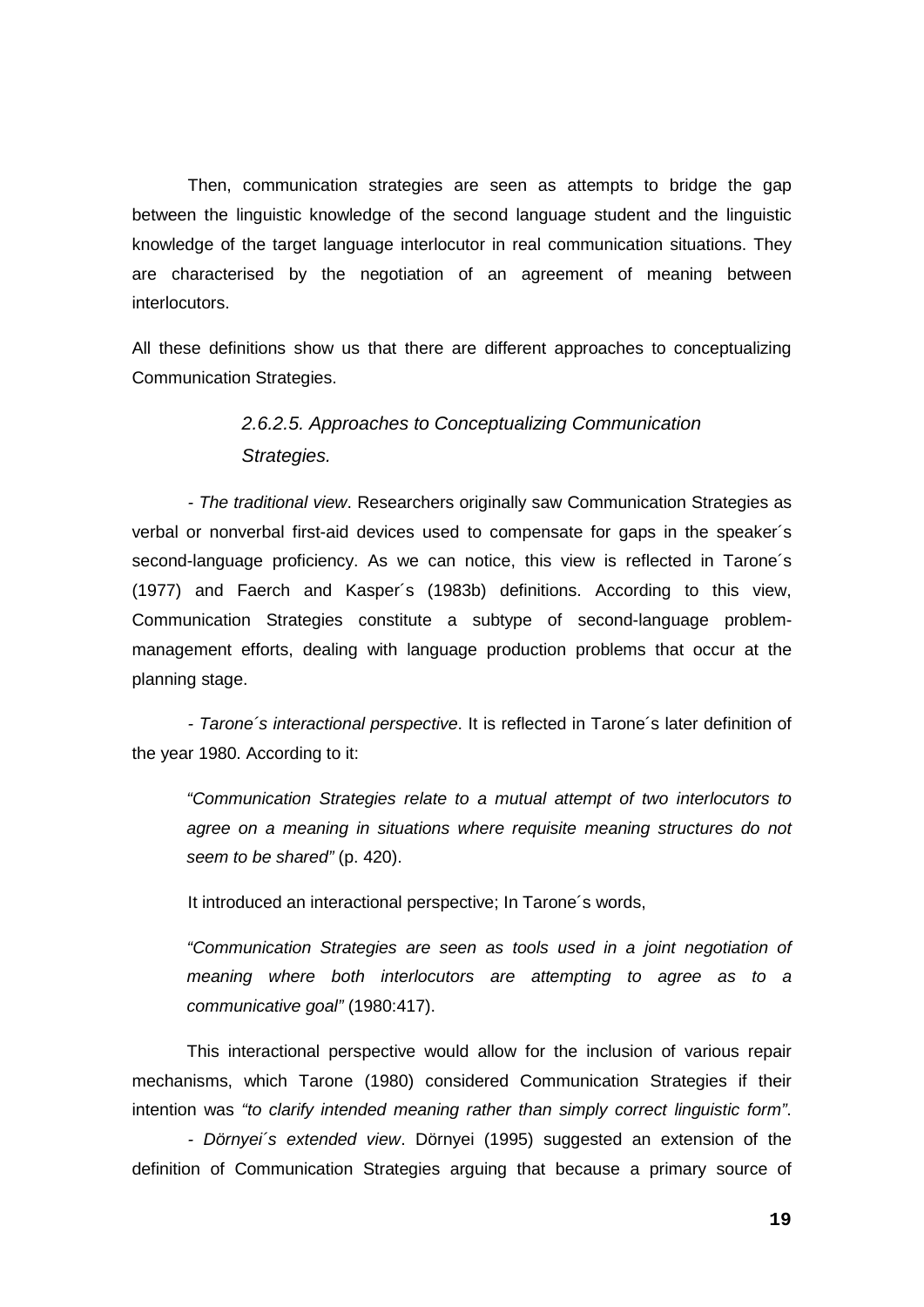second language speakers´ communication problems is insufficient processing time, stalling strategies (e.g., the use of lexicalized pause-fillers and hesitation gambits) that help speakers gain time to think and keep the communication channel open are also problem-solving strategies. This has also been studied by Griffiths (2013).

- *Dörnyei and Scott´s extended view*. Dörnyei and Scott (1995a, 1995b) further extended the scope of Communication Strategies to include every potentially intentional aattempt to cope with any language-related problem of which the speaker is aware during the course of communication. In fact, Dörnyei and Scott explicitly conceived Communication Strategies to be the key units in a general description of problem-management in L2 communication.

*- Canale´s extended concept*. Canale (1983) offered the broadest extension of the concept of "Communication Strategy". He proposed that Communication Strategy involves any attempt to "enhance the effectiveness of communication (e.g., deliberately slow and soft speech for rhetorical effect)". This definition is broader than the restriction of Communication Strategies to problem-solving devices, therefore going beyond all the approaches discussed above. Bialystok (1990) defined this use of the term as *"wilful planning to achieve explicit goals"*. Thus, a *communication strategy* in the most general sense is a plan of action to accomplish a communication goal; the enhancement of communication effect is certainly such a goal. For example, how to interrupt someone, or how to close a conversation are also communication-enhancing strategies.

*- Psychological approaches to conceptualizing* "Communication Strategy". The different conceptualizations described above share one thing: namely, they follow a primarily linguistic approach to defining "Communication Strategy". However, other researchers, particularly Bialystok (1990) and the Nijmegen Group (i.e., Bongaerts, Kellerman, and Poulisse), took an entirely different approach. Although their definition of "Communication Strategy" was similar to Faerch and Kasper´s (1983b), they argued that Communication Strategies are inherently mental procedures; therefore, Communication Strategy research should investigate the cognitive processes underlying strategic language use. They claimed that not understanding the cognitive psychological and psycholinguistic dimensions of Communication Strategy use, and focusing only on the surface verbalizations of underlying psychological processes, would lead to taxonomies of doubtful validity.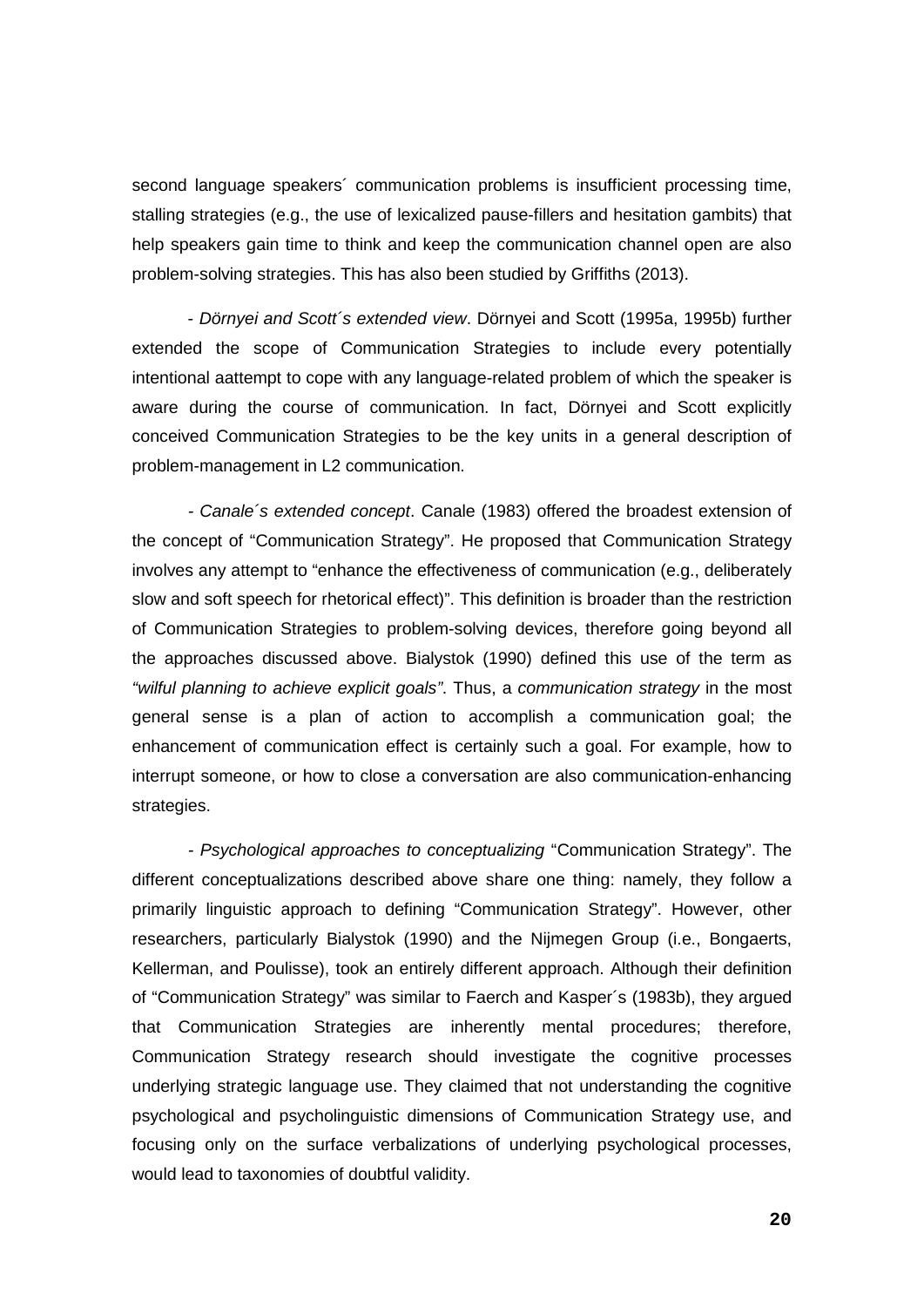*- Poulisse´s speech-production model*. Faerch and Kasper (1983b) had also attempted this model 10 years earlier. However, Poulisse had access to Levelt´s (1989) model of speech production, which allowed more detailed psycholinguistic analysis of strategic language behaviour than was possible before.

#### *2.6.2.6. Characteristics of Communication Strategies.*

According to Corder (1978), Communication Strategies are problem-oriented. That is to say, they are employed by learners because they lack or cannot gain access to the linguistic resources required to express an intended meaning. Corder explains that they happen when there is a lack of balance between means and ends.

Bialystok (1990) pointed out that these definitions and theoretical perspectives, although different in detail, all have three features in common: those of, problematicity, consciousness, and intentionality.

Bialystok´s (1990) stated that problematicity refers to the idea that strategies are used only when a speaker perceives that there is a problem which may interrupt communication.

The second and third major defining criteria for CSs are *consciousness and intentionality.* In most cases, the speaker is aware of the problem or difficulty faced, but uses CS as devices most of the time without a conscious decision. E.g., with nonlexicalized filled pauses, "umming and erring".

It is also important to note that strategies are not used in a haphazard way: their use depends, to a great extent, both on the interlocutor´s and on the learner´s knowledge of the L2. As Bialystok (1990:13) highlighted,

*"communication strategies are an undeniable event of language use, their existence is a reliably documented aspect of communication, and their role in second-language communication seems particularly salient"*.

All in all, we could state that researchers generally agree that the main purpose of CS use is to manage communication problems.

The issue of the role of communication strategies has been and still is an important topic in SLA (Second Language Acquisition), although there is not much research carried out from Dörnyei and Scott (1997) onwards as said before. Van Lier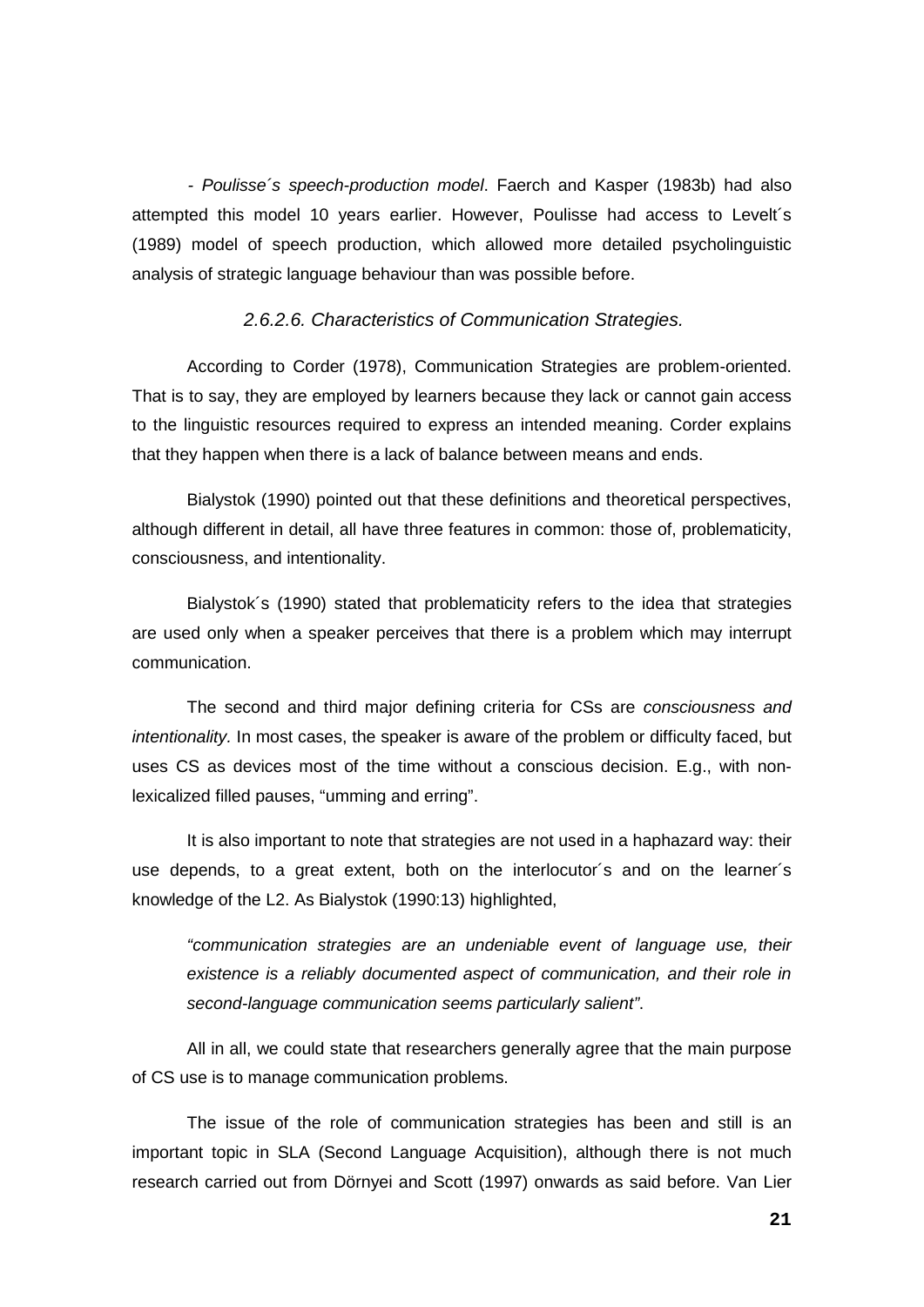(1988) thinks that SLA takes place through L2 learners' active participation in speech events. Rabab'ah (2005) asserts that raising consciousness of Communication Strategies is crucial for a number of reasons; one being that it leads to learning by *"eliciting unknown language items from the interlocutor"* (194). He continues to say that *"... successful language learning is not only a matter of developing grammatical, sociolinguistic, and semantic competence, but also the strategic competence which involves the use of Communication Strategies ..."* (194). Also Maleki (2007) believes that use of communication strategies is conductive to language learning and that *"communication strategy training should be incorporated into school syllabuses ..."* (594). Other researchers such as Tarone (1984), Bialystok (1990), Dörnyei and Thurrel (1991), Dörnyei (1995), Oxford (2001), already mentioned above, and Littlemore (2001), and many more have all praised the positive role of Communication Strategies in teaching and learning a second language, specifically English. This leads us to the next subsection.

#### *2.6.3. Importance of Communication Strategies.*

It is worth noting that communicative strategies are also used by native speakers as well as L2 learners. What the (LOGSE) (*Ley 1/1990 de 3 de octubre, Orgánica de Ordenación General del Sistema Educativo*. Ministerio de Educación. 1990) views as Strategic Competence, that is *"how to cope in an authentic communicative situation and how to keep the communication channel open"*, is an integral part of the language user´s overall communicative competence. In fact, Ellis (1994) states that Communication Strategies promote L2 communication and they also contribute to L2 learning because they help to expand the learner´s resources.

Therefore, Strategic Competence (the ability to use Verbal and Non-verbal communication strategies to help us communicate in a language) is thought to be one of the key components for successful communication.

If we apply this to our context of research, Secondary Education, it is worthy stating that with the (LOE) (Ley Orgánica de Educación) 8 Basic Competences suggested by the Council of Europe, and the (LOMCE) (Ley Orgánica para la Mejora de la Calidad Educativa) a communicative approach is proposed, and this means that language must be regarded as an instrument for communication. In this sense, learners need to use Communication Strategies in order to convey their verbal and non verbal messages.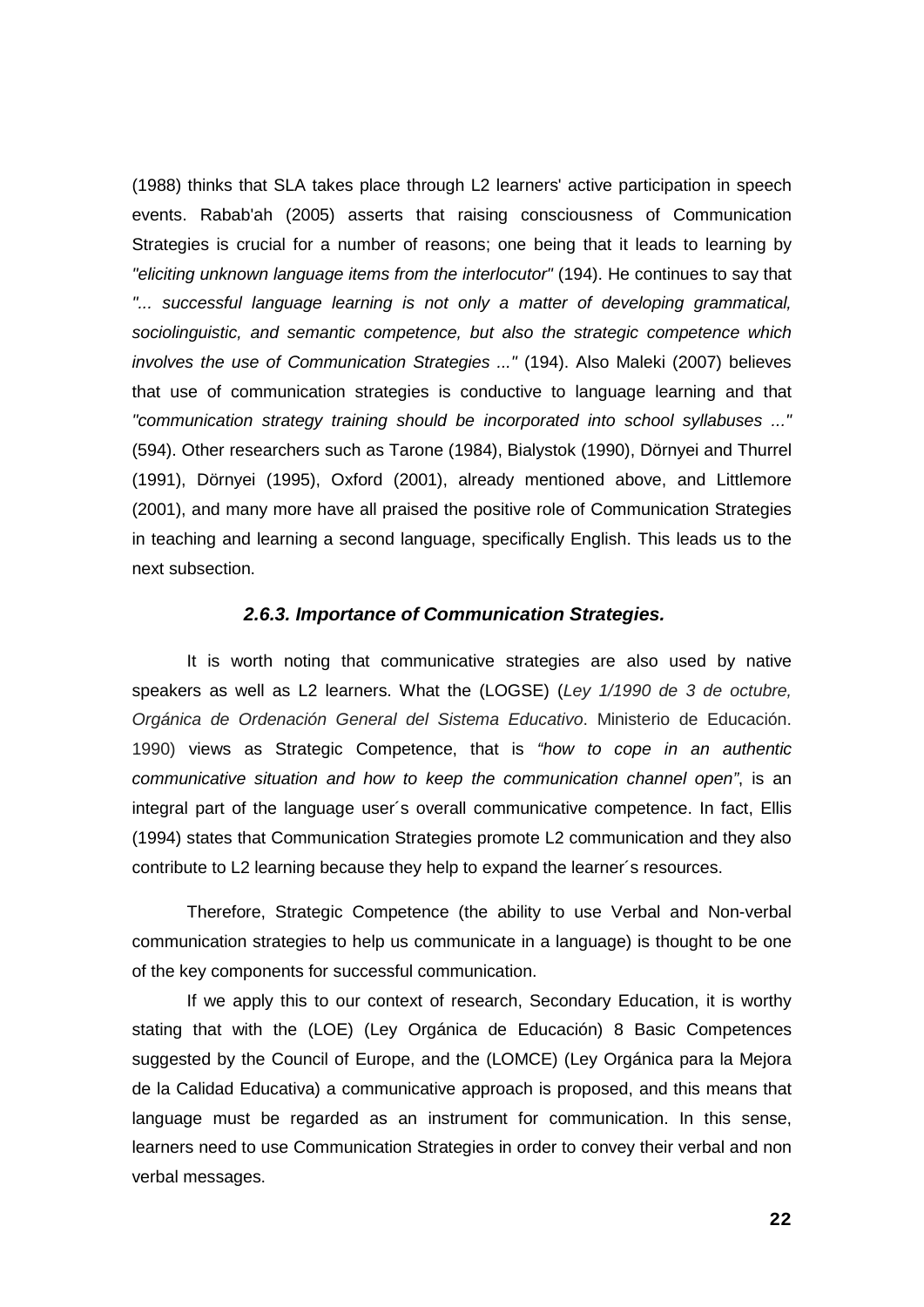The way of developing strategic competence for communicative purposes is by means of strategy instruction and the use and analysis of dialogues have become a powerful teaching resource to do it, as we shall see in the next sections of this work.

### *2.6.4. Taxonomies of communication strategies.*

There has been many attempts to classify communication strategies from different points of view. The taxonomy included here is the one developed by Tarone (1980). Bialystok (1990) characterized it as robust and complete and added that subsequent taxonomies can invariably be traced to her original categories, and that data collected by different researchers for different purposes has confirmed the logic and utility of her distinctions.

Tarone's taxonomy is presented below:

1. **AVOIDANCE:** avoidance of certain linguistic features which learners consider difficult.

- **Topic avoidance:** avoidance of the topic rather than avoidance of specific linguistic features. For instance, the learner avoids talking about politics.

- **Message abandonment:** giving up trying to communicate a message in the face of difficulty. For example, when students do not know a word and have to use the dictionary.

Other avoidance strategies include:

**- Semantic avoidance:** the learner says something slightly different from what he intends but it is still understood. An example can be the learner saying *The dog run in the street*, where *escaped* or *got lost* would be more appropriate.

**- Message reduction:** The learner expresses an idea in the shortest and easiest way with less precision, as in *he went to prison* instead of *he was sentenced to three years imprisionment*.

2. **ACHIEVEMENT STRATEGIES:** Faced with difficulty in meeting an intended communicative goal in the L2, a learner may improvise or expand existing resources by borrowing from L1, using L2 paraphrase, word coinage or generalizing, appealing for help, using mime/gesture.

**Paraphrase:** repeating what has just been said using other words.

- **Approximation:** trying to paraphrase in order to "approximate" (get a closer understanding of) what an interlocutor says. For instance, *worm* for *silkworm*.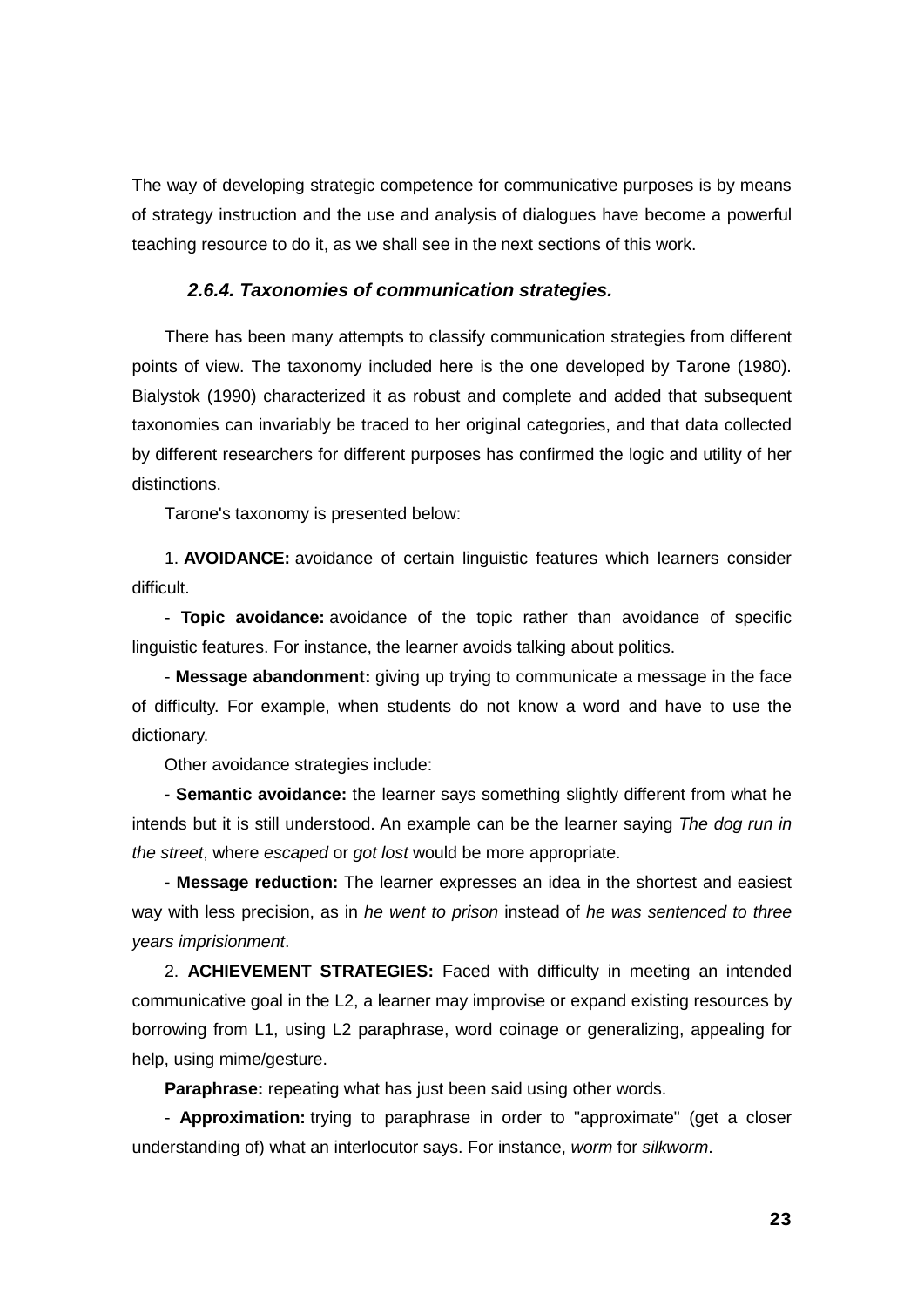- **Word coinage:** inventing words, either based on the L1 or the L2 in order to get a meaning across. An example could be the learner making up a work *personworm* to describe an animated worm.

- **Circumlocution:** talking around a subject, or describing something when the exact word for the concept is not known, in order to make oneself understood. For example, *the basket doesn´t go straight* instead of saying *the basket tilts*.

3. **Conscious transfer:** consciously transferring a feature of L1 or another L2 to the TL (Target Language). E.g. *I have fourteen years old*.

- **Literal translation:** literal translation L1 into the L2. An example is *learn something by heart*.

- **Language switch:** resorting to the mother tongue or another L2, when the learner does not know the word. E.g. *we have a brasero in the living room*.

4. **Appeal for assistance:** asking the interlocutor for help. E.g. *How do you say X in English, please?.*

5. **Mime:** the use of gesture to illustrate what is being said.

In this light, Communication Strategies have been traditionally presented on the taxonomy presented in table 2.1 below, which is, in fact, a reworking of the list of strategies proposed among others by Tarone (1977, 1980, 1981), already explained above, and Poulisse (1993, 1997). They show the interactional and psycholinguistic feature of Communication Strategies which both authors defended, already explained in the previous sections.

# **Table 2.1. Taxonomy of Communication Strategies by Tarone (1977, 1980, 1981) & Poulisse (1993, 1997).**

| <b>AVOIDANCE STRATEGIES</b> |                                                                |
|-----------------------------|----------------------------------------------------------------|
| <b>Communication</b>        | <b>Description of Strategy</b>                                 |
| <b>Strategy</b>             |                                                                |
| Topic avoidance             | The speaker, lacking the necessary vocabulary to refer to an   |
|                             | object or action, avoids any mention to it. E.g. wears a  pair |
|                             | of enormous trousers (braces)                                  |
| Message                     | The speaker begins to talk about a concept but, feeling unable |
| abandonment                 | to continue, stops before reaching their communicative goals.  |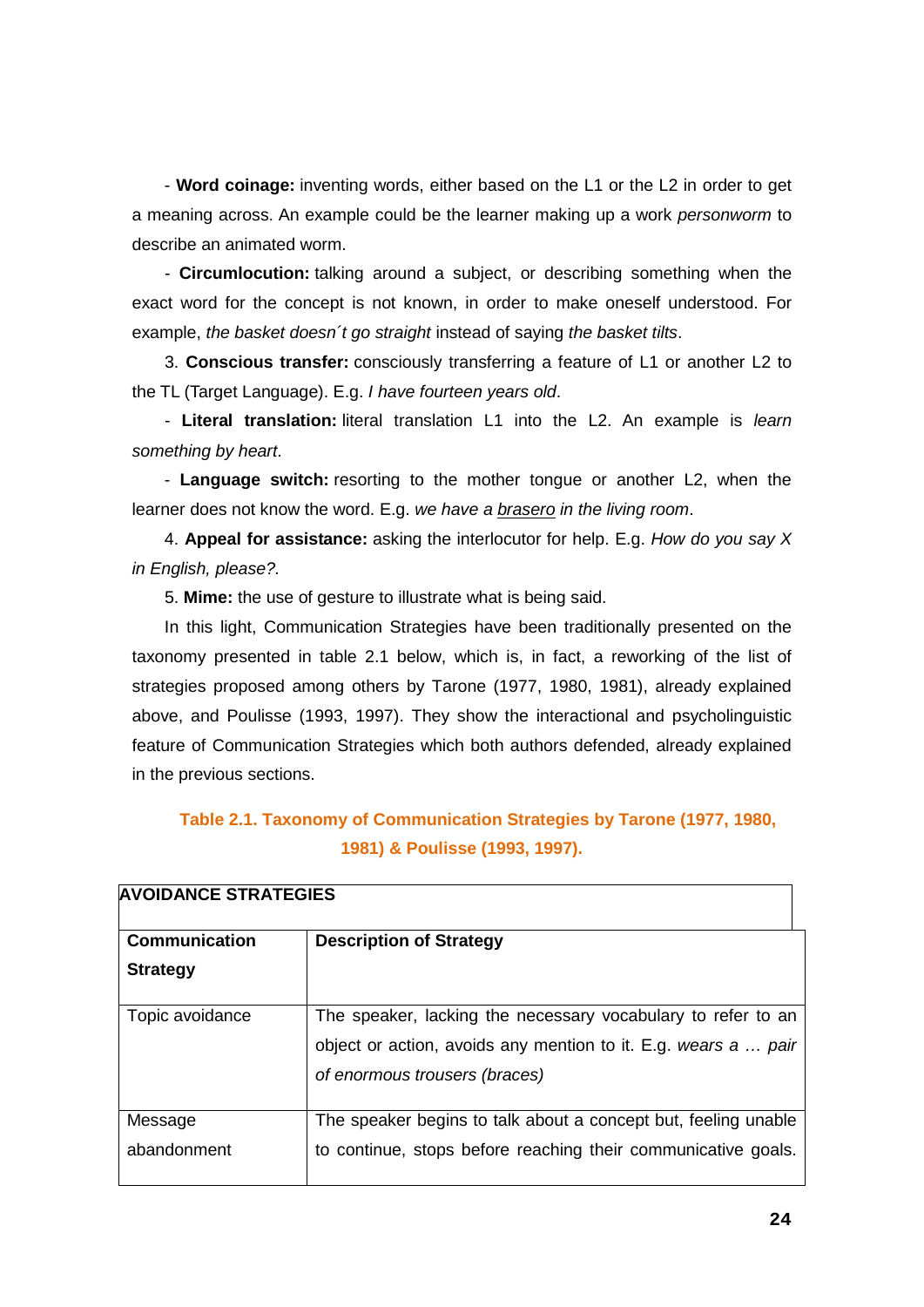|                               | E.g. a shirt with $eh$ umm   I don't know (tie)          |
|-------------------------------|----------------------------------------------------------|
|                               |                                                          |
|                               |                                                          |
| Semantic avoidance            | The speaker says something different from what was       |
|                               |                                                          |
|                               | originally intended.                                     |
|                               | E.g. an eye mm  very damaged (black eye)                 |
|                               |                                                          |
|                               |                                                          |
| Message reduction             | The learner reduces their original message, reports the  |
|                               |                                                          |
|                               | same idea but with less precision and detail.            |
|                               | E.g. some kind of  uniform (school uniform)              |
|                               |                                                          |
| <b>ACHIEVEMENT STRATEGIES</b> |                                                          |
| 1. Paraphrase                 |                                                          |
|                               |                                                          |
|                               |                                                          |
| a) Approximation              | The speaker substitutes the desired unknown target       |
|                               |                                                          |
|                               | language item for a new one, which is assumed to share 5 |
|                               | enough semantic features with it to be correctly         |
|                               |                                                          |
|                               | interpreted.                                             |
|                               | E.g. you can see aaa  a pigeon hole (letterbox)          |
|                               |                                                          |
| b) Word coinage               | The learner makes up a new word following the target     |
|                               | language rules of derivation and composition.            |
|                               | E.g. houseshoes (slippers)                               |
|                               |                                                          |
|                               |                                                          |
|                               | The learner describes an object or action instead of     |
|                               |                                                          |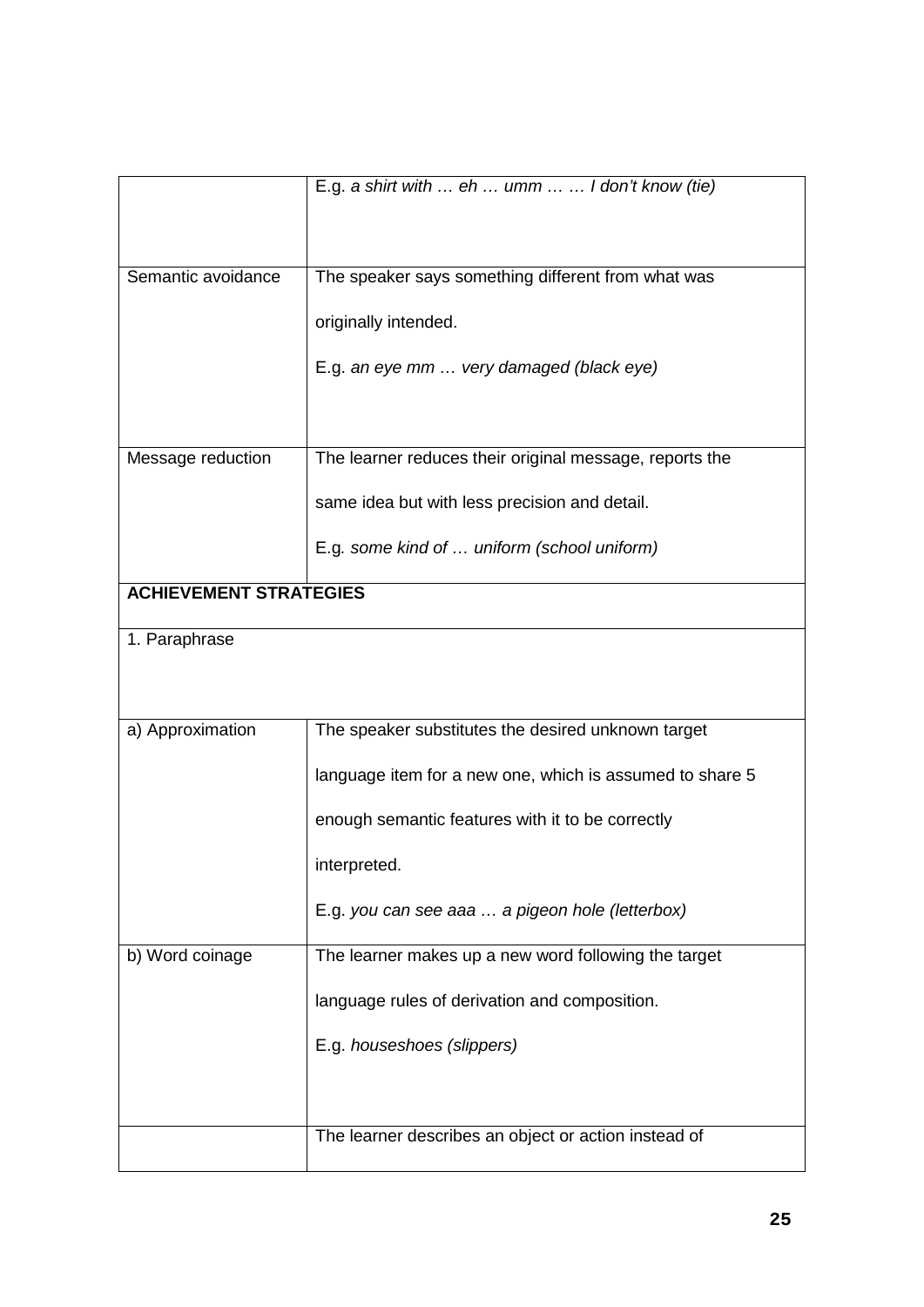|                      | using the appropriate target language item.                     |  |  |
|----------------------|-----------------------------------------------------------------|--|--|
|                      | E.g. it's like ja- jacket without the arms? (waistcoat)         |  |  |
| 2 Conscious transfer |                                                                 |  |  |
| a) Borrowing         | The learner uses an L1 item or structure modified               |  |  |
|                      | in accordance with the features of the target                   |  |  |
|                      | language.                                                       |  |  |
|                      | E.g. a bit more  a bit more debilish no well                    |  |  |
|                      | (weak)                                                          |  |  |
| b) Language switch   | The speaker uses an L1 item with no modification                |  |  |
|                      | at all.                                                         |  |  |
|                      | E.g. and he has mm umm  unha pucha (cap)                        |  |  |
| 3. Appeal for        | The learner asks the interlocutor for lexical help.             |  |  |
| assistance           | E.g. how do you call this? (chin)                               |  |  |
|                      |                                                                 |  |  |
| 4. Mime              | The learner uses a gesture or any other                         |  |  |
|                      | paralinguistic<br>form.<br>E.g.<br>(learner mimics<br>knocking) |  |  |
|                      | (doorknocker).                                                  |  |  |
|                      |                                                                 |  |  |
|                      |                                                                 |  |  |

# Source: taken from

<http://www.spertus.es/publications/ignacio/communication%20strategies.pdf>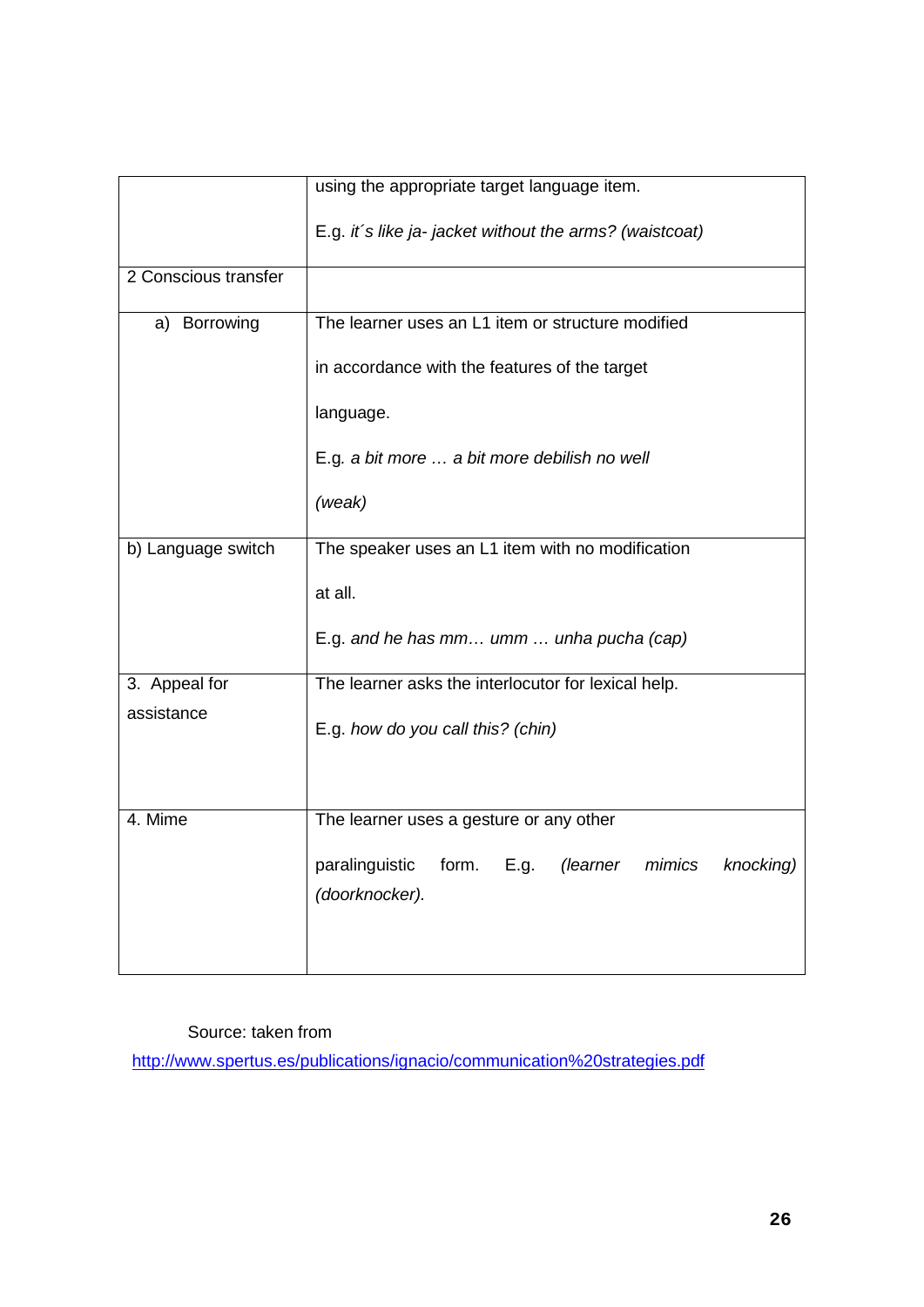

### **Figure 2.2. Tarone´s taxonomy of communication strategies (1980).**

Source: taken from GEMA Online TM Journal of Language Studies. Volume 12 (3), Special Section, September 2012.

Tam Kin Huan, Nor Fariza Mohd Nor and Mohn Nayef Jaradat. "Communication Strategies Among EFL Students – An Examination Of Frequency Of Use And Types of Strategies Used. Página 835.

Apart from Tarone´s, most studies like Faerch and Kasper (1983) have been concerned with lexical strategies, and various ones such as that carried out by Green and Oxford (1995) have attempted to relate communication strategy use to variables such as learner proficiency, supporting the fact that the better level, the better strategies one might know.

Besides, it is interesting to note that Bialystok (1990) has drawn parallels with the use of first language acquisition strategies, particularly by children. She begins her study with an example of how a friend who wanted to buy silk, but not knowing the Spanish Word for that, paraphrased it into Spanish as "it´s made by Little animals, for their house and then turned into material". This illustrated that Communication Strategies studies have tended to concentrate on the lexical level.

Appendix I includes a detailed inventory of Strategic Language Devices based on Dörnyei & Scott, 1995a, 1995b). Dörnyei and Scott (1995) proposed their taxonomy of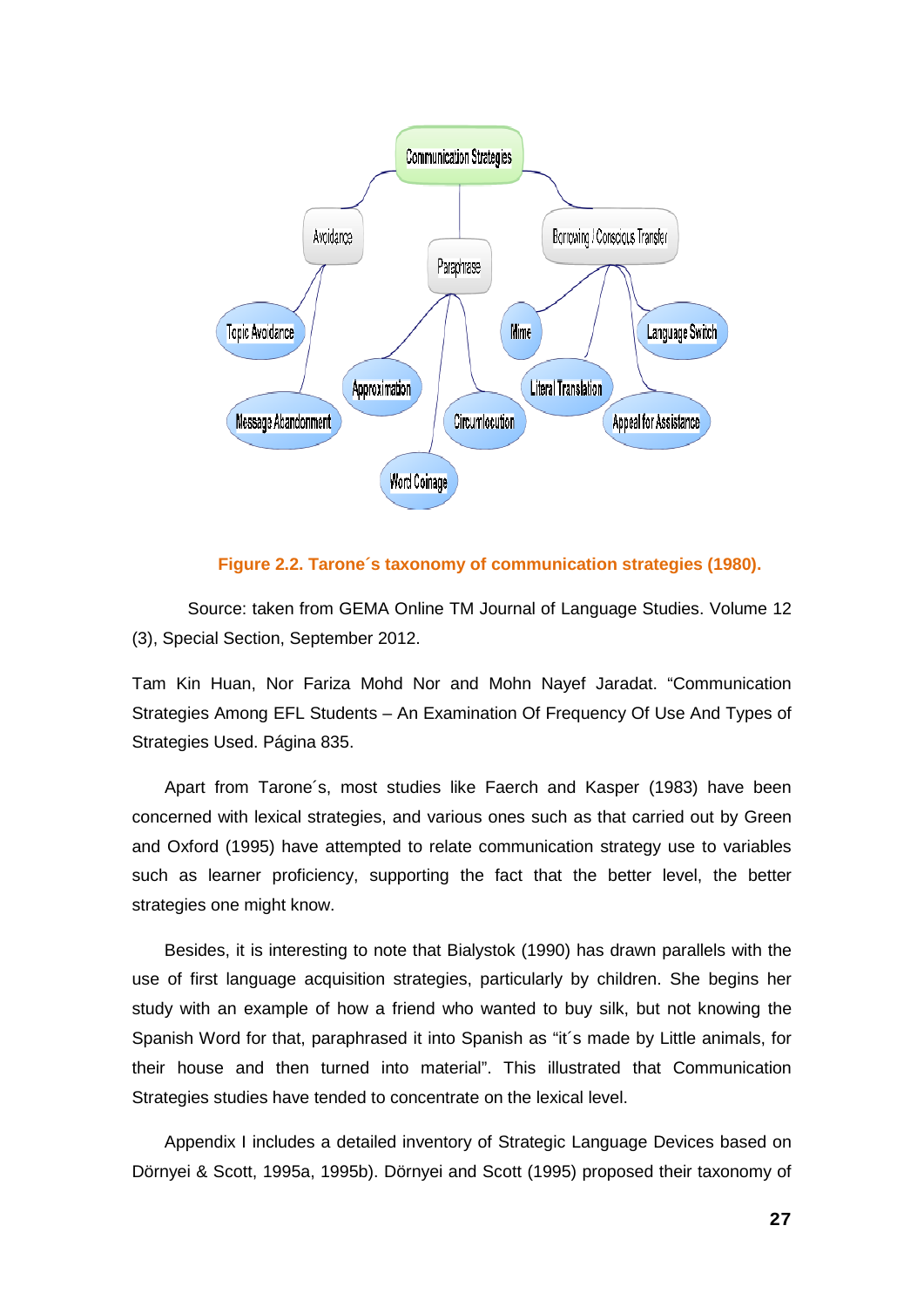Communication Strategies which included most of Communication Strategies available in Communication Strategy research.

Table 2.2 shows the general overview of the various Taxonomies of Communication Strategies, from Tarone (1977) to Dörnyei & Scott (1995a, 1995b). According to Dörnyei and Scott (1997), this taxonomy extended on the base of the taxonomies that developed by Tarone (1977) and Faerch and Kasper (1983) but it dealt with how Communication Strategies help the speakers to solve the problems during oral communication tasks and accomplish mutual understanding. Besides, their taxonomy from the year 1995 consisted of three main categories: direct strategies (strategies used by a speaker who faces problems during communication process), indirect strategies (strategies used by a speaker to provide the conditions that lead to the mutual understanding) and interactional strategies which referred to the mutual cooperation which make by two or more speakers to overcome the problems that face them through communication process.

|  |  |                                                                   | Table 2.3. General overview of the various Taxonomies of Communication |
|--|--|-------------------------------------------------------------------|------------------------------------------------------------------------|
|  |  | Strategies, from Tarone (1977) to Dörnyei & Scott (1995a, 1995b). |                                                                        |

| <b>Tarone (1977)</b>   | <b>Faerch and</b><br><b>Kasper (1983b)</b> | <b>Byalistok</b><br>(1983)                 | <b>Paribakht</b><br>(1985)           | <b>Willems (1987)</b>                 |
|------------------------|--------------------------------------------|--------------------------------------------|--------------------------------------|---------------------------------------|
| <b>AVOIDANCE</b>       | <b>FORMAL</b><br><b>REDUCTION</b>          | L1-BASED<br><b>STRATEGIES</b>              | <b>LINGUISTIC</b><br><b>APPROACH</b> | <b>REDUCTION</b><br><b>STRATEGIES</b> |
| Topic<br>avoidance     | Phonological                               | Language<br>switch                         | Semantic<br>contiguity               | Formal reduction                      |
| Message<br>abandonment | Morphological                              | Foreignizing                               | -Superordinate                       | - Phonological                        |
| <b>PARAPHRASE</b>      | Syntactic                                  | <b>Transliteration</b>                     | -Comparison                          | -Morphological                        |
| Approximation          | Lexical                                    |                                            | * Positive<br>comparison             | - Syntactic                           |
| Word coinage           | <b>FUNCTIONAL</b><br><b>REDUCTION</b>      | L <sub>2</sub> -BASED<br><b>STRATEGIES</b> | Analogy                              | - Lexical                             |
| Circumlocution         | Actional reduction                         | Semantic<br>contiguity                     | Synonymy                             | Functional<br>reduction               |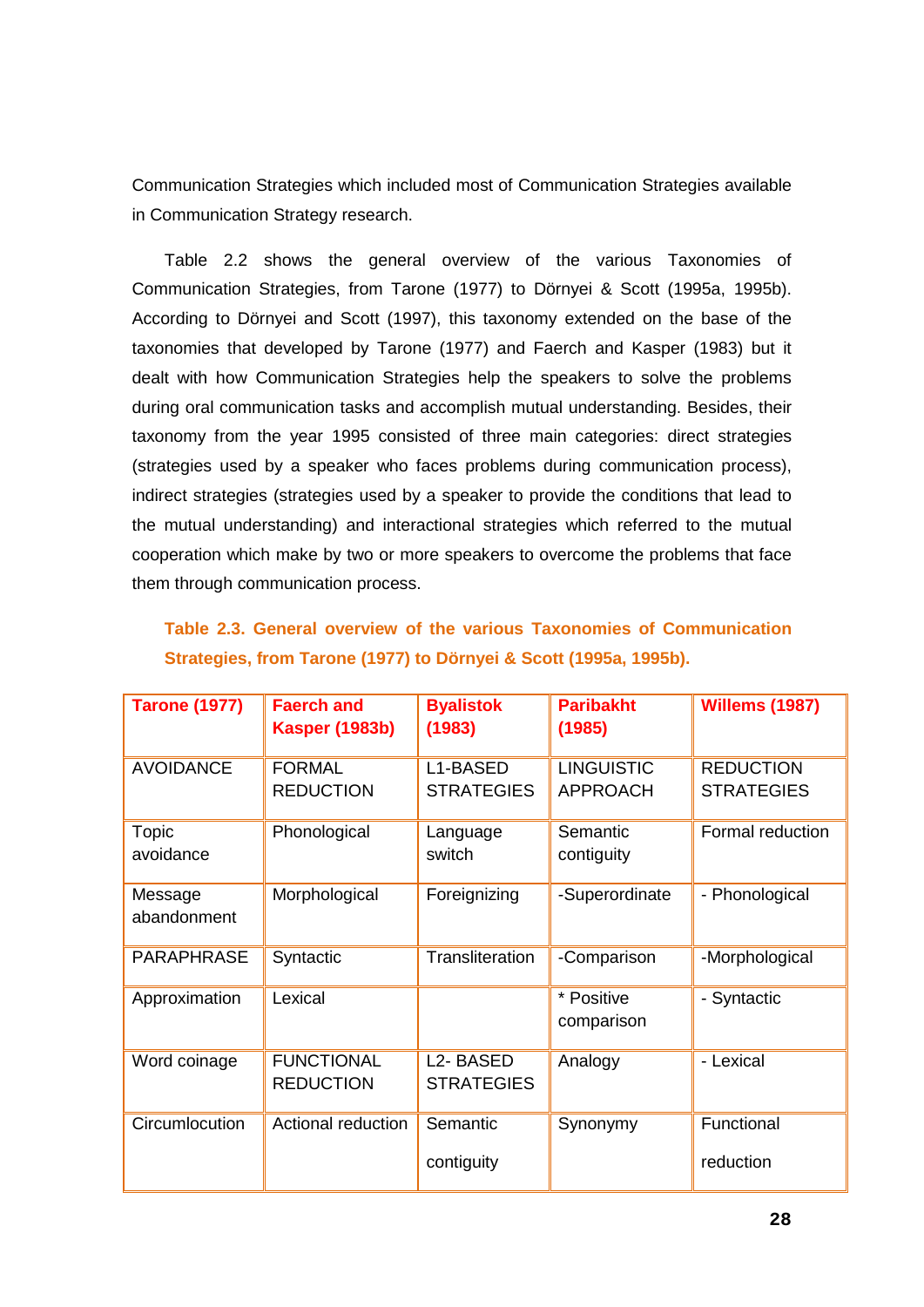| <b>CONSCIOUS</b>  | Modal reduction          | Description                            | *Negative      | -Message           |
|-------------------|--------------------------|----------------------------------------|----------------|--------------------|
| <b>TRANSFER</b>   |                          |                                        | comparison     | abandonment        |
| Literal           | Reduction of             | Word coinage                           | Contrast and   | -Meaning           |
| translation       | propositional            |                                        | opposite       | replacement        |
|                   | content                  |                                        |                |                    |
| Language          | -Topic                   | NON-                                   | Antonymy       | -Topic             |
| switch            | avoidance                | <b>LINGUISTIC</b><br><b>STRATEGIES</b> |                | avoidance          |
| <b>APPEAL FOR</b> | -Message                 |                                        | Circumlocution | <b>ACHIEVEMENT</b> |
| <b>ASSISTANCE</b> | abandonment              |                                        |                | <b>STRATEGIES</b>  |
| <b>MIME</b>       | -Meaning                 |                                        | -Physical      | Paralinguistic     |
|                   | replacement              |                                        | description    | strategies         |
|                   | <b>ACHIEVEMENT</b>       |                                        | * Size         | Interlingual       |
|                   | <b>STRATEGIES</b>        |                                        |                | strategies         |
|                   | Compensatory             |                                        | * Shape        |                    |
|                   | strategies               |                                        |                | Borrowing/code     |
|                   | - Code                   |                                        |                | switching          |
|                   | switching                |                                        |                |                    |
|                   | - Interlingual           |                                        | * Color        | - Literal          |
|                   | transfer                 |                                        |                | translation        |
|                   | - Inter<br>/Intralingual |                                        | * Material     | - Foreignizing     |
|                   | transfer                 |                                        |                |                    |
|                   | - IL based               |                                        | -Constituent   | Intralingual       |
|                   | strategies               |                                        | features       | strategies         |
|                   | * Generalization         |                                        | * Features     | - Approximation    |
|                   | * Paraphrase             |                                        | Elaborated     | - Word coinage     |
|                   |                          |                                        | features       |                    |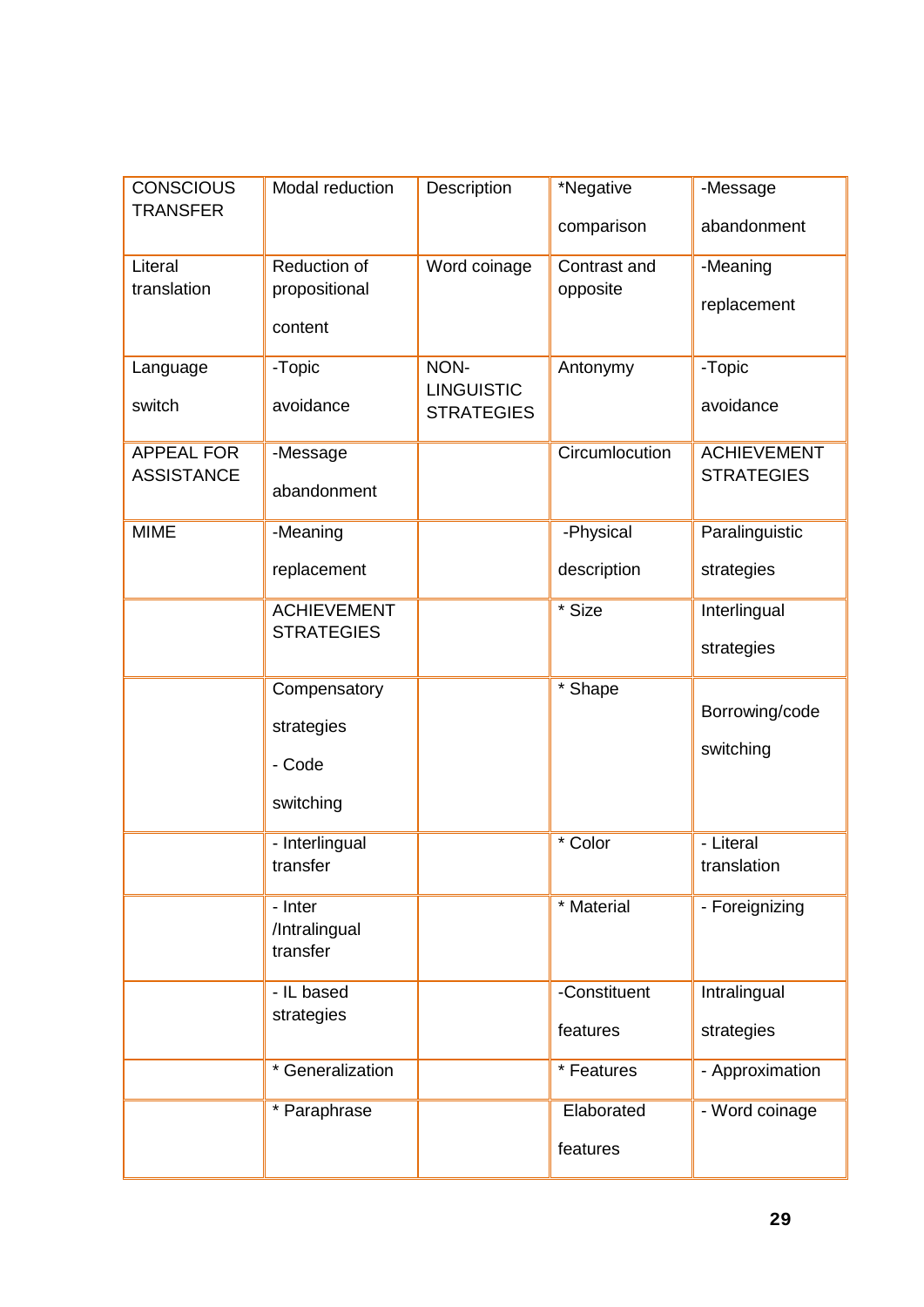| * Word coinage             | -Locational<br>property                         | - Paraphrase                                                   |
|----------------------------|-------------------------------------------------|----------------------------------------------------------------|
| * Restructuring            | -Historical<br>property                         | * Description                                                  |
| -Cooperative<br>strategies | -Other<br>features                              | * Circumlocution                                               |
| -Nonlinguistic             | -Functional                                     | *Exemplification                                               |
| strategies                 | description                                     |                                                                |
| Retrieval<br>strategies    | es                                              | - Smurfing<br>Metalinguisticclu                                |
|                            |                                                 | - Self-repair                                                  |
|                            | <b>APPROACH</b>                                 | <b>CONTEXTUAL</b><br>- Appeal for<br>assistance                |
|                            | Linguistic<br>context                           | * Explicit                                                     |
|                            | Use of L <sub>2</sub><br>idioms and<br>proverbs | * Implicit                                                     |
|                            | proverbs                                        | Transliteration<br>* Checking<br>of L1 idioms and<br>questions |
|                            | Idiomatic<br>transfer                           | - Initiating repair                                            |
|                            | <b>APPROACH</b>                                 | CONCEPTUAL                                                     |
|                            |                                                 | Demonstration                                                  |
|                            |                                                 | Exemplification                                                |
|                            | Metonymy                                        |                                                                |
|                            | <b>MIME</b>                                     |                                                                |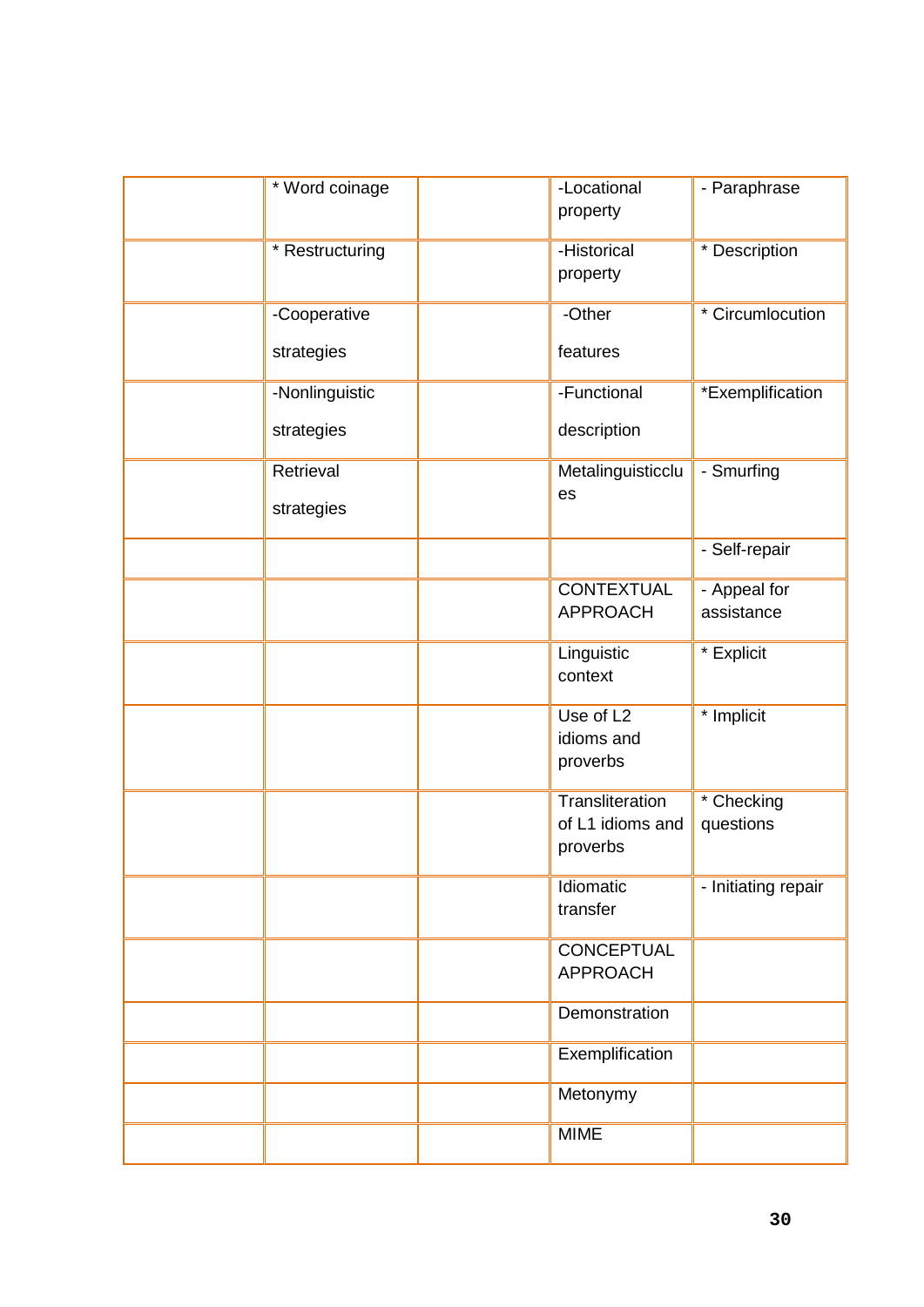| Replacing<br>verbal output    |  |
|-------------------------------|--|
| Accompanying<br>verbal output |  |

| <b>Bialystok</b><br>(1990)        | <b>Nijmegen Group</b>                  | Poulisse (1993)                                 | <b>Dörnyei and Scott</b><br>(1995a, 1995b) |
|-----------------------------------|----------------------------------------|-------------------------------------------------|--------------------------------------------|
| <b>ANALYSIS-</b><br><b>BASED</b>  | <b>CONCEPTUAL</b><br><b>STRATEGIES</b> | <b>SUBSTITUTION</b><br><b>STRATEGIES</b>        | <b>DIRECT STRATEGIES</b>                   |
| <b>STRATEGIES</b>                 | Analytic                               | <b>SUBSTITUTION PLUS</b>                        | Resource deficit-related<br>strategies     |
| <b>CONTROL</b>                    | Holistic                               | <b>STRATEGIES</b>                               | $\star$<br>Message<br>abandonment          |
| <b>BASED</b><br><b>STRATEGIES</b> | LINGUISTIC/CODE                        | <b>RECONCEPTUALIZATION</b><br><b>STRATEGIES</b> | * Message reduction                        |
|                                   | <b>STRATEGIES</b>                      |                                                 | * Message replacement                      |
|                                   | Morphological<br>creativity            |                                                 | * Circumlocution                           |
|                                   | Transfer                               |                                                 | * Approximation                            |
|                                   |                                        |                                                 | * Use of all-purpose<br>words              |
|                                   |                                        |                                                 | * Word-coinage                             |
|                                   |                                        |                                                 | * Restructuring                            |
|                                   |                                        |                                                 | * Literal translation                      |
|                                   |                                        |                                                 | * Foreignizing                             |
|                                   |                                        |                                                 | * Code switching                           |
|                                   |                                        |                                                 | * Use of similar<br>sounding words         |
|                                   |                                        |                                                 | * Mumbling                                 |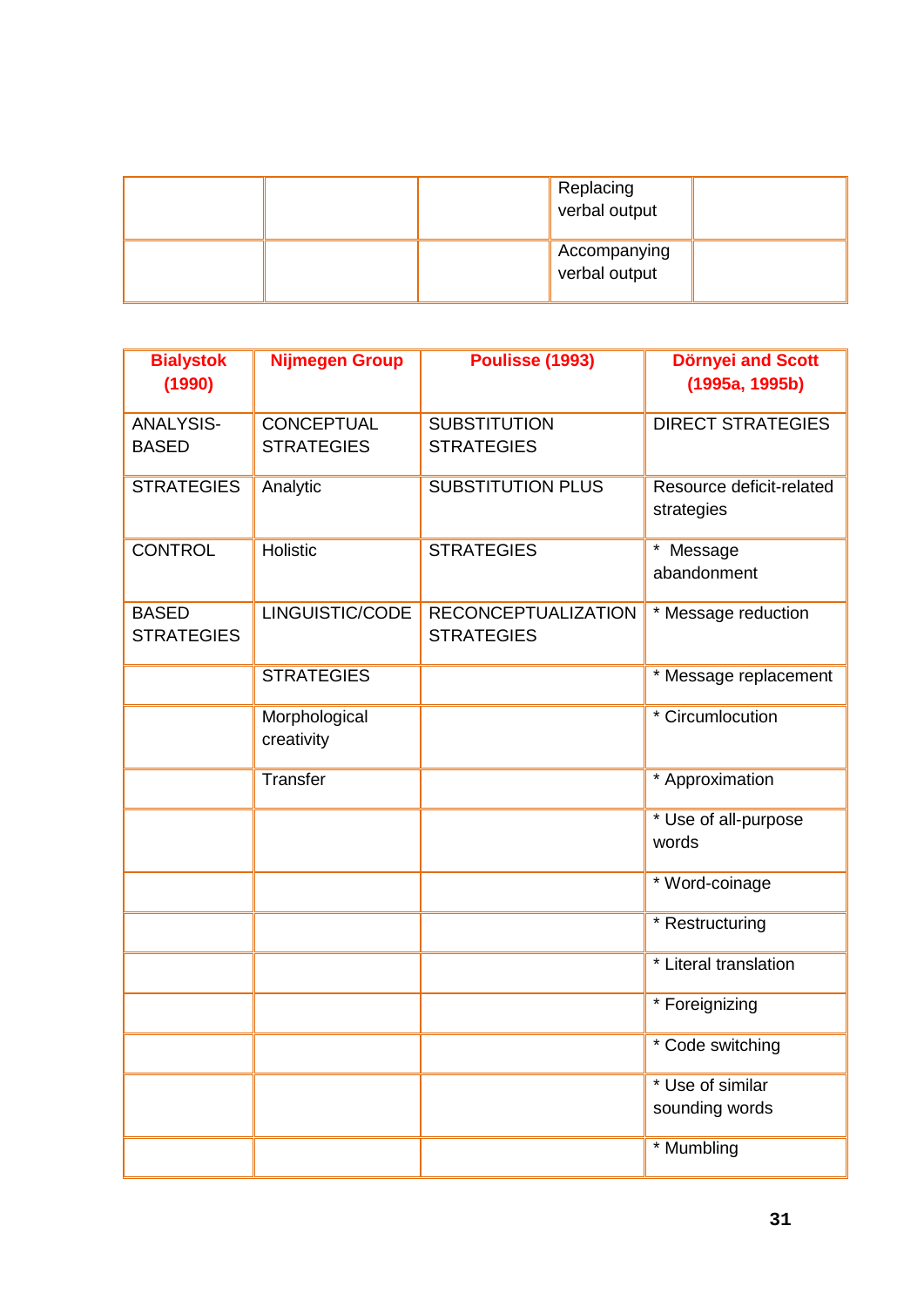|  | * Omission                 |
|--|----------------------------|
|  | * Retrieval                |
|  | * Mime                     |
|  | Own-perfomance             |
|  | problem-related            |
|  | * Self-rephrasing          |
|  | * Self-repair              |
|  | Other performance          |
|  | problem-related            |
|  | strategies                 |
|  | * Other-repair             |
|  | <b>INTERACTIONAL</b>       |
|  | <b>STRATEGIES</b>          |
|  | Resource deficit-related   |
|  | strategies                 |
|  | * Appeals for help         |
|  | Own-perfomance             |
|  | problem-related            |
|  | strategies                 |
|  | * Comprehension check      |
|  | * Own-accuracy check       |
|  | Other-performance          |
|  | problem-related            |
|  | strategies                 |
|  | * Asking for repetition    |
|  | * Asking for clarification |
|  | * Asking for confirmation  |
|  | * Guessing                 |
|  | * Expressing               |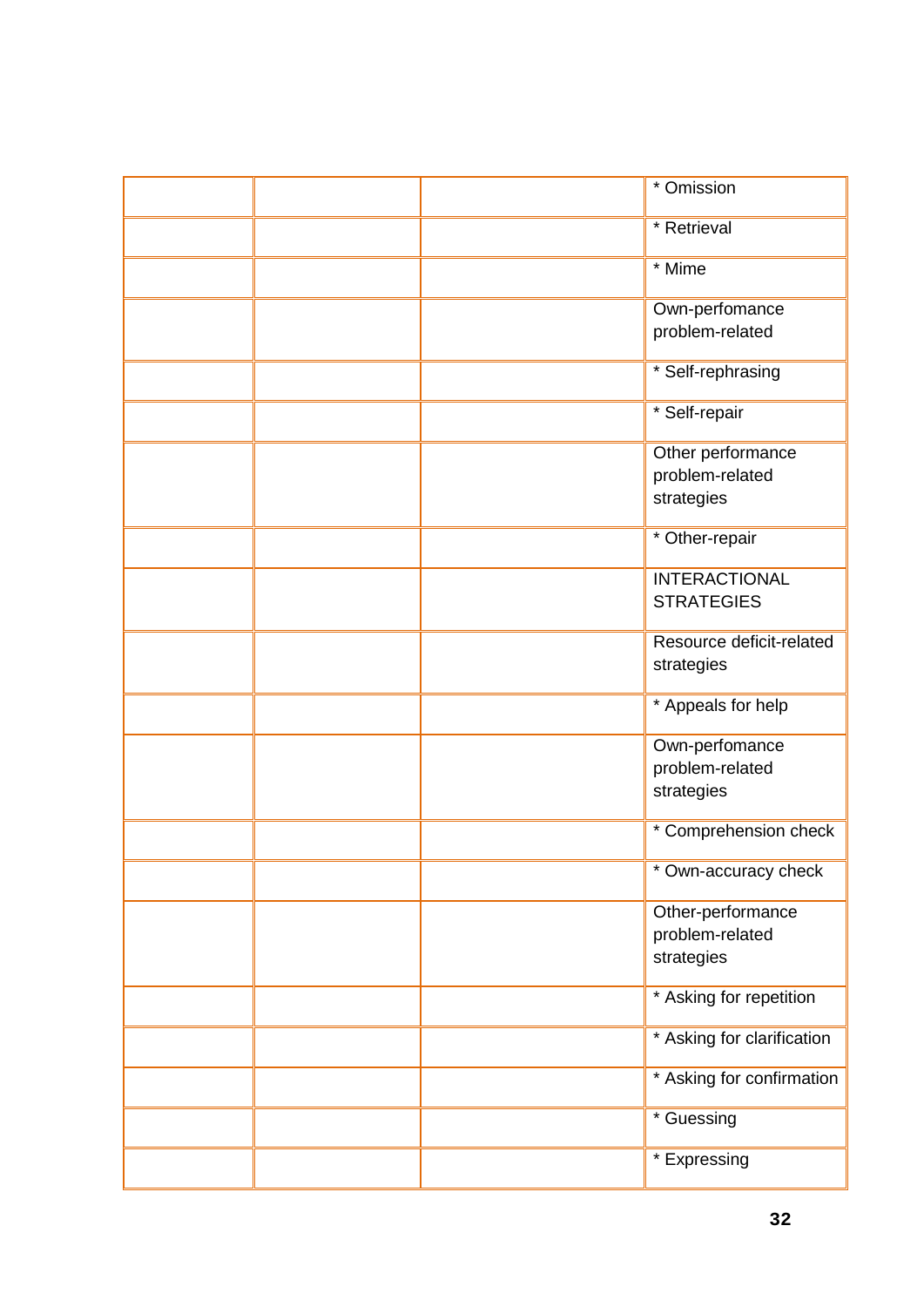|  | nonunderstanding                                   |
|--|----------------------------------------------------|
|  | * Interpretive summary                             |
|  | * Responses                                        |
|  | <b>INDIRECT</b><br><b>STRATEGIES</b>               |
|  | Processing time<br>pressure-related<br>strategies  |
|  | * Use of fillers                                   |
|  | * Repetitions                                      |
|  | Own-perfomance<br>problem-related<br>strategies    |
|  | * Verbal strategy<br>markers                       |
|  | Other-performance<br>problem-related<br>strategies |
|  | * Feigning<br>understanding                        |

Source: Taken from Dörnyei and Scott, 1997, pages 196-197.

This study will use Tarone´s (1980) taxonomy and be complemented by Dörnyei and Scott´s taxonomy (1995) as well as by the analysis of some of the Communication Strategies proposed in Dörnyei and Scotts´s inventory to elicit EFL students´use of Communication Strategies (see Appendix I) along with the most recent considerations by authors such as for instance Cohen (2011).

# **2.7. Factors affecting the use of Communication Strategies.**

There are many factors that affect the use of Communication Strategies that have been investigated and proposed by psychologists of education in the literature.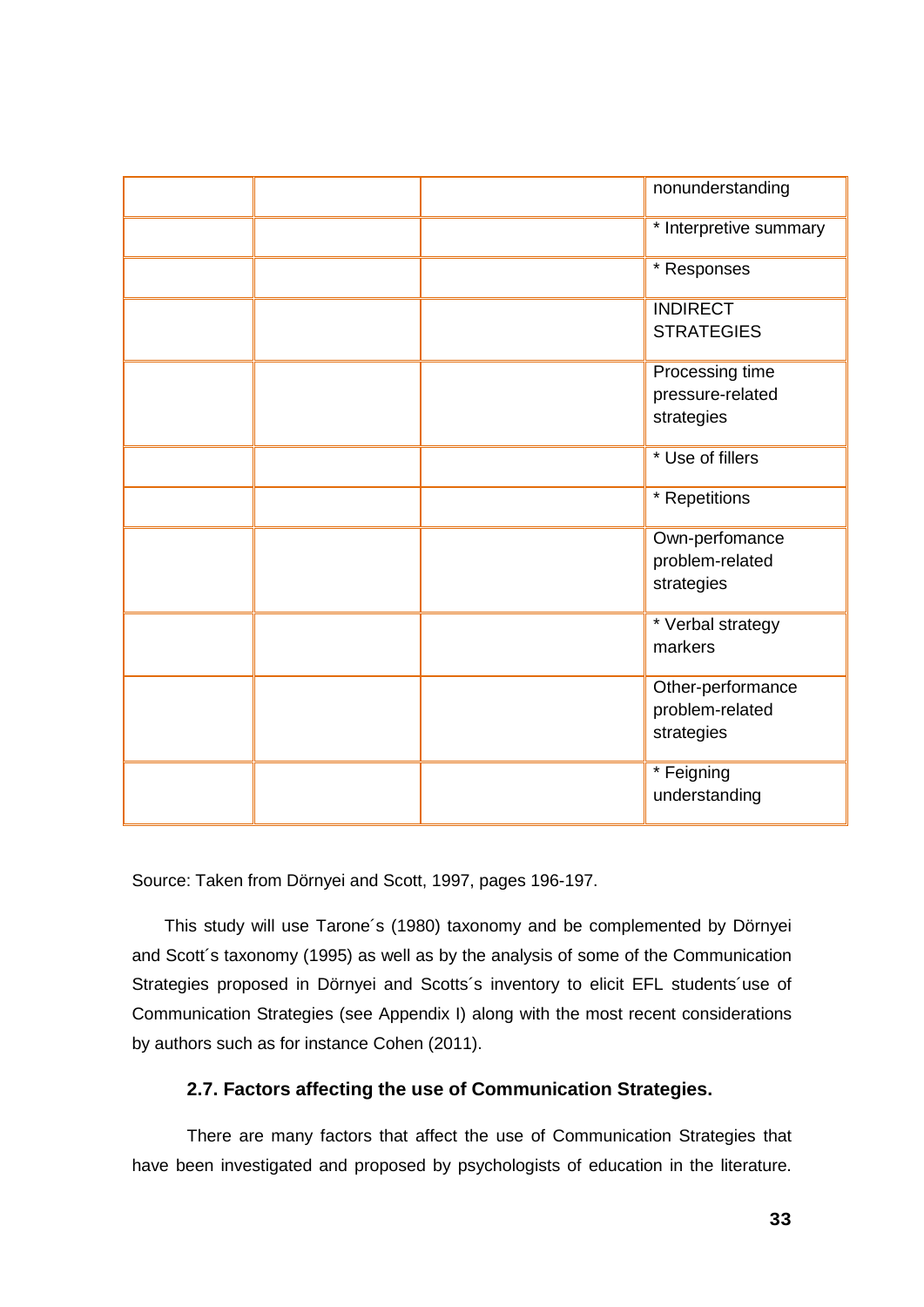For example, language proficiency, as stated before, frequency of speaking English outside of the classroom and self-perceived English oral proficiency. Chen (1990) and Tuan (2001) stated that the learners who have high language proficiency used fewer strategies to communicate the intended meaning. Besides, the use of English as means of communication outside the classroom helps the students or the learners to be able to use the suitable Communication Strategies. In other words, according to the mentioned studies, speaking in English as well as the motivation to speak in this language had a significant effect on the use of Communication Strategies by those learners.

### **2.8. Conclusion.**

To conclude this section, in the theoretical framework of dialogic texts, firstly, I have provided a brief overview of the panorama of communicative competence in current language teaching. Then the structure of dialogues has been pointed out. Closely related to this, two main aspects have been considered: the negotiation of meaning and the situational context. Besides, the important role of paralinguistic features in dialogues has been pointed out. Afterwards, the characteristics of oral and written dialogues have been explained. Then, a section on communication strategies when using dialogues as speaking activities has been included.

Considering all the information mentioned above, the next issue is the use and analysis of how dialogues are presented in more recent Secondary Education textbooks and how learners use Communication Strategies to promote Communicative Competence when producing them.

# **3. PEDAGOGICAL ISSUES/ IMPLICATIONS: USE OF DIALOGUES FOR PROMOTING COMMUNICATIVE COMPETENCE.**

### **3.1. Dialogues in the ESL classroom.**

## *3.1.1. Advantages of using them.*

Nowadays there is no doubt that dialogues have become very useful for many different communicative purposes in class, not only for reading and repeating them by means of drills. Apart from helping teachers to introduce and practice a topic with some specific vocabulary, a grammar point, etc, they make learners more involved in their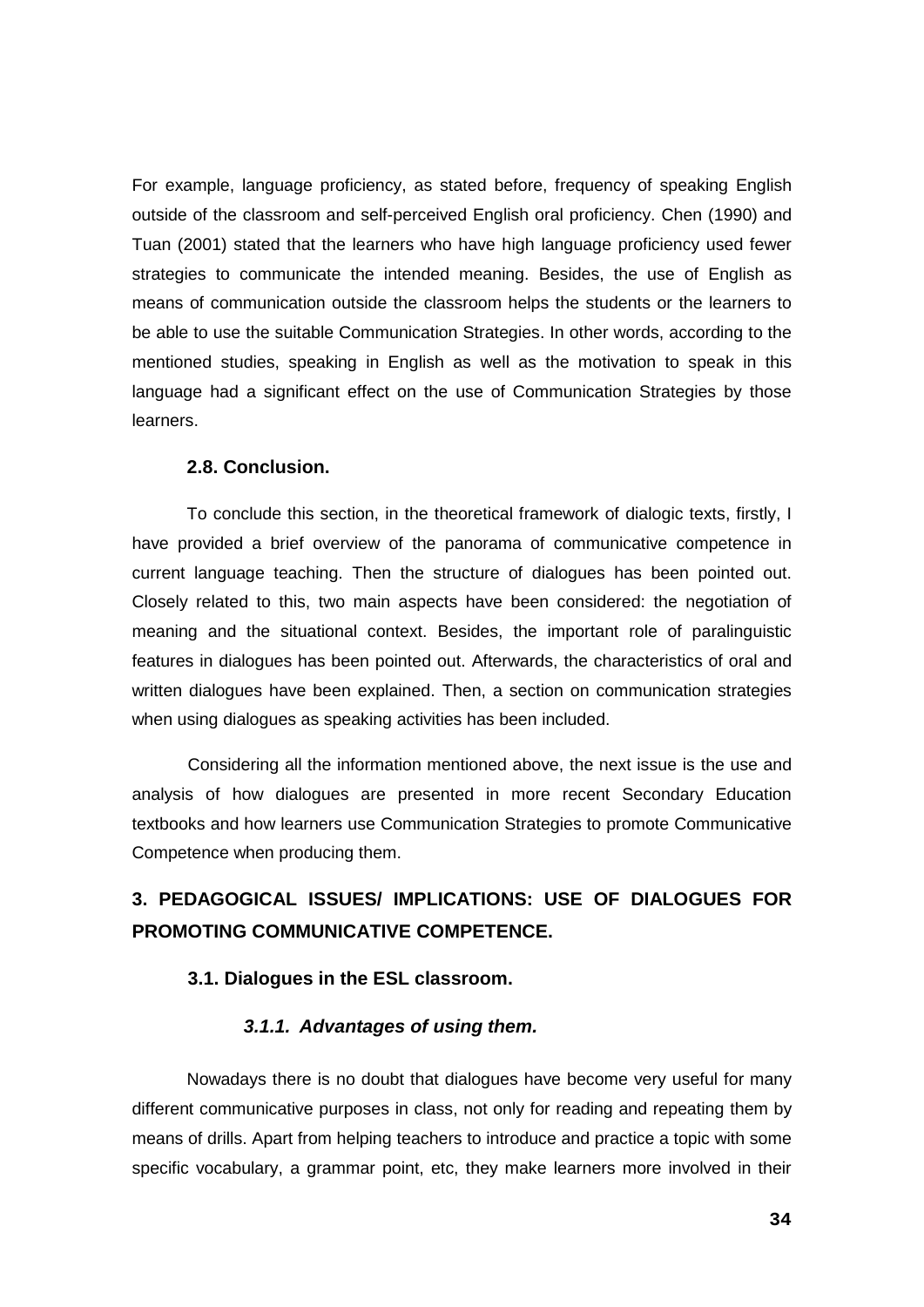learning process, promoting the interaction among them and the development of oral and social skills. Besides, the so called Suprasegmental features (Stress, Rhythm and Intonation) are practiced in a larger structure and not in isolation. They also help to stimulate the learner´s imagination and the curiosity of the learner making the learner face their present or future real life situations. In this sense, English becomes the vehicle for communicating their ideas about real life. Besides, dialogues promote empathy, since learners have to put themselves in each other´s place. At the same time, using dialogues favors the identification and pragmatic development of communication strategies, such as paraphrasing. In addition, Yule in Cohen´s (2008) work Speaking strategies for independent Learning quotes that

*"A learner who is adept at L2 pragmatics has an ability to go beyond the literal meaning of what is said, in order to interpret the intended meanings, assumptions, purposes, or goals, and the kinds of actions that are being performed"* (Yule, 1996:3-4).

In fact, *"pragmatics deals with meaning that is con-constructed and negotiated within a given sociocultural context"* (LoCastro, 2003).

Speakers and hearers, therefore, need to collaborate to ensure that genuine communication takes place.

This way, we as teachers can also identify our learners´ interlingual stage.

### *3.1.2. How to use dialogues in textbooks.*

Nowadays, English textbooks at Secondary level tend to follow a more functional approach and foster what Widdowson (2004) called *"a meaningful learning of the language"*, trying to simulate real life conversations. One of the most common uses of shorter language function dialogues (i.e. shopping, ordering in a restaurant, travelling, etc.) for lower-intermediate levels is to extend the activity by first practicing dialogues, and then asking students to act out dialogues without any help. If teachers want to improve learners´ Communicative Competence, we must provide numerous short situational dialogues for a target linguistic function (talking about daily life, school life, eating out, travel, shopping, health, etc) with the set formulae typical of them for starting, interrupting or closing a conversation and for changing the subject or topic shift. Some examples are given below in table 3.1.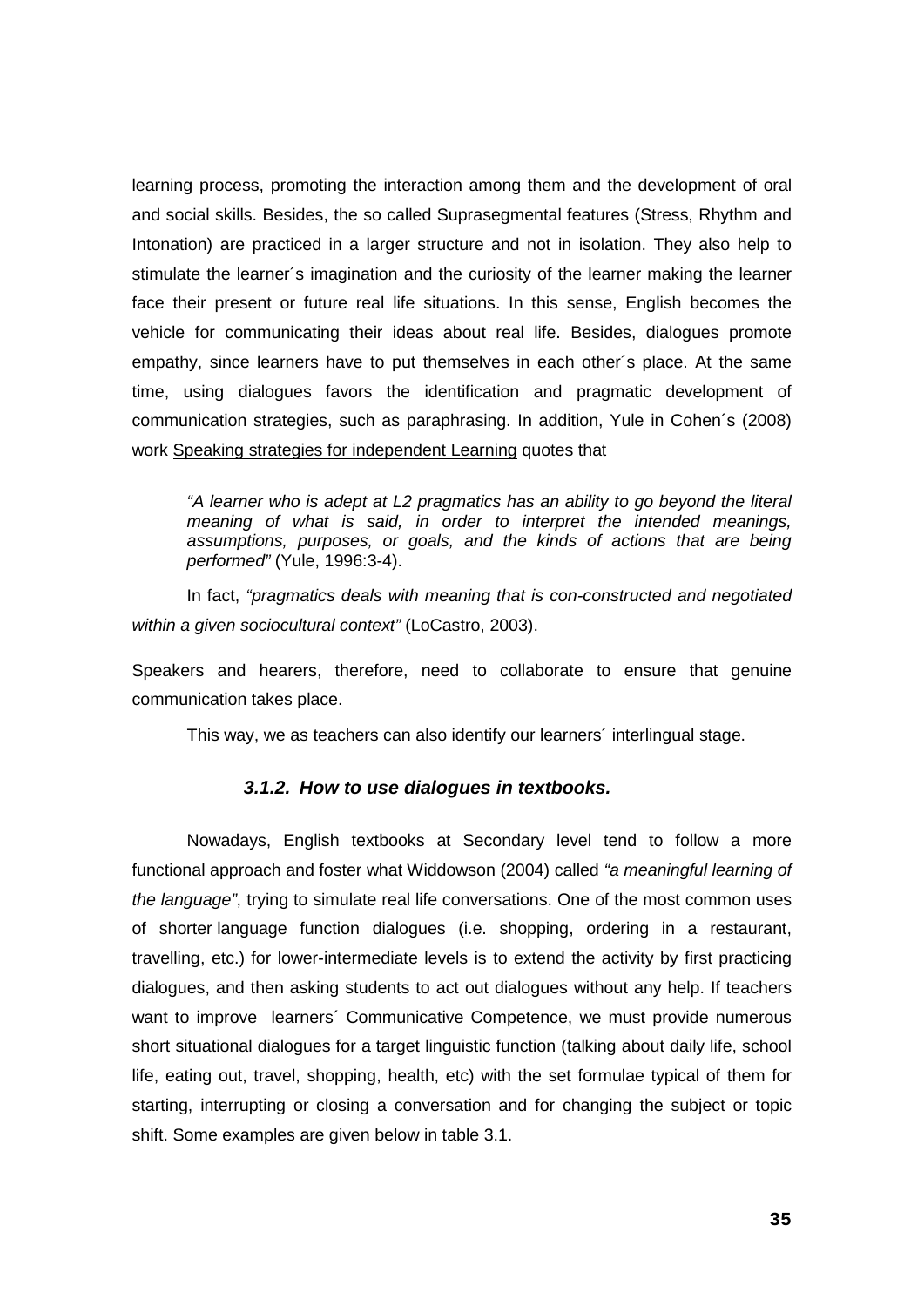**Table 3.1. Samples of typical formulae or routines in dialogues used in textbooks.** 

| <b>Opening a conversation</b>      | How are you? / Fine thanks. And you?.<br>Excuse me, do you know ?. |
|------------------------------------|--------------------------------------------------------------------|
| <b>Interrupting a conversation</b> | Sorry to interrupt, but<br>Sorry, but did I hear you say ?.        |
| <b>Closing a conversation</b>      | It's been nice talking to you.<br>We must get together sometime.   |
| <b>Changing the subject</b>        | Oh, by the way !.<br>That reminds me of !.                         |

Source: Prepared by myself.

In this sense, dialogues are task-based because their main aims are to engage the learner using the language communicatively. At the same time, learners must learn which style is most appropriate in a given situation. For example, for shopping students can practice exchanges of trying on clothing, asking for help, asking for a different size, paying for items, asking for a friend's advice, etc. Besides, students should practice each situation multiple times and act it out without any dialogue cues in order to promote oral fluency and spontaneity. In fact, most applied linguists such as Dörnyei and Thurrell (1994) agree that one of the biggest challenges to current language teaching methodology is to find effective ways of preparing students for spontaneous communication.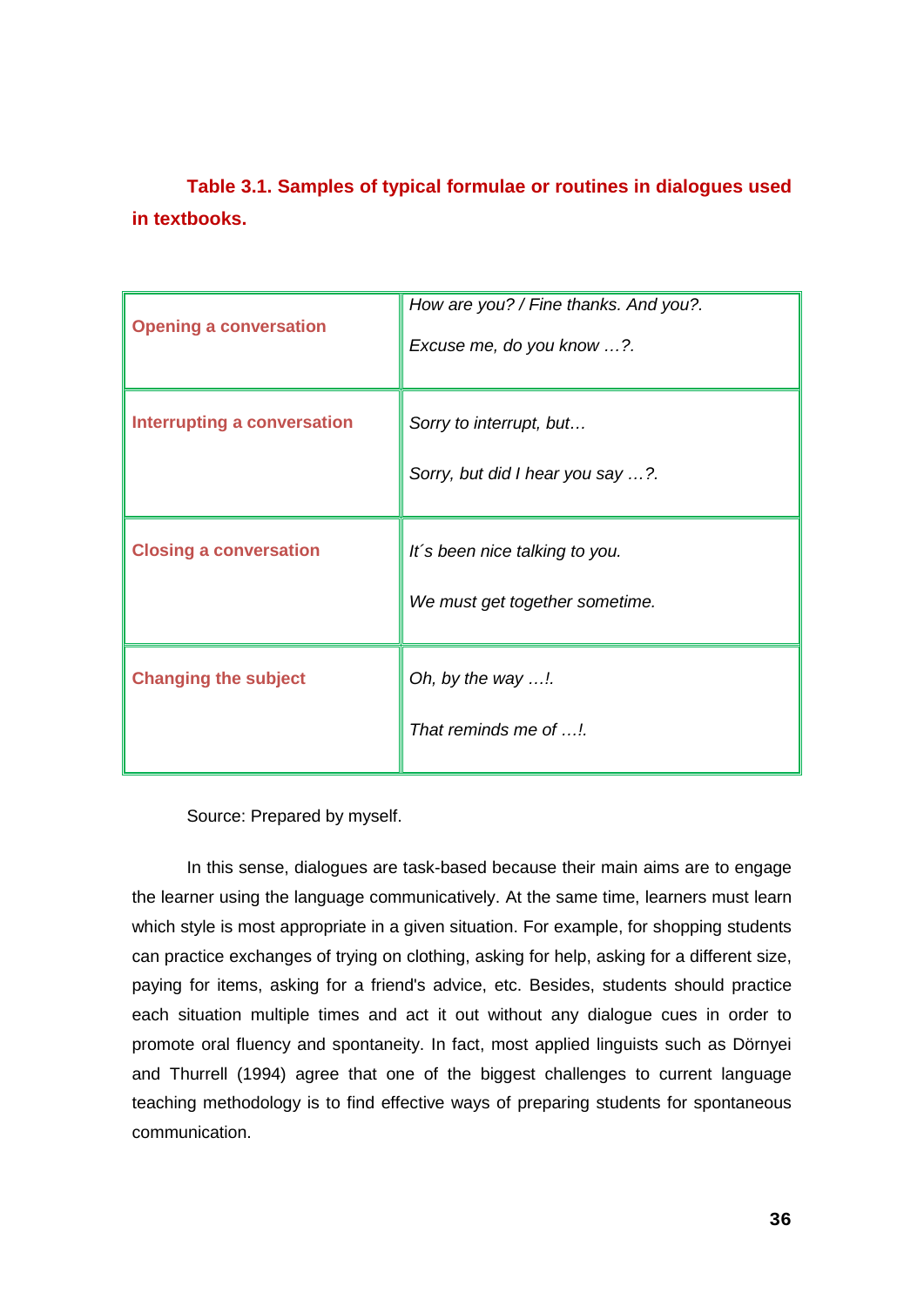When practising suprasegmental features, students can play with meaning through stress by creating dialogues that focus on stressing individual words to clarify meaning. Thus, students should be introduced to the concept of using stress and intonation to highlight content words rather than function words. In addition, teachers must make students practise the dialogue together to promote collaborative learning.

Dialogues are also used to introduce a target structure: modal verbs, past simple forms, structures to speculate about the future, etc. Using the dialogue as a model where this structure is included, students should create their own one with similar words, phrases or structures with the same function. We should begin slowly by asking students to substitute or paraphrase shorter forms and end with more extended dialogues. For example, if the dialogue asks for suggestions with a phrase such as *Let's go out tonight*, students should be able to come up with *Why don't we go out tonight*, *How about going out for a night on the town*, etc. Students practice in pairs or groups and then perform for the rest of the class. Paraphrasing dialogues can help students focus on related structures.

As a variation to these exercises for lower-intermediate level classes, students can expand their use of a wider variety of vocabulary and expressions by using gap fill dialogues. Students still have the structure of the dialogues to hold on to, but must fill in the gaps for the dialogues to make sense.

Appendix II and III shows examples of dialogues activities which fulfill all the purposes mentioned above.

As can be noticed in Appendix II and III about conversational tasks, they also include what Penny Ur (1984) called *"real-life listenings"*, simulating a real context for language use, contributing to a genuine conversation. In addition, in this unit listening activities provide the background for the next speaking activities.

It is also worth mentioning that the use of new technologies has become essential in the teaching of EFL, including dialogues based on common daily situations. This way, learners acquire all the functional structures in a more motivating way. Visual support makes them face a real life situation as if it was happening and promotes a longer lasting learning. Attached the following link

[http://www.eslvideo.com/esl\\_video\\_quiz\\_low\\_intermediate.php?id=19672](http://www.eslvideo.com/esl_video_quiz_low_intermediate.php?id=19672) contains an example of daily life conversation which can also be seen below.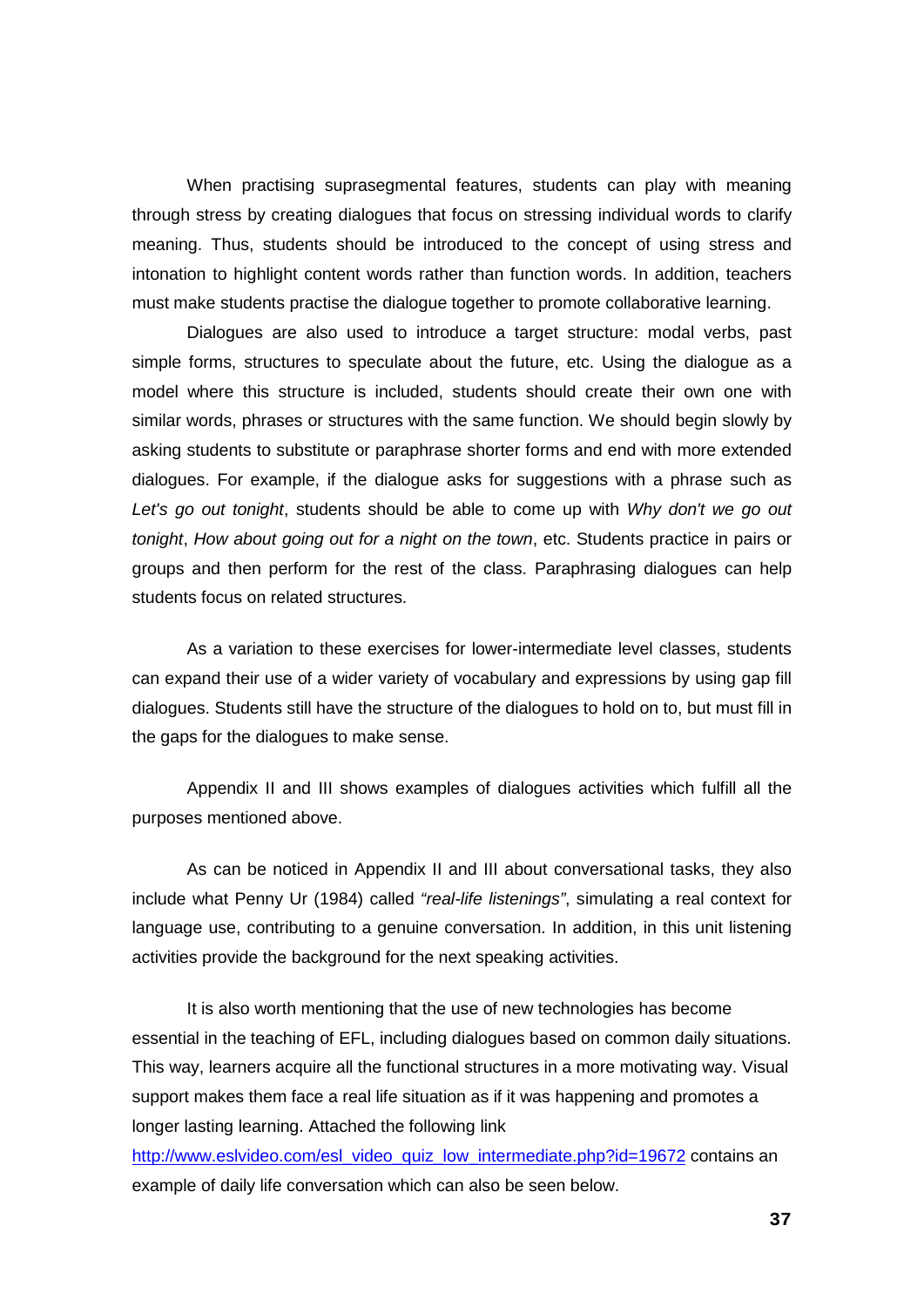

Also the link <http://www.englishspeak.com/english-lessons.cfm> provides many daily situational dialogues. For instance, below an example is shown: *Do you want something to drink?*

| С<br>ñ<br>Aplicaciones La Linquisticator   Com WR estimular - Dicciona |        | Nww.englishspeak.com/english-lesson.cfm?lessonID=6 |                                      | 52.62<br>$\mathbf{e}_i =$ |
|------------------------------------------------------------------------|--------|----------------------------------------------------|--------------------------------------|---------------------------|
|                                                                        |        | <b>CONVERSATION<sup>C</sup></b> Sentences          |                                      |                           |
|                                                                        | Name:  | English                                            | Audio<br>Audio<br>(Slow)<br>(Normal) |                           |
|                                                                        | Susan: | David, would you like something to eat?            | $\blacklozenge$<br>$\blacklozenge$   |                           |
|                                                                        | David  | No, I'm full.                                      | $\blacklozenge$<br>$\blacklozenge$   |                           |
|                                                                        | Susan  | Do you want something to drink?                    | $\blacklozenge$<br>$\blacklozenge$   |                           |
|                                                                        | David: | Yes, I'd like some coffee.                         | $\blacklozenge$<br>$\blacklozenge$   |                           |
|                                                                        | Susan: | Sorry, I don't have any coffee.                    | $\blacklozenge$<br>$\blacklozenge$   |                           |
|                                                                        | David: | That's OK. I'll have a glass of water.             | $\blacklozenge$<br>◀ঠ                |                           |
|                                                                        | Susan: | A small glass, or a big one?                       | $\blacklozenge$<br>$\blacklozenge$   |                           |
|                                                                        | David  | Small please.                                      | $\blacklozenge$<br>$\blacklozenge$   |                           |
|                                                                        | Susan: | Here you go.                                       | (♦<br>$\blacklozenge$                |                           |
|                                                                        | David: | Thanks.                                            | ♦<br>$\blacklozenge$                 |                           |
|                                                                        | Susan: | You're welcome.                                    | $\blacklozenge$<br>◀ঠ                |                           |

The following links <http://www.audioenglish.org/> and [http://www.eslfast.com](http://www.eslfast.com/) have been used by the teacher during the input stage to provide learners of third ESO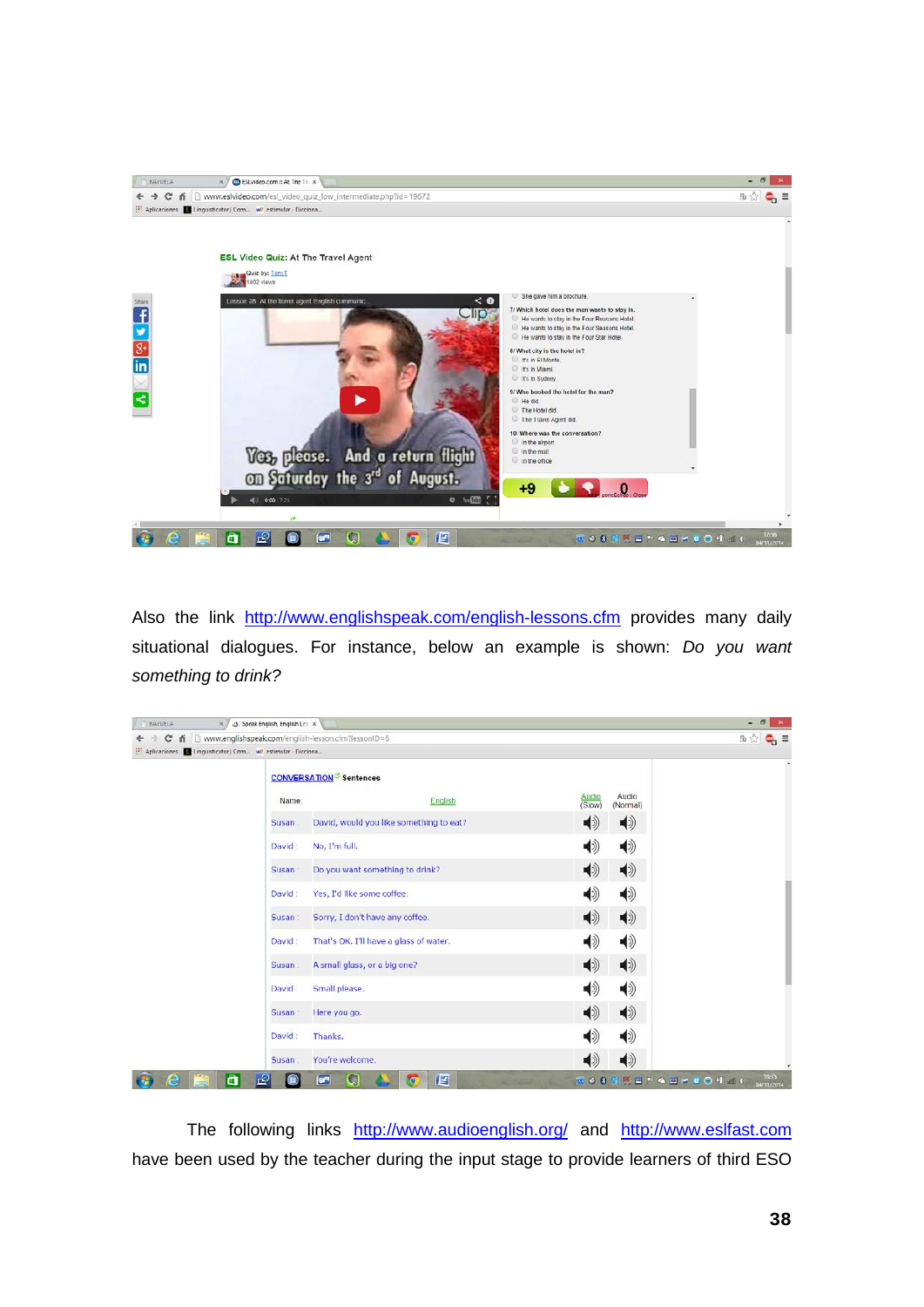the examples of dialogues so that during the output stage they could produce their own ones (See examples of dialogues in Appendix IV). All these dialogic activities will promote our learners´ development of Communicative Competence. Below the table 3.1 will explain the degree of fulfilment of some of the typical features of dialogues explained previously in the examples provided above and in the appendices II, III and IV.

**Table 3.2. Fulfillment of some typical features of dialogues in the examples provided above.** 

| <b>FEATURES OF DIALOGUES</b>            | <b>EVALUATION CRITERIA: 1-10</b> |  |
|-----------------------------------------|----------------------------------|--|
| 1. Well structured and meaningful.      | 10                               |  |
| 2. Respect social rules:                |                                  |  |
| Turn-taking                             |                                  |  |
| <b>Politeness</b>                       | 10                               |  |
| <b>Terms of address</b>                 |                                  |  |
| <b>Fulfilling Grice's maxims.</b>       |                                  |  |
| 4. Clear situational context.           | 9                                |  |
| 5. Presence of paralinguistic features. | 10                               |  |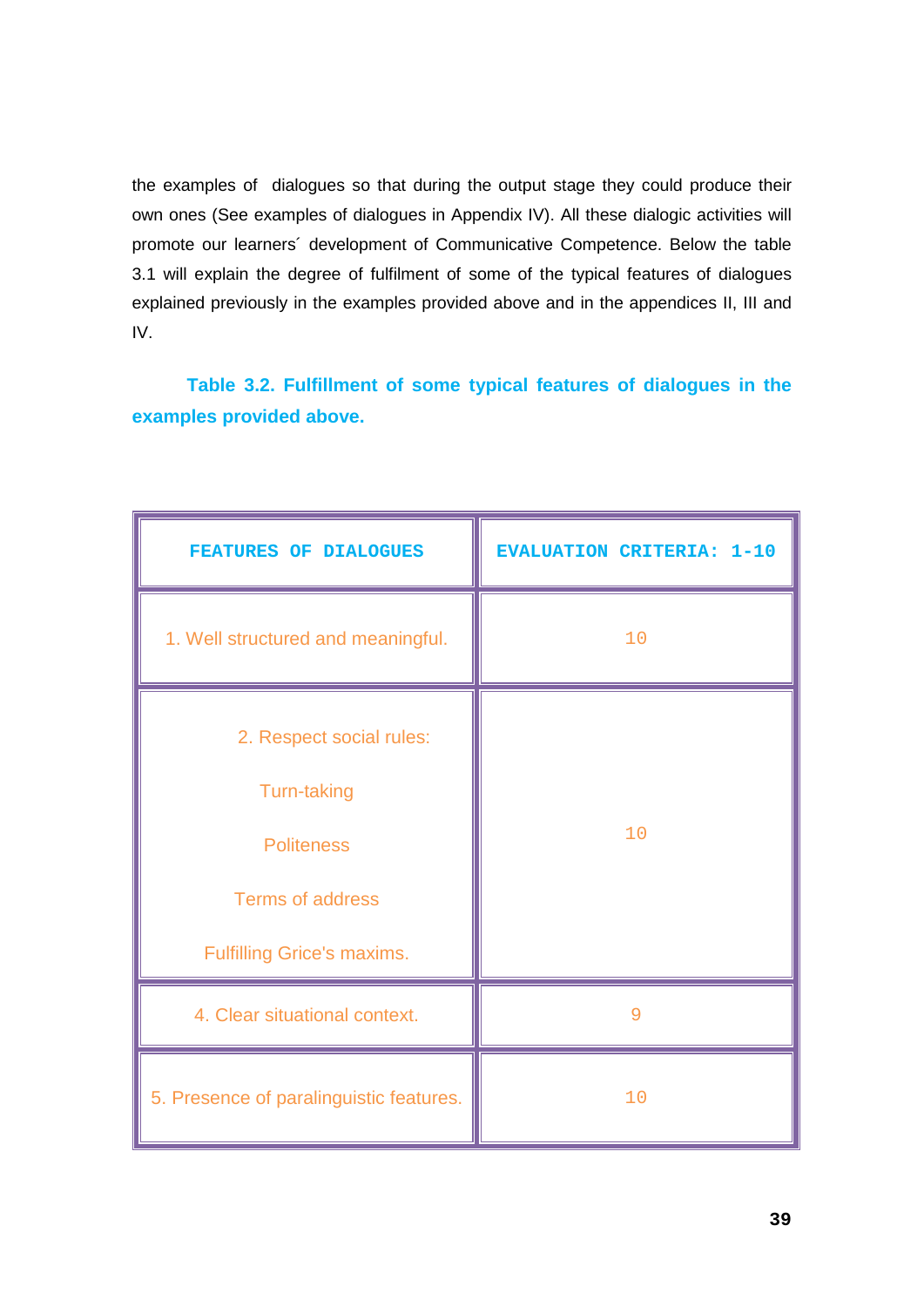Source: Prepared by myself.

### *3.1.3. Approaches to teaching conversational skills.*

Richards (1990:76) points out that there are currently two major approaches to teaching conversational skills: the indirect approach, in which conversational competence is seen as the product of engaging learners in conversational interaction, such as situational role plays. This approach was typical of communicative language teaching in the 1980s.

The second approach is the direct approach. According to Richards (ibid.:77) it involves planning a conversation programme around the specific microskills, strategies, and processes that are involved in fluent conversation. This approach therefore handles conversation more systematically than the indirect approach, and aims at fostering the students´awareness of conversational rules, linguistic formulae and strategies to use. It must be stated that the direct approach also involves providing the learners with specific language input. For example, there are many fixed expressions or conversational routines that appear constantly in natural conversation. In fact, Widdowson (1989:135) states that a great part of communicative competence is merely a matter of knowing how to use such conventionalized expressions, or as he terms them, *"partially preassembled patterns" and "formulaic frameworks"*. When it comes to Secondary Education, as you can observe in Appendices II, III and IV, it must be said that the most dominant approach is the direct approach and explicit teaching of language input containing these "partially preassembled patterns" and "formulaic frameworks" becomes the most efficient and complete way of learning them. It is the one that teachers should be using, from my personal point of view and experience.

In order to use them properly and deal with what Dörnyei and Thurrell (1991) call communication "trouble spots", the learner also uses some conversational strategies. As we are going to check in the next section of this project, conversational strategies can also enhance fluency and add to the efficiency of communication. Knowing such strategies is particularly useful for language learners, who frequently experience such difficulties in conversation, because according to Dörnyei and Thurrell (1991), *"they provide them with security in the language by allowing extra time and room to manoeuvre"*. Even though there are researchers (Skehan, 1998) who believe that Communication Strategies are shortcuts that do not lead to improving competence,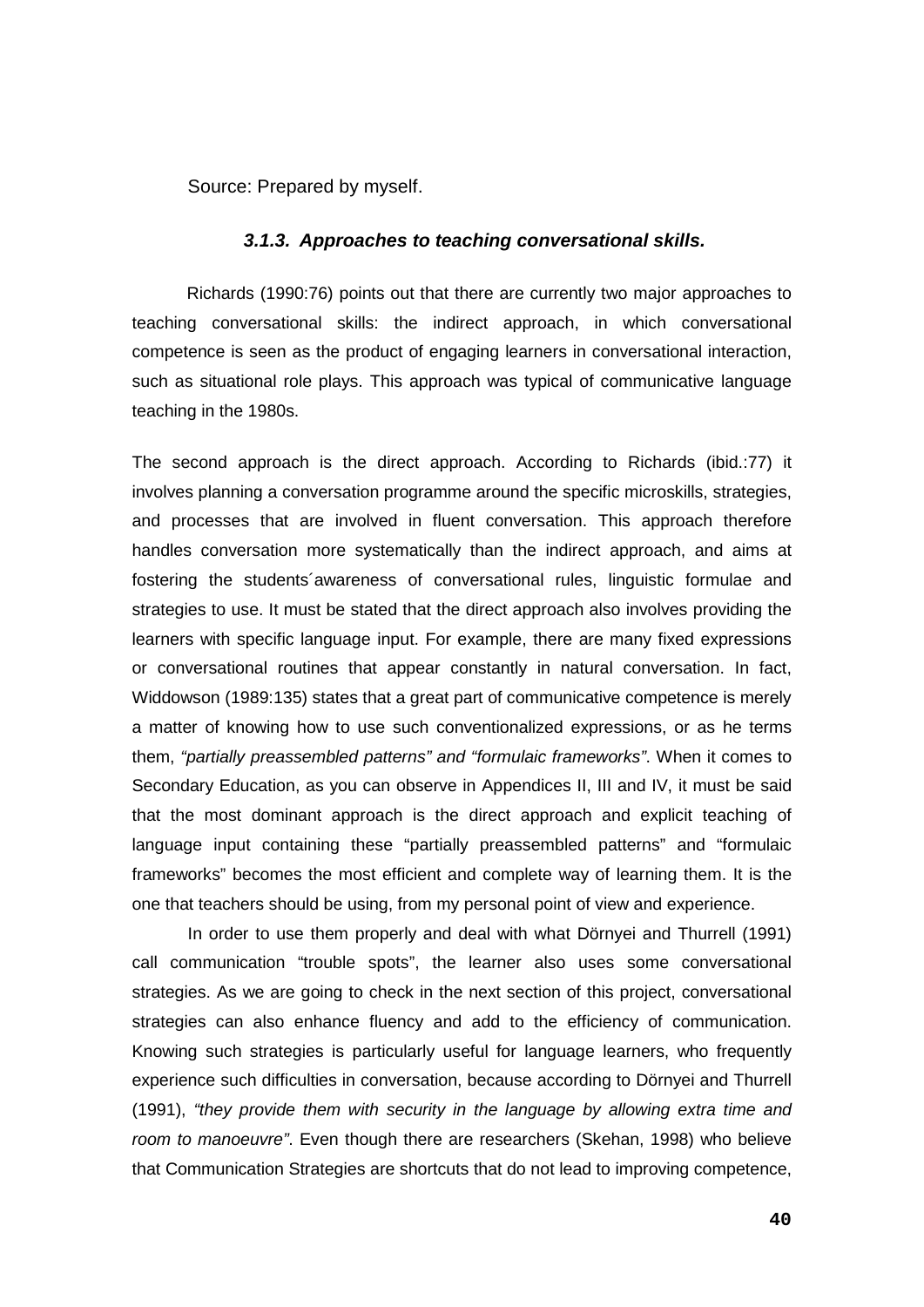they facilitate output, and in this sense they constitute an important help for communication. This is the reason why they have been considered here.

# 4. **ANALYSIS OF COMMUNICATION STRATEGIES USED IN DIALOGUES 4.1. Description of the steps followed for the analysis.**

In order to carry out this analysis, two groups of third year of ESO were selected, making a total of 50 students. Their level of English was low-intermediate.

A selection of different functional dialogues was practised with learners recreating daily situations and happening at different places: at a restaurant, a shop, at school, at the doctor, etc. They were focused on what Widdowson called "authenticity" by trying to recreate real-life conditions in the classroom. According to Widdowson (1978:80),

*"if the reader is allowed to respond as they would in real life, for example by expressing shock, horror, etc then we have what Widdowson calls an "authentic" response"*.

First, learners had to listen and read the dialogues provided on the websites <http://www.audioenglish.org/> and [http://www.eslfast.com,](http://www.eslfast.com/) which were projected on the digital board (See Appendix IV as an example). Then they had to write and produce them. Students were provided with many opportunities to practise those dialogues orally in pairs and groups, fostering interaction and focusing on some specific functional language structures, some specific vocabulary and suprasegmental features. It must be pointed out that group work "*is seen as an essential feature of communicative language teaching."* (Ellis 1994:578). It makes the learning process more authentic and cooperative because it allows learners to reproduce current speech events and negotiate the meaning of content according to the speaking situation. Working in groups promotes Competences: "Communication in foreign languages", "Social and civic competences", "Sense of initiative and entrepreneurship", "Cultural awareness and expression". In addition, teachers should provide a relaxing atmosphere so that learners do not feel inhibited and unwilling to speak in front of the whole class. As Krashen (1985) explains in his "Affective Filter Hypothesis", this will make learners´ affective filter be lower and the learning process more effective. Krashen claims that learners with high motivation, self-confidence, a good self-image, and a low level of anxiety are better equipped for success in second language acquisition. Low motivation, low self-esteem, and debilitating anxiety can combine to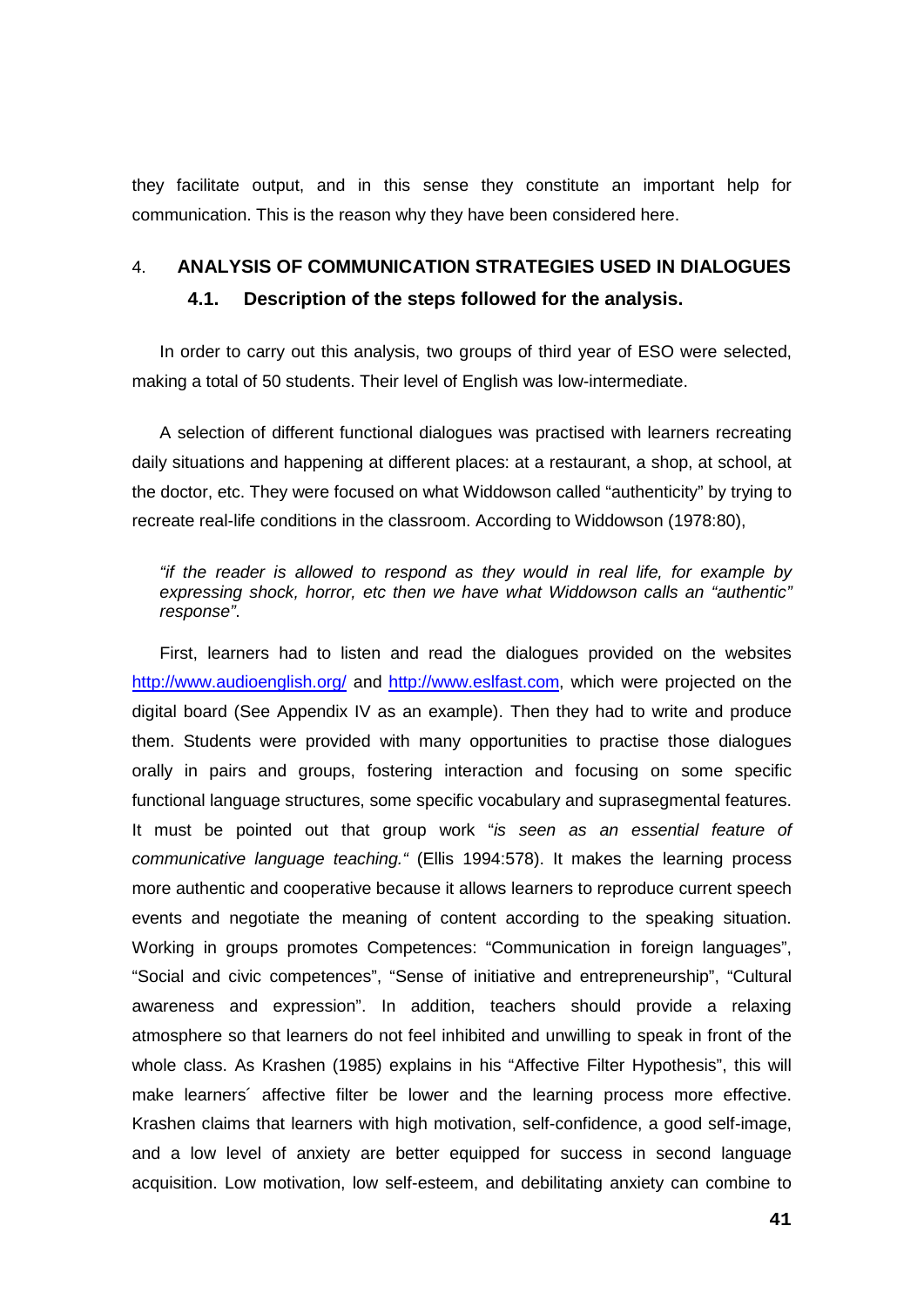raise the affective filter and form a mental block that prevents comprehensible input from being used for acquisition. In other words, when the filter is up it impedes language acquisition.

In this phase, the teacher monitored the students and provided assistance when they requested it or when they were unable to repare communication breakdowns on their own.

Second, in the following phase, learners were allowed to take the initiative for interactions, experiment freely and take risks with the language. They had to choose a place (at a restaurant, a shop, a school, a café, etc) and create their own dialogue following the examples given in class. The main goal was to be able to communicate efficiently in English using all their knowledge of the language up to that moment.

Third, learners made a role play with the dialogues and were recorded in order to observe their use of verbal and non-verbal communication strategies. Crystal (1975) explains that meaning is conveyed not only by means of words, but also by means of the so called paralinguistic features. In my opinion, a balance between input and output of information is necessary if learners want to be successful in language production.

Fourth, dialogues were projected on the digital board so that all learners could learn from others´ performances and mistakes. Co-evaluation played an important role, since groups had to correct each other group´s performance and mistakes at all levels. This way, they became more involved and motivated in the learning process. Teachers must encourage learners to speak without being afraid of making mistakes. Following the nativist Chomsky (1986) and the humanistic theories of learning, such as Vygotsky´s (1986) and Piaget´s (1990), errors should be seen as opportunities to learn, since they are a creative part of the learning process. It is also worth adding that some theories in Second Language Acquisition deny the role of error correction by supporting that students go through systematic stages in learning and they just acquire a structure when they are ready for it, but not before. This is the case of Krashen´s (1982) Natural Order Hypothesis.

Thus, learners play an active role when carrying out the dialogue and correcting their peers´ performance while observing them, and passive roles as well, since they have to listen to the other speakers in their groups. Therefore, they conform Smith and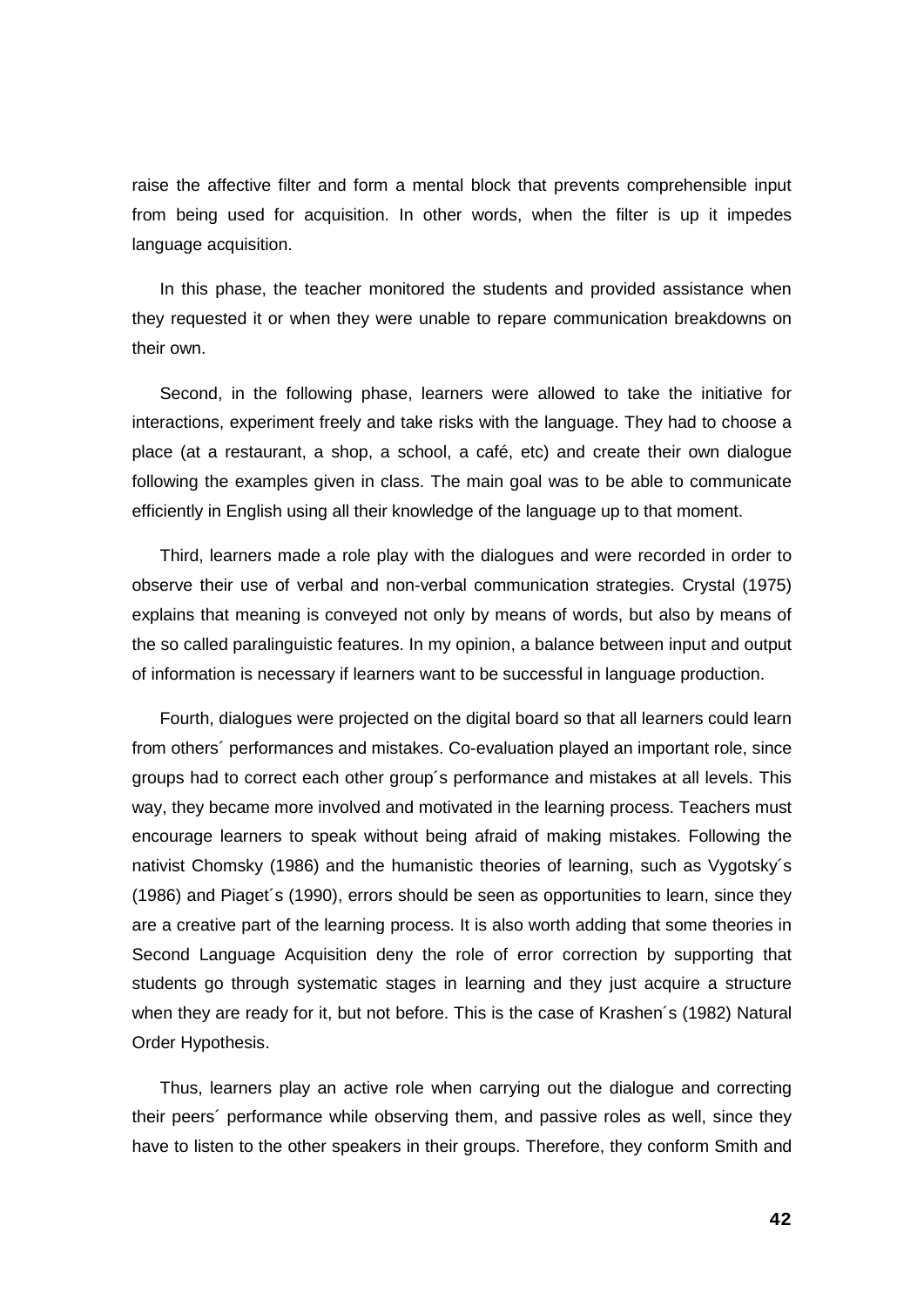McGregor´s model of collaborative discourse and Harmer´s (2007) Naturalistic Humanistic Model of Communication.

It is curious to notice that despite all mistakes made at all levels of the language, learners still managed to communicate efficiently in English as a foreign language. As a remark, from my own teaching experience, it is a fact that English native speakers are more tolerant towards purely linguistic mistakes than we are as English teachers. It is true than when it comes to express a more complicate message in English, a conscious awareness and knowledge of the grammar rules is essential if we want to transmit the message successfully.

# **4.1**. **Summary of the steps followed for the analysis of dialogues.**

## **FIRST PHASE**

- Learners listened and read the dialogues provided.



- Learners wrote and produced them in pairs and groups focusing on some specific functional language structures, some specific vocabulary and suprasegmental features.



- The teacher monitored the students and provided assistance when needed.

**SECOND PHASE**

- Learners took the initiative for interactions, experimented freely and took risks with the language. They chose a place (at a restaurant, a shop, a school, a café, etc).



They created their own dialogue following the examples.

**THIRD PHASE**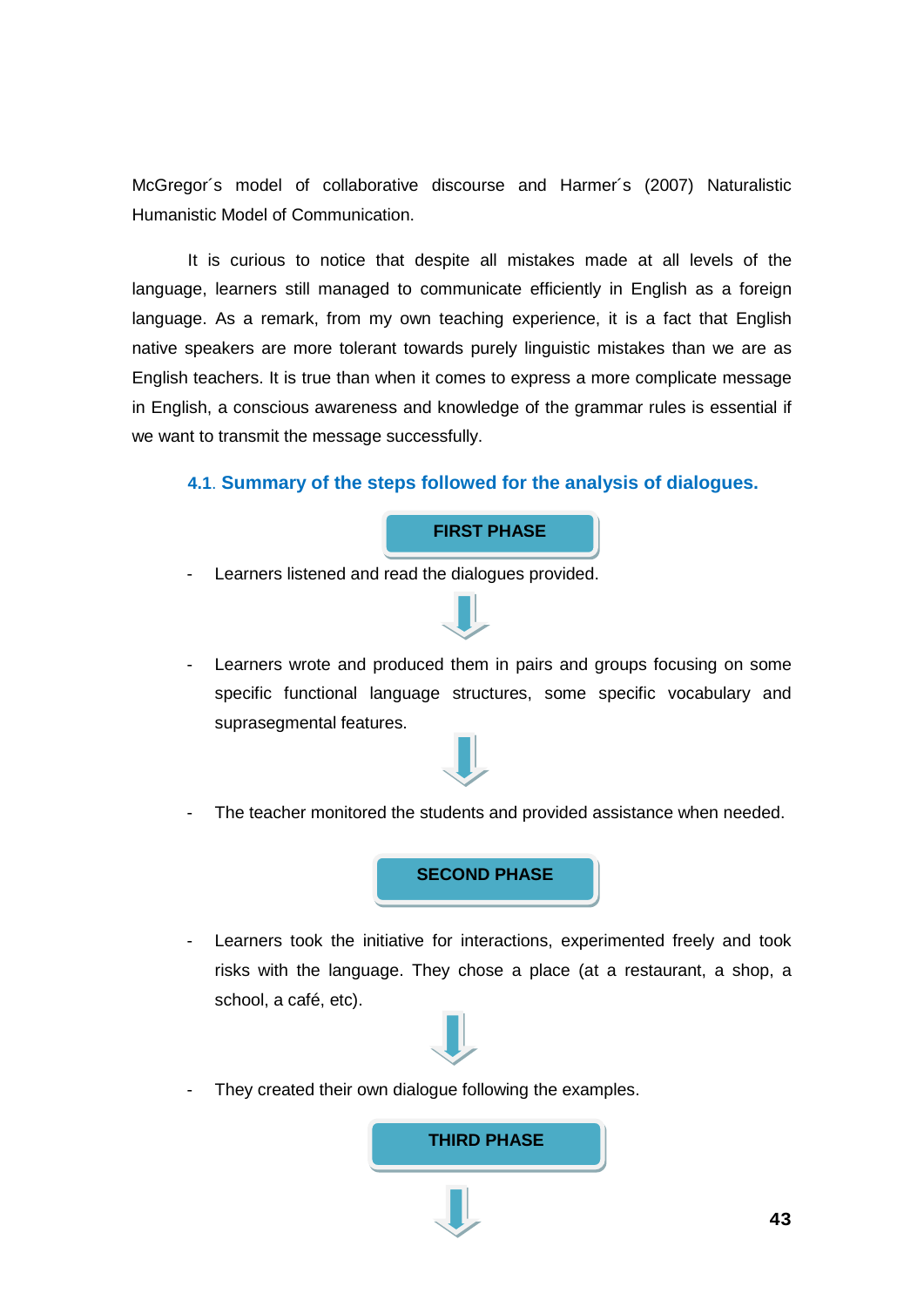- Learners made a role play with the dialogues and were recorded in order to observe their use of verbal and non-verbal communication strategies.



- Dialogues were projected on the digital board so that all learners could learn from others´ performances and mistakes. Groups had to correct each other group´s performance and mistakes at all levels.

Source: Prepared by myself.

# **4.2. Identification of Communication Strategies.**

After explaining the steps followed, I have noticed that the most common communication strategies used by learners at third ESO are "literal translation", "appealing for assistance" not only to the teacher, but also to their partners, "message adjustment", "word coinage" and "language switch" when they have any communication trouble spot.. For instance, *I want to buy milk, cereals and eggs*, instead of "I would like to buy milk, cereals and eggs"; *in sale* for "on sale". In addition, when doing a Welcome Questionnaire (See Appendix V) in the form of interview with questions and free answers between the teacher and learners from third ESO students, the more proficient and open-minded students asked for help to the teacher, asking for repetition *Can you repeat it, please*? They also took risks when producing the language, using a type of paraphrase strategy, in particular, word coinage when saying *salchichis* for "saussages". This happened when the teacher added the question: "What´s your favourite food?" to this questionnaire. However, the less proficient and the most shy stayed silent or asked for help to their class peers, asking them *¿Cómo se dice salchicha en inglés?* using language switch from English to Spanish and during their output they constantly were unsecure and also resorted to "language switch" asking *¿Está bien?*. On the other hand, the more proficient and open-minded students took risks and pronounced "Hi!" as */hi/*, instead of */hai/*, "I" was pronounced as it is written, */i/*, "enjoy" as /*enjoi/*, "favourite" as */faborite/* adjusting all these words to the Spanish phonetic system, and therefore using "message adjustment" from a phonetic point of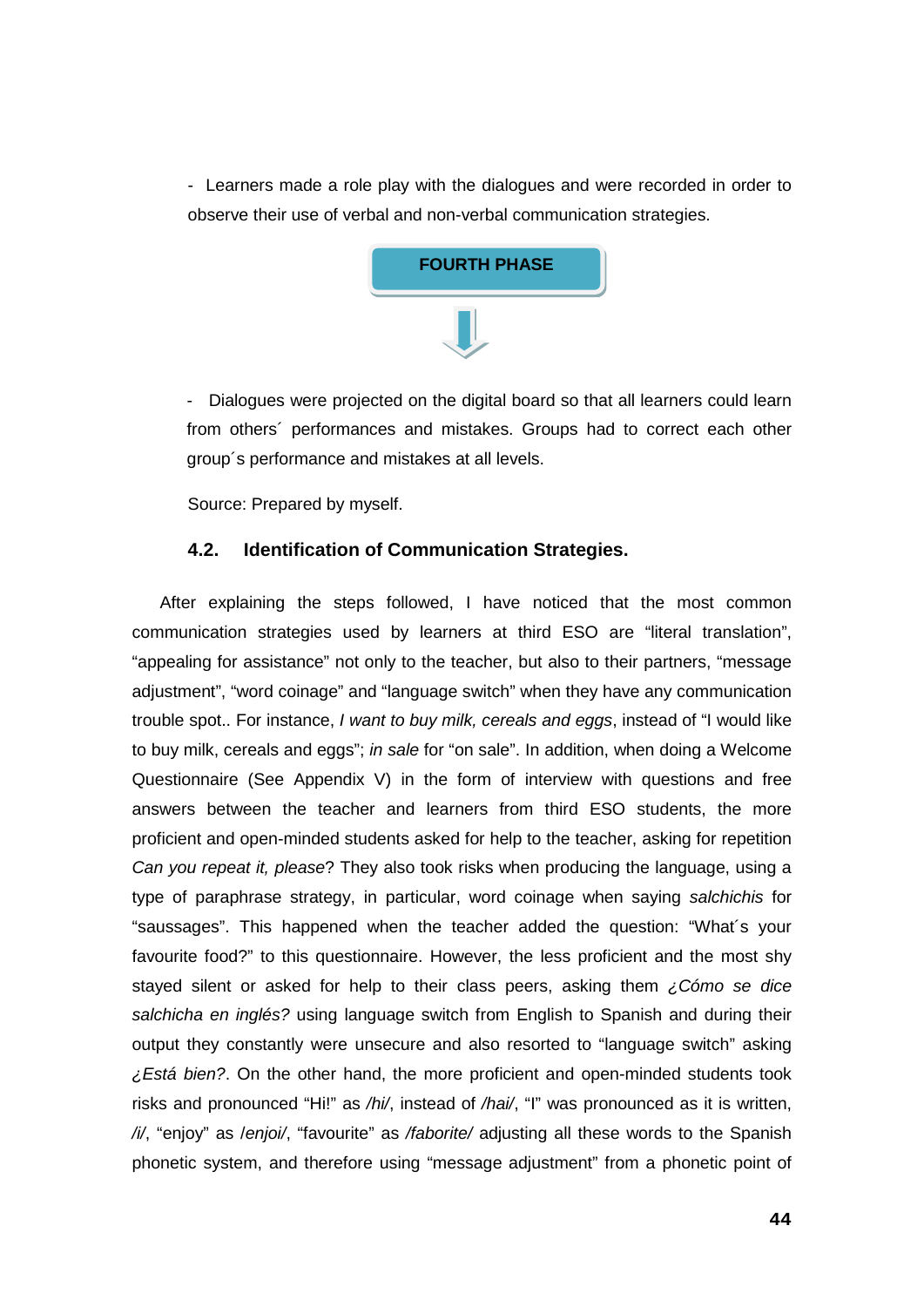view as a Communication Strategy. In addition, most learners also adjusted their output to what they knew or could remember when they experimented a communication breakdown, reducing or simplifying language structures. This adjustment was called "restructuring" by Dörnyei and Scott (1995a, 1995b). This happened when they only used all verbs in Present Simple, for instance *I go*, instead of "I´ll go" for spontaneous decisions when they performed a shopping dialogue, *This t-shirt cost* for "This t-shirt costs" and also when they omitted parts of their sentence, e.g. *How much money?*, instead of "How much money does it cost?", *We seeing the clothes* for "We are seeing the clothes". In addition, They abused from the use of greeting and farewell formulaic routines, as for example when they say *Hello*, *Hi*, *Bye*. Besides, other examples of literal translation or conscious transfer from Spanish to English occur when they omit subjects, e.g. *has got a twenty porcent*, when shopping instead of "it is twenty per cent off"; *is delicious!*, at a restaurant, instead of "It is delicious!" and auxiliary verbs in almost all their utterances and place superlative adjectives after the noun, e.g. *the shirt cheapest*. Learners from a group of third year ESO used *young mode* for "young fashion" in a shopping dialogue. Again this is a paraphrase strategy, in particular word coinage. When I did a speaking exercise asking them about the places that existed in their towns (See Appendix VI), a group of third year ESO also said *There is* a *helicopter station* instead of "heliport", using again word coinage.

# **Table 4.2. Identification of Communication Strategies used in the third of ESO second language classroom.**

| <b>Communication Strategy.</b>           | <b>Examples.</b>                                            | <b>Frequency</b><br>1-10 times. |
|------------------------------------------|-------------------------------------------------------------|---------------------------------|
| Literal translation: conscious transfer. | - I want to buy<br>milk, cereals and<br>eggs.<br>- in sale. | 6 times.                        |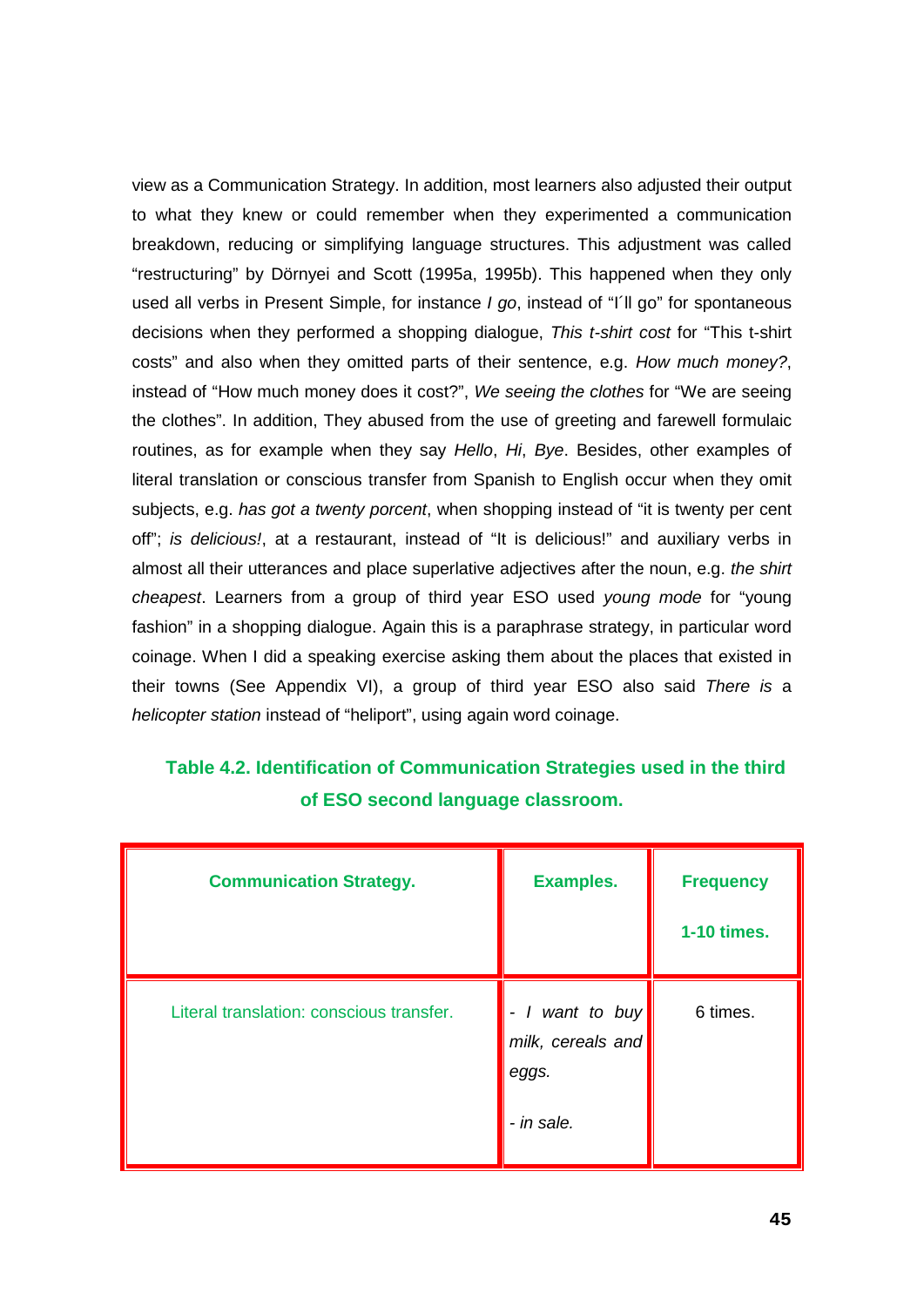|                                                  | - has got a<br>twenty porcent,<br>instead of "it is<br>twenty per cent<br>off";<br>- is delicious!, |          |
|--------------------------------------------------|-----------------------------------------------------------------------------------------------------|----------|
|                                                  | instead of "It is<br>delicious!".<br>- the shirt<br>cheapest.<br>-Take the money                    |          |
|                                                  | instead of "Here<br>you are".                                                                       |          |
| Appealing for assistance: Asking for repetition. | Can you repeat<br>it, please?.                                                                      | 2 times. |
| Message adjustment: phonetic                     | - /hi/, instead of<br>/hai/.                                                                        | 8 times. |
|                                                  | - /i/, instead of<br>/ai/.                                                                          |          |
|                                                  | - "enjoy" as<br>/enjoi/.                                                                            |          |
| Message adjustment: gramatical                   | -"favourite" as<br>/faborite/.                                                                      |          |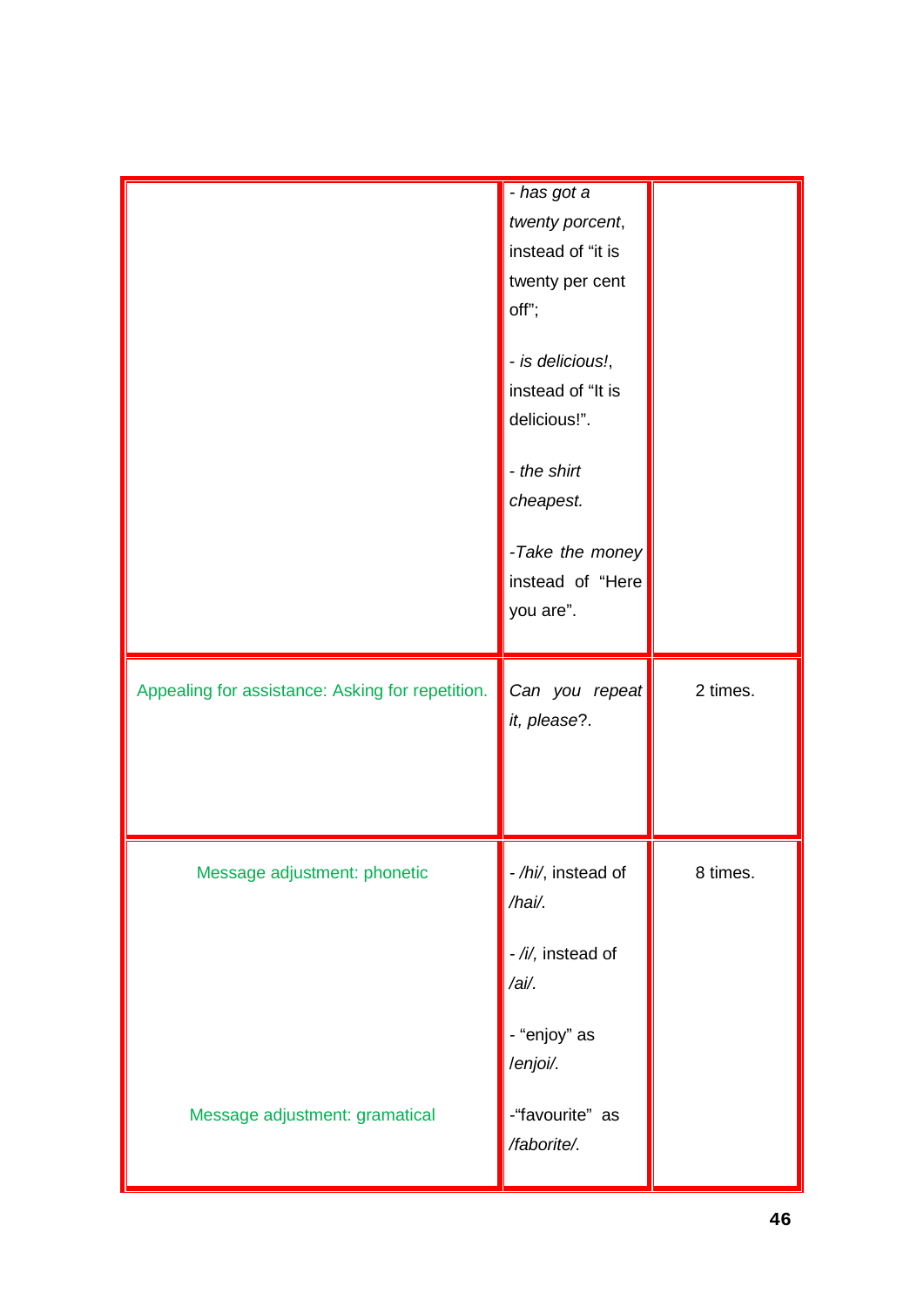|                                                                                       | - I go, instead of<br>"I'll go" for<br>spontaneous<br>decisions.<br>- This t-shirt cost<br>for "This t-shirt<br>costs".<br>- How much<br>money?, instead<br>of "How much<br>money does it<br>cost?"<br>- We seeing the<br>clothes for "We<br>are seeing the<br>clothes". |          |
|---------------------------------------------------------------------------------------|--------------------------------------------------------------------------------------------------------------------------------------------------------------------------------------------------------------------------------------------------------------------------|----------|
| Paraphrase: Word Coinage                                                              | - salchichis for<br>"saussages".<br>- young mode for<br>"young fashion".<br>- helicopter<br>station instead of<br>"heliport".                                                                                                                                            | 3 times. |
| Language Switch to ask for clarification<br>and to ask for confirmation respectively. | - ¿Cómo se dice<br>salchicha<br>en<br>inglés?                                                                                                                                                                                                                            | 2 times. |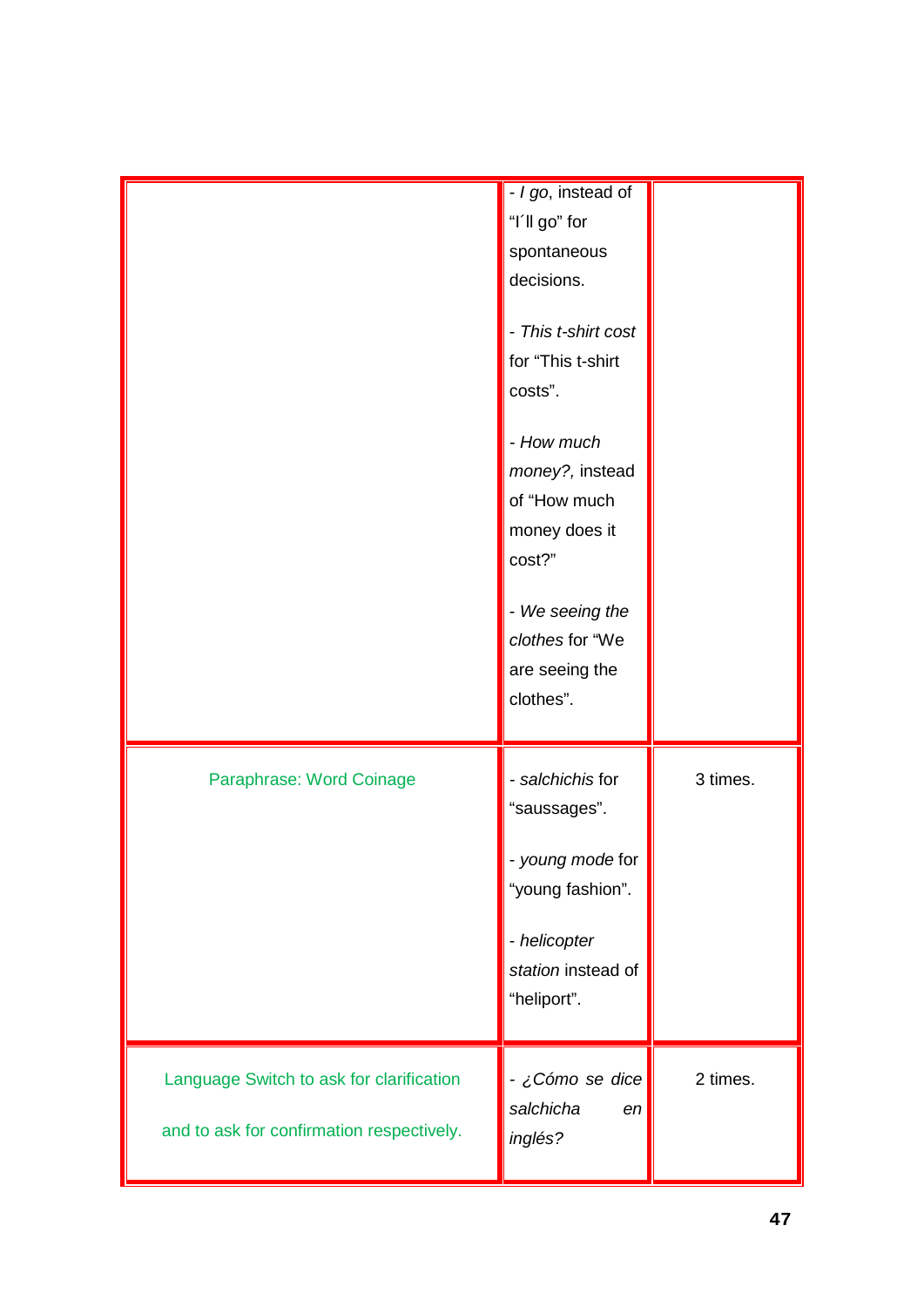|             | - ¿Está bien?                                                                                         |         |
|-------------|-------------------------------------------------------------------------------------------------------|---------|
| Self-repair | - The<br>pronunciation of<br>the word "but"<br>was changed<br>from /but/ to the<br>right one.         | 1 time. |
| <b>Mime</b> | Extending the<br>$\blacksquare$<br>hands to give an<br>item of clothes or<br>money to the<br>partner. | 1 time. |

Source: Prepared by myself.

**Figure 4.3. Results obtained from the identification of Communication Strategies used in the third of ESO second language classroom.**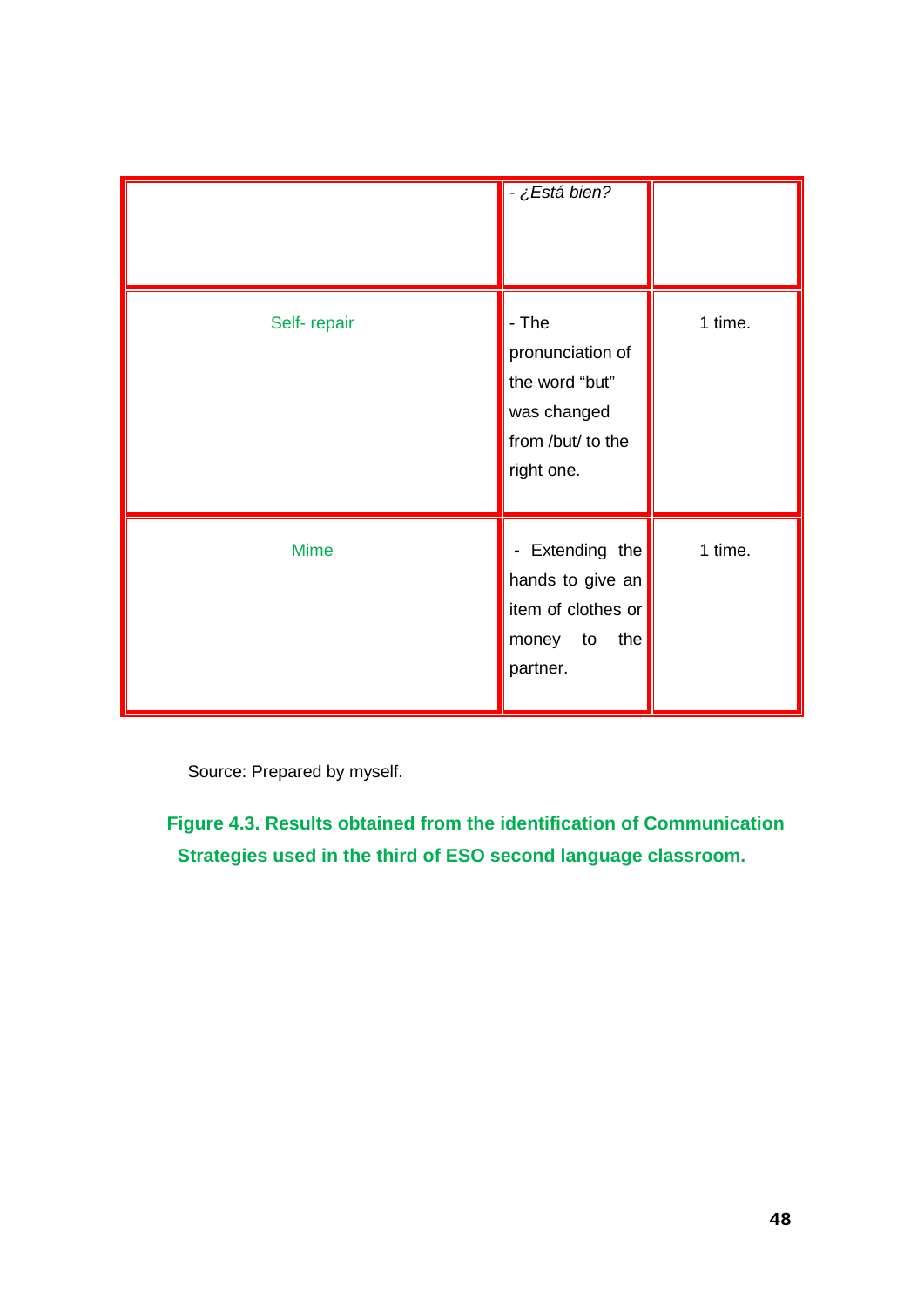

# Source: Prepared by myself, from Tarone (1977, 1980, 1981) & Poulisse (1993, 1997).

After considering the results, it is curious to notice that most learners used message adjustment (both phonetic and gramatical) and literal translation as the most frequent Communication Strategies, leading them to make grammatical mistakes. Based on this observation, [Rod Ellis](http://en.wikipedia.org/wiki/Rod_Ellis) (2008) suggests that the communication strategies that learners use may be characteristic of the stage of interlingual development which they have reached. In Cohen´s (2011) words they use more compensatory strategies to negotiate the difficult parts of their communication with their conversation partner because specific language is lacking. It must be also noted that the Communication Strategies used by learners follow Tarone´s (1980) interactional approach, since their intention was *"to clarify intended meaning rather than simply correct linguistic form"*. Besides they tended to use "behavioural strategies", since all of them could be observed during their output stage.

It is also worth noting that at this level of third ESO, learners still do not have native-like fluency and therefore, they do not use what Dörnyei and Scott (1995a, 1995b) called fillers/hesitation devices to fill pauses, to stall and to gain time to think when in difficulty, which is typical of native speakers. However, in this case learners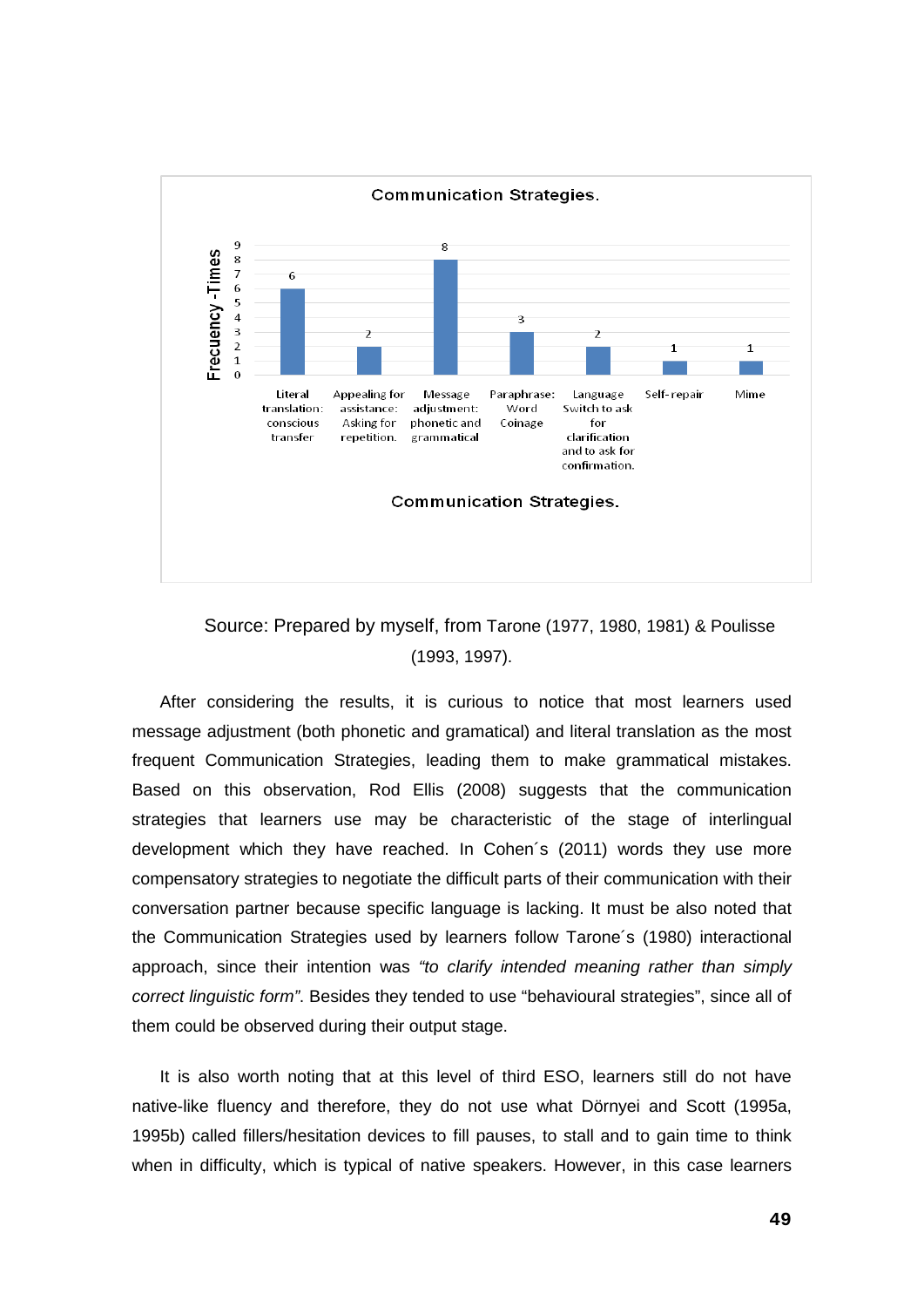used them, as in *umm*, because they were nervous. Being nervous also lead them to phonetic mistakes, e.g. /but/ for the pronunciation of the word "but". They repaired it with its right pronunciation using self-repair as a communication strategy. In few cases, they used literal translation and mime at the same time in order to support the message that they wanted to transmit. These were the cases of *I give you* (extending the hands to give an item of clothes to the partner) instead of "Here you are", or *Take the money*  instead of "Here you are". They were too worried about not making grammar mistakes and they mostly used gestures looking at each other not to make grammar mistakes.

Besides only in few cases the more proficient learners ask for repetition when they have not heard or understood something, saying *Can you repeat that, please?* Another conclusion that has been drawn from this analysis is that they never use message abandonment and topic avoidance. They rely more on L1 strategies as it has been seen by means of the above examples in the table. Although they are not very proficient at the English language, they prefer taking risks and try to communicate their message at any cost. In this sense, it is fulfilled Larsen-Freeman & Long (1991) and Oxford (1990, 2011b) term "military strategies" as *"plans for winning the war"* (Oxford, 2011a: 168), in this case the war being communication in English.

Look at appendices VII containing the dialogues learners wrote as drafts for checking all this information.

# 5. **CONCLUSION**

The development of our learners' Communicative Competence in English as a foreign language must be fostered and enhanced by mainly using the Communicative Approach, though it is also true that the Communicative Approach or Communicative Language Teaching is the result of a historical didactic evolution in foreign language teaching and therefore, it has also taken aspects from more traditional methods and from more modern humanistic ones. This means that teachers should not be afraid of using an eclectic approach with dialogues when needed if the main goal is to use the language effectively for communication. Dialogues can be used for several purposes (to introduce a grammatical structure, to practice suprasegmental features, to communicate ideas, etc) as this research has proved. In order to facilitate communication, it is necessary for the learners to find efficient means such as the use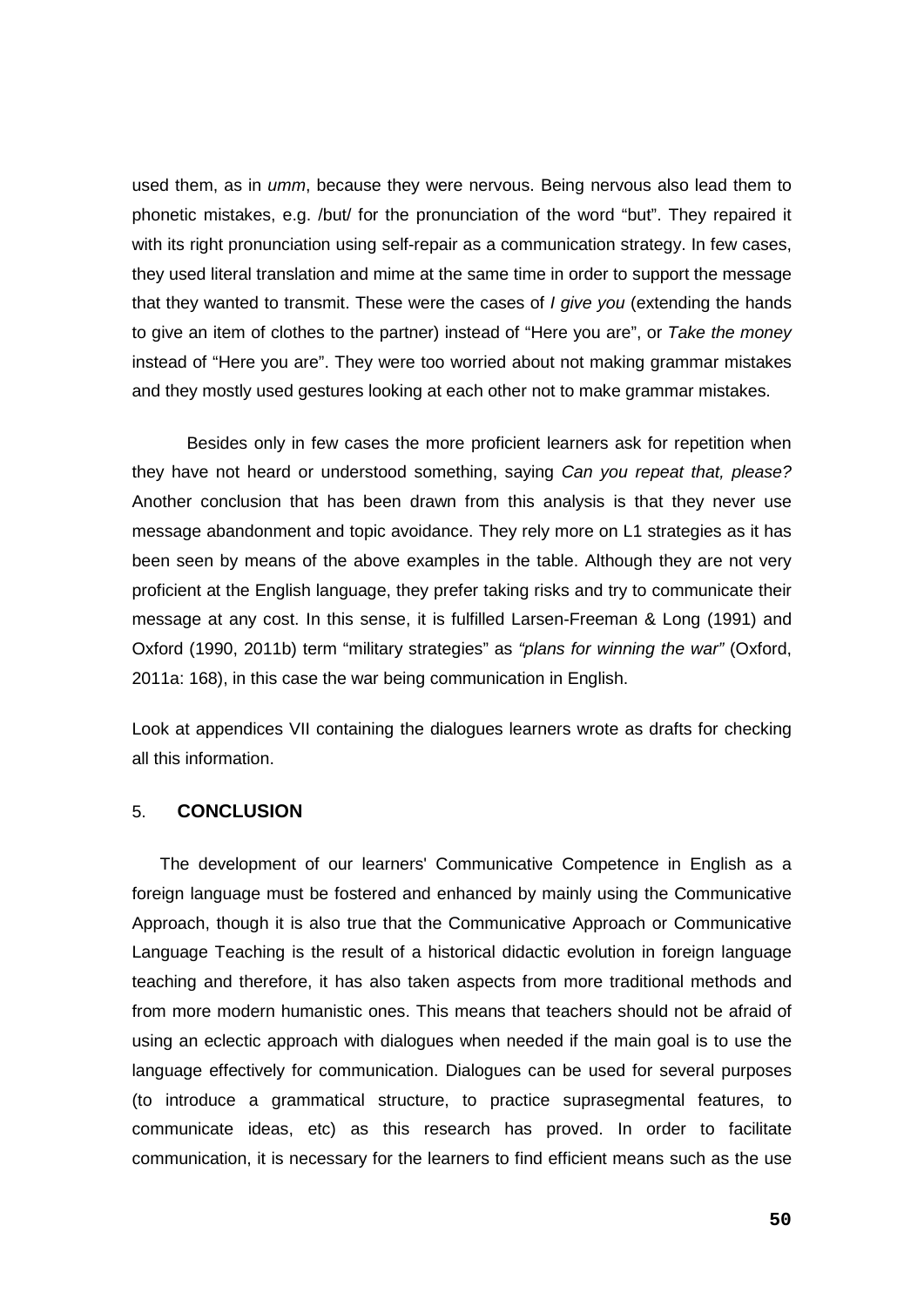of Communication Strategies, through which they can convey their ideas. In fact, Canale (1983) thought that they enhanced communication effect.

As it has been seen throughout this final project, dialogues are becoming more and more common in the teaching and learning of English as a foreign language. They promote communication in the foreign language and are mainly presented as natural conversations simulating real life situations. At this stage of  $3<sup>rd</sup>$  ESO they are still not conscious of speech rules and teachers should try to raise their conscious awareness of these by providing a balance of dialogic input and output. This lack of conscious awareness of speech rules makes the learning and use of Communication Strategies essential when learners face a communicative breakdown in their interactions. In this case, a collaborative negotiation of meaning is necessary. In fact, it can be stated that the use and analysis of dialogues and the communication strategies that learners and teachers use during the dialogic input and output process are necessary for second language acquisition.

It is curious to notice that most learners used literal translation as the most frequent Communication Strategy, leading them to make grammatical mistakes. [Rod Ellis](http://en.wikipedia.org/wiki/Rod_Ellis) (2008) suggests that the communication strategies that learners use may be characteristic of the stage of development which they have reached. While some strategies may be utilized at a higher frequency, others are hardly used (Avval, 2009).

This research has served not only to deepen into academic knowledge, but also to improve my teaching practice and deepen into academic knowledge. Besides, we live in a globalized world and here communication strategies, like the rest of learning strategies, can also enable students to become more independent, autonomous, and lifelong learners (Allwright, 1990). In fact, it is worth highlighting that in an investigation by Nunan (1991), more effective learners differed from less effective learners in their greater ability to reflect on and articulate their own language learning process. Besides Oxford (2001) demonstrate that more successful students used strategies for active involvement more frequently than did less successful learners.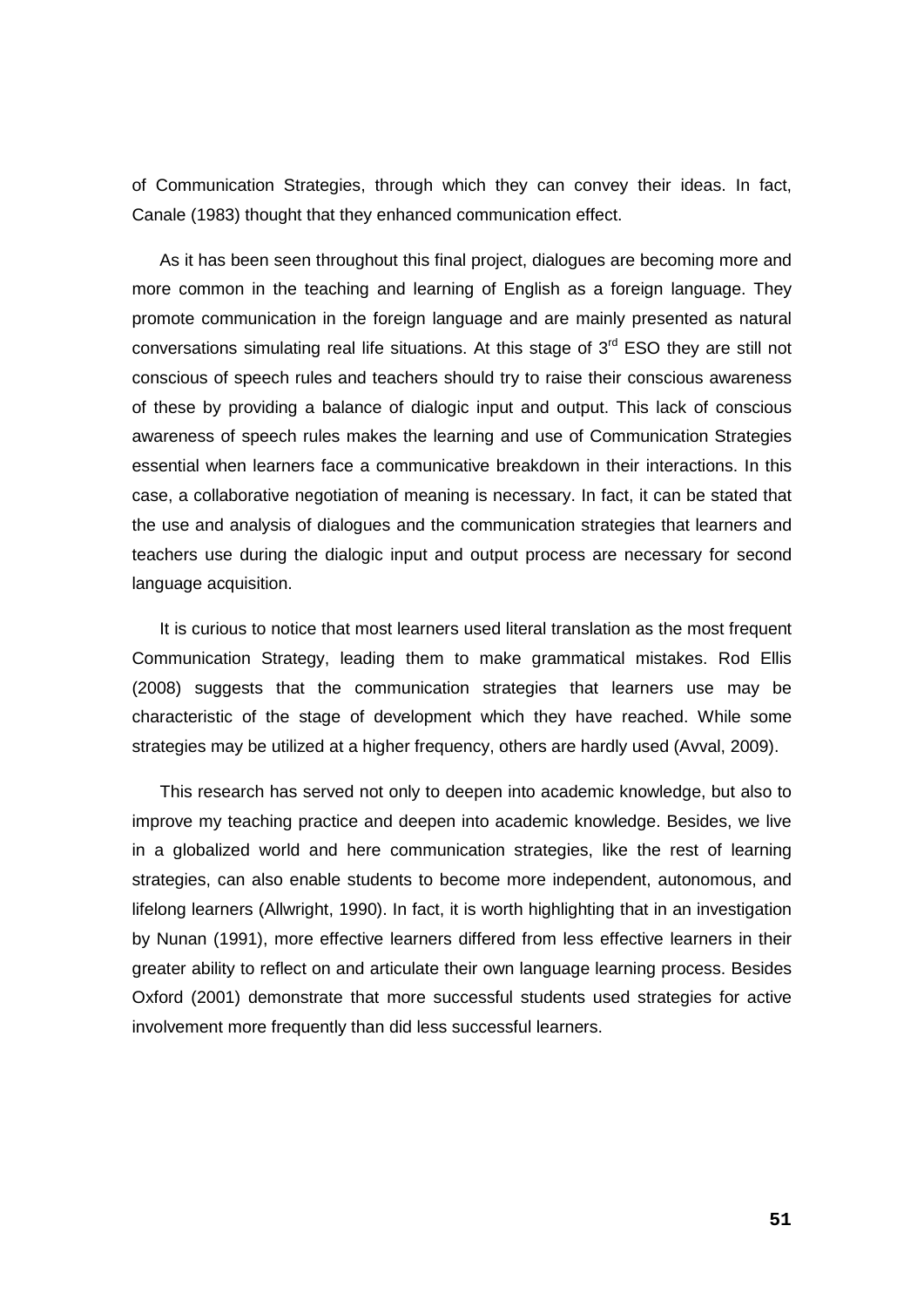## 6. **BIBLIOGRAPHY.**

### **6. BIBLIOGRAPHY.**

1. Allwright, D. (1990). "Autonomy in language pedagogy". *CRILE Working Paper* 6. Centre for Research in Education, University of Lancaster, UK.

2. Austin, J. L. (1975). *How to do Things with Words.* Second Edition. Oxford: Oxford University Press.

3. Avval, S. F. (2009). Communication strategies do work!. (Online) Retrieved 2 September 2009, from http://www.translationdirectory.com/articles/article2055.php.

4. Bachman, L. F. (1990). *Fundamental Considerations in Language* 

*Testing*. Oxford: Oxford University Press.

5. Baker, C. (2006). *Foundations of bilingual education and bilingualism* (4th Edition). Clevedon, England, Buffalo, N.Y.: Multilingual Matters.

6. Beaugrande, R. (1980). *Text, Discourse, and Process: Toward a Multidisciplinary Science of Texts*. Norwood, N.J.: Ablex.

7. Bialystok, E. (1990). *Communication strategies.* Oxford: Blackwell.

8. Bialystok, E. and Kellerman, E. (1987). Communication strategies in the classroom. In B. Das (Ed.), *Communication and learning in the classroom community.* Singapore: SEAMEO Regional Language Centre. 160-175.

9. Bohm, D. and Nichol L. (Eds). (1996) *On Dialogue*. London: Routledge.

10. Canale, M. and Swain, M. (1980). ["Theoretical bases of communicative approaches](http://ibatefl.com/wp-content/uploads/2012/08/CLT-Canale-Swain.pdf%23_blank)  [to second language teaching and testing".](http://ibatefl.com/wp-content/uploads/2012/08/CLT-Canale-Swain.pdf%23_blank) *Applied Linguistics* (1): 1–47.

11. Canale, M.; Swain, M. (1983). "From communicative competence to communicative language pedagogy". In J. C. Richards and R. W. Schmidt, (eds.). *Language and Communication*. New York: Longman.

12. Chen, S.Q. (1990) "A Study of Communication Strategies in Interlanguage Production By Chinese EFL Learners." *Language Learning*, (40)2: 155-187.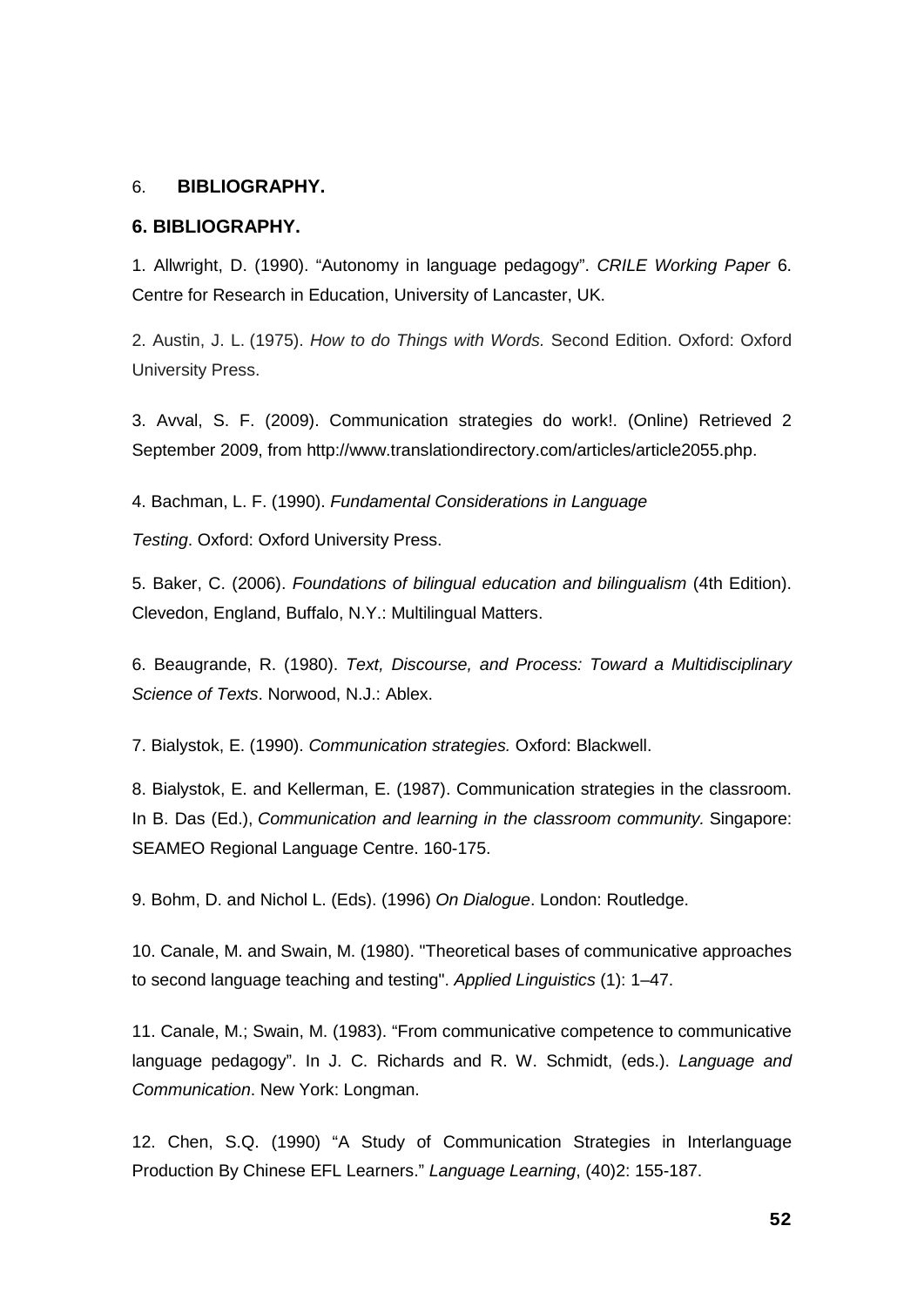13. Cohen, A.D. (2011). "L2 learner strategies". In E. Hinkel (ed.) *Handbook of research in second language teaching and learning*, Vol. II - Part V. Methods and instruction in second language teaching. Abingdon, England: Routledge. 681-698.

14. Cohen, A. D., S.J. Weaver and T. Li. (1995). The Impact of strategies-based instruction on speaking a Foreign Language.Research Report. Minneapolis: Center for Advanced Research on Language Acquisition, University of Minnesota.

15. Cohen, A.D. (1998). *Strategies in Learning and Using a Second Language*. New York, Longman.

16. Corder, S.P. (1978). "Simple Codes and the Source of the Second Language Learner **"Studies in Second According in Second According Condition** Second According to the 1-10.

17. Corder, S. P. (1981). *Error analysis and interlanguage*. Oxford: Oxford University Press.

18. Corder, S. P. (1983). "Strategies of communication". In C. Færch & G. Kasper (Eds.). *Strategies in interlanguage communication.* Somerset: Longman. 15-19

19. Chomsky, N. (1965). *Aspects of the Theory of Syntax*. Cambridge, MA: MIT Press.

20. Crystal, D. (1975). "Paralinguistics". In J. Benthall and T. Polhemus (eds.). *The body as a medium of expression.* London: Institute of Conteporary Arts. 162-74.

21. Cummins, J. (1979). "Cognitive/academic language proficiency, linguistic interdependence, the optimum age question and some other matters". *Working Papers on Bilingualism*, (19): 121-129.

22. Dörnyei, Z., and M.L. Scott. (1997). "Communication strategies in a second language: Definitions and taxonomies". *Language Learning*, (47): 173-210.

23. Dörnyei, Z. (1995). "On the teachability of communication strategies".*TESOL Quarterly*, (29): 55-85.

24. Dörnyei, Z. & S. Thurrell. (1991). "Strategic competence and how to teach it". *ELT Journal* (45)1: 16-23.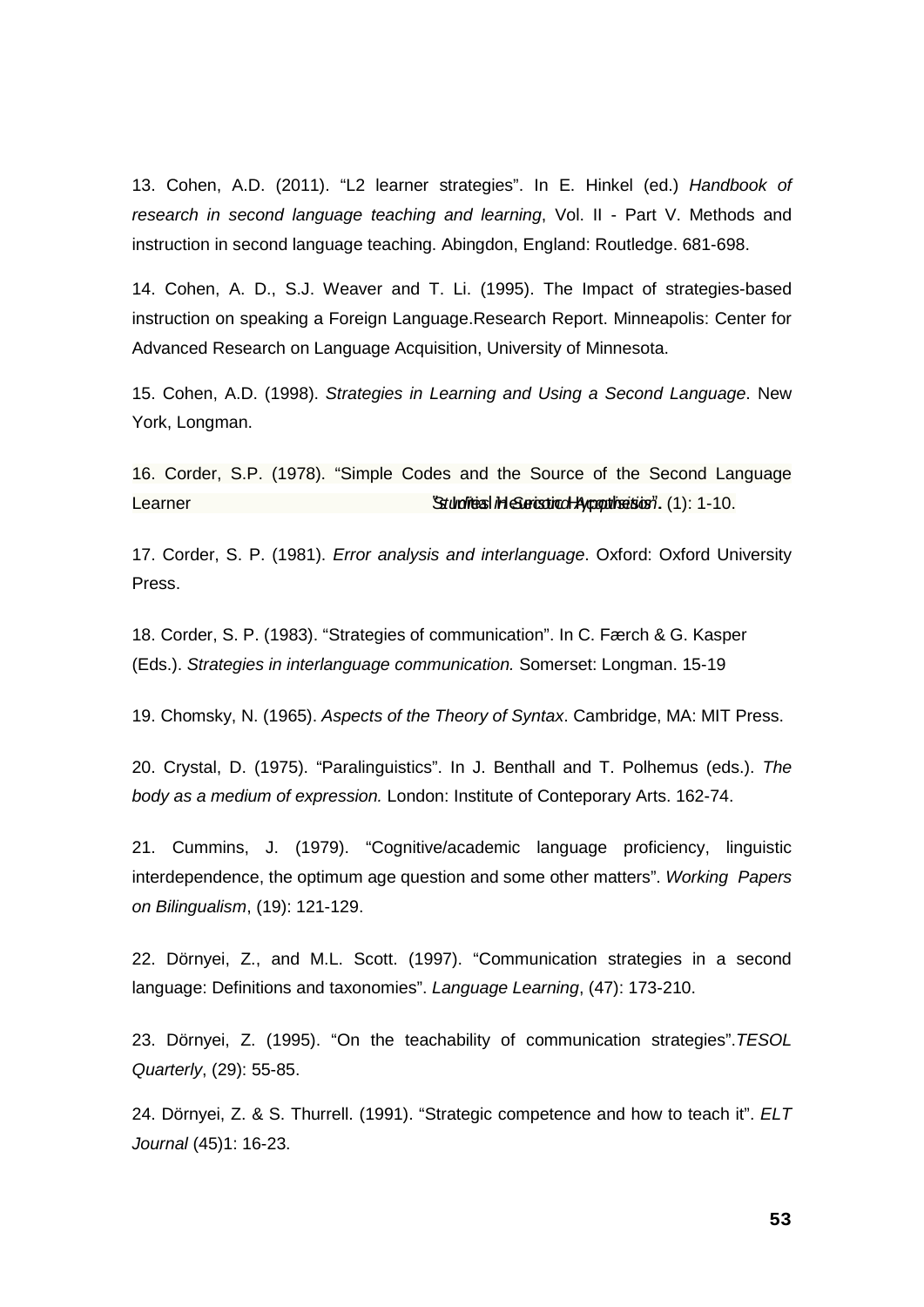25. Dörnyei, Z. & S. Thurrell. (1992). *Conversation and Dialogues in Action*. Hemel Hempstead: Prentice Hall.

26. Dörnyei, Z. & S. Thurrell. (1994). "Teaching controversial skills intensively: Course content and rationale". *ELT Journal* (48)1: 40-49.

27. Ellis, D. G. (1994). *Small Group Decision Making: Communication and the group Process*. New York: McGraw-Hill.

28. Ellis, R. (2008). *The Study of Second Language Acquisition*. Oxford: OUP. Second Edition.

29. Færch, C. and Kasper, G. (Eds.) (1987). *Introspection in second language research*. Clevedon: Multilingual Matters.

30. Faerch, C., and Kasper, G. (1984). "Two days of defining communication strategies". *Language Learning*, (34): 45–63.

31. Faerch, C. and Kasper, G. (1983a). *Strategies in Interlanguage Communication*. London: Longman.

32. Faerch, C., and Kasper, G. (1983b). "Plans and strategies in interlanguage communication". In C. Faerch & G. Kasper (Eds.), *Strategies in Interlanguage Communication.* London: Longman. 20-60.

33. Faerch, C., and Kasper, G. (1980). "Processes and strategies in foreign language learning and communication". Interlanguage Studies Bulletin – Utrecht, (5):47–118. 34. Friesen, W. and Ekman, P. (1983). EMFACS-7: Emotional Facial Action Coding System. Unpublished manual, University of California, California.

35. Gass, S. M. & Selinker, L. (2008). *Second language acquisition: An introductory course*. 3rd edition. Mahwah, NJ: Lawrence Erlbaum Associates.

36. Goffman, E. (1983). "The interaction order". *American Sociological Review*, (48): 1- 17.

37. Gumperz, J. J. (1982). *Discourse Strategies*. Cambridge: Cambridge University Press.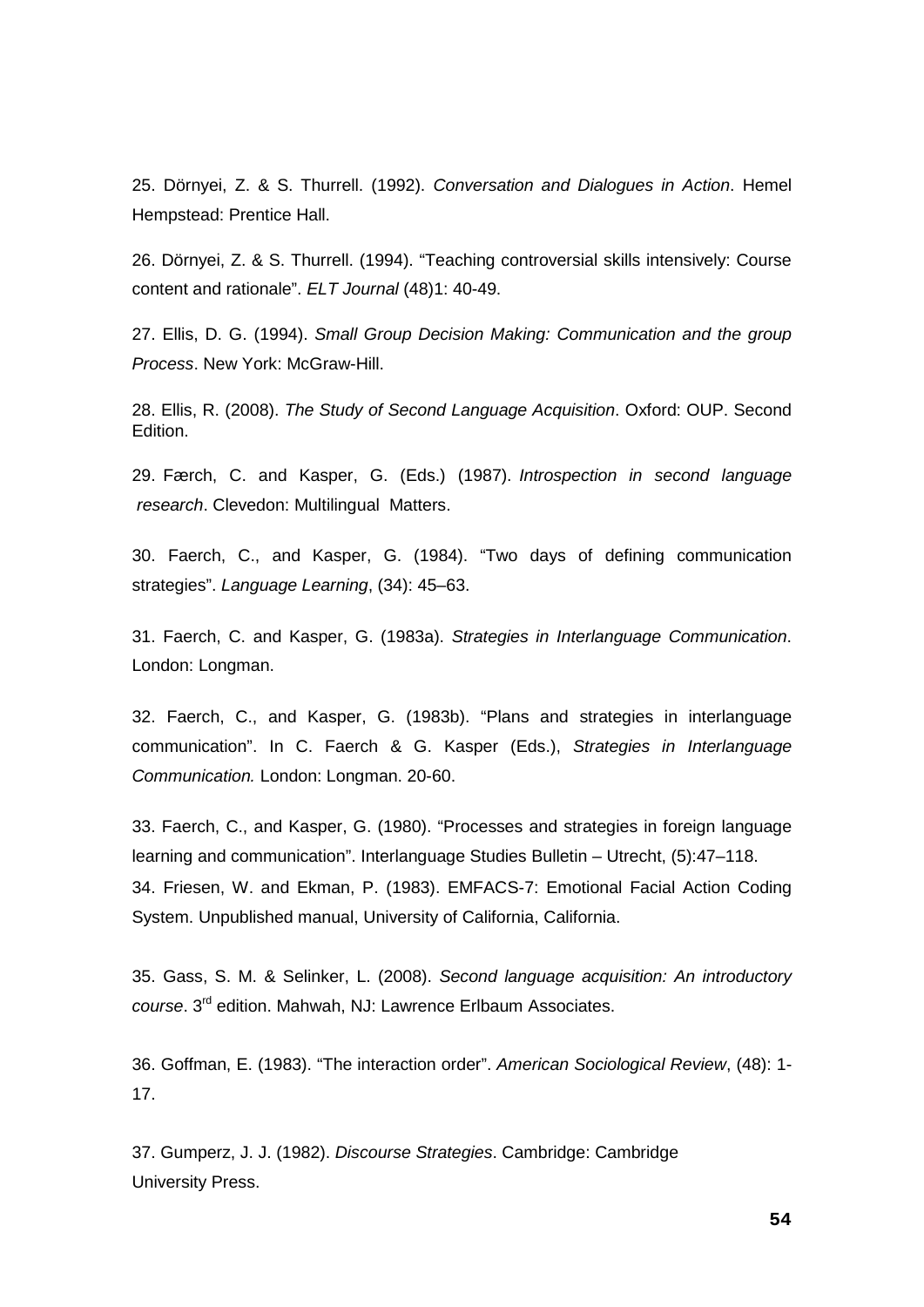38. Griffiths, C. (2013). *The Strategy Factor in Successful Language Learning*. Multilingual Matters. UK: Clevedon.

39. Hall, Edward T. (1966). *The Hidden Dimension*. Garden City, N.Y.: Doubleday.

40. Halliday, M.A.K. and Hasan, R. (1985). *Language, Context, and Text: Aspects of Language in a Social-semiotic Perspective.* Victoria, Australia: Deakin University. (This book is originally from 'Text and context: aspects of language in a social-semiotic perspective', *Sophia Linguistica* 6 (1980), Sophia University, Tokyo; and republished by Oxford University Press in 1989, with 'Foreword' added by Frances Christie, series editor).

41. Harmer, J. (2007). *The Practice of English Language Teaching* (4<sup>th</sup> Edition). Harlow: Longman ELT.

42. Hymes, D.H. (1972a). "On communicative competence". In J.B. Pride and J. Holmes, (eds.) *Sociolinguistics.* Harmondsworth, England: Penguin Books.

43. Hymes, D.H. (1972b). "Toward ethnographies of communication". In P.P. Giglioli (Ed.), *Language and social context*. Harmondsworth: Penguin. 21-44.

44. Hymes, D.H. (1966). "Two types of linguistic relativity". In Bright, W. (ed.) *Sociolinguistics*. The Hague: Mouton. 114–158.

45. Kellerman, E. (1991). "Compensatory strategies in second language research: A critique, a revision, and some implications for the classroom". In R. Phillipson, E. Kellerman, L. Selinker, M. Sharwood Smith and M. Swain (eds.). *Foreign/second Language Pedagogy Research*. MultilingualMatters. UK: Clevedon.142-161.

46. Krashen, S.D. (1985). The Input Hypothesis: Issues and Implications. New York: Longman.

47. Krashen, S. (1982a). *Second Language Acquisition and Second Language Learning*. Prentice-Hall.

48. Krashen, S. (1982b). *Principles and Practices in Second Language Acquisition*. Oxford: Pergamon.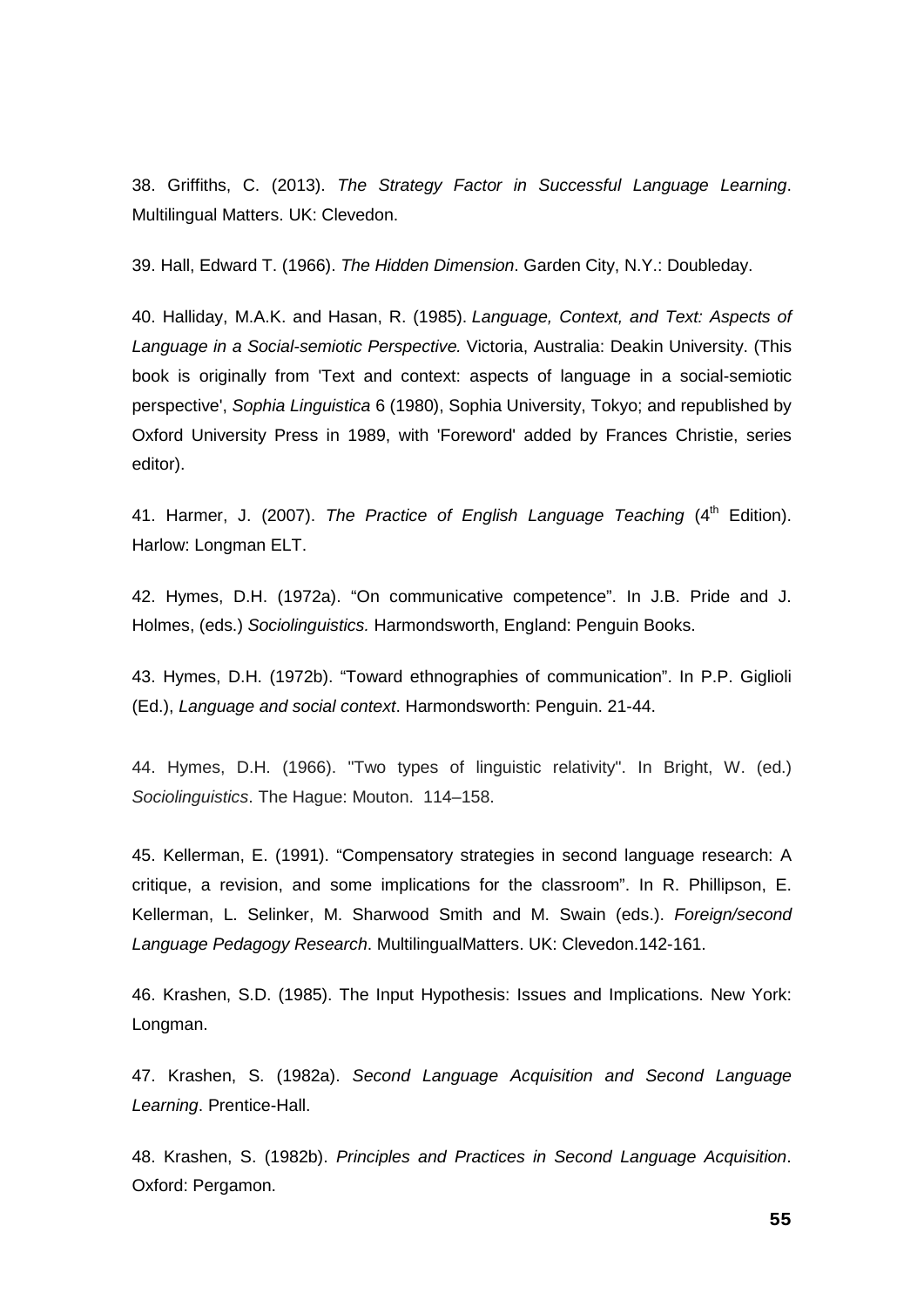49. Larsen-Freeman, D. and Long, M. (1991). *An Introduction to Second Language Acquisition Research*. London: Longman.

50. Levelt, W.J.M. (1989). *Speaking: From intention to articulation*. Cambridge: MIT Press.

51. Littlemore, J. (2001). "An empirical study of the relationship between cognitive style and the use of communication strategy". *Applied Linguistics* (22) 2: 241-265.

52. (LOGSE) in Spain (*Ley 1/1990 de 3 de octubre, Orgánica de Ordenación General del Sistema Educativo*. Ministerio de Educación. 1990).

53. Ley Orgánica 2/2006, de 3 de mayo, de Educación.

54. La Ley Orgánica 8/2013, de 9 de diciembre, para la mejora de la calidad educativa.

55. Maleki, A. (2007). "Teachability of communication strategies: An Iranian experience". *System* (35)4: 583-594.

56. Malinowski, B. (1923). "The problem of meaning in primitive languages". In: C. K. Ogden and I.A. Richards. *The meaning of meaning. A study of the in*fluen*ce of language upon thought and of the science of symbolism*. Suplement I. London: Kegan Paul, Trench, Trubner. (Fourth edition revised 1936): 296-336.

57. Nunan, D. (1991). Language Teaching Methodology: a Textbook for Teachers. Prentice- Hall.

58. Nunan, D. (1989). Understanding Language Classrooms. London: Prentice-Hall International.

59. Nunan, D. (ed.). (1987). *Applying Second Language Acquisition Research*. Adelaide: NCRC.

60. Oxford, R. L. (2011). *Teaching and Researching Language Learning Strategies*. London & new York: Pearson Longman.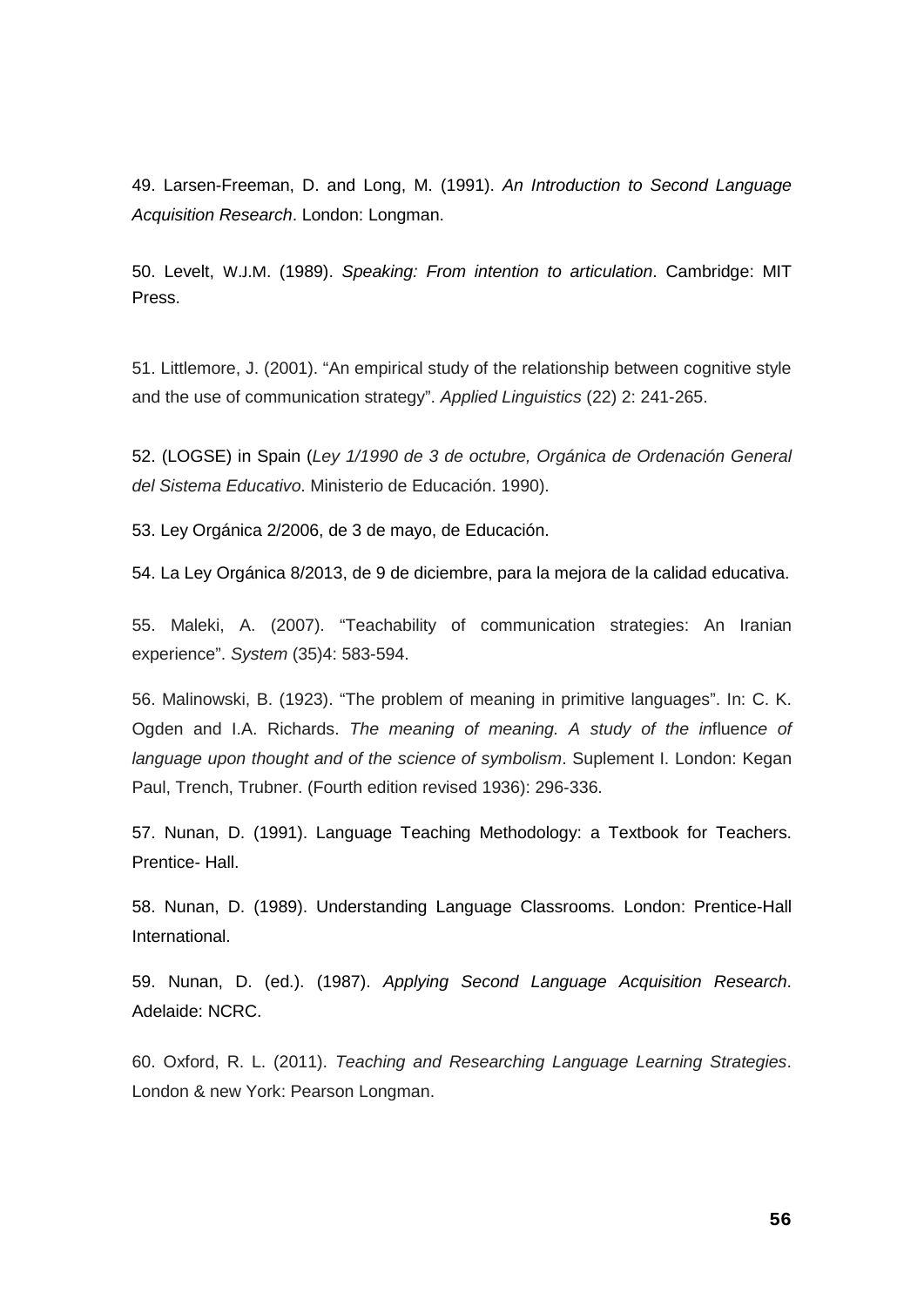61. Oxford, R. L. (2001). "Language Learning Strategies". In R. Carter & D. Nunan (Eds.), *Teaching English to Speakers of Other Languages*. Cambridge: Cambridge University Press, 166-172.

62. Oxford, R. L. (1990). *Language Learning Strategies*. Rowley, MA: Newbury House.

63. Piaget, J. (1990). *The child's conception of the world*. New York: Littlefield Adams.

64. Pica, T. (1994). "Research on negotiation: What does it reveal about secondlanguage learning conditions, processes, and outcomes?" *Language Learning*, (44): 493-527.

65. Rabab'ah, G. (2005). Communication problems facing Arab learners of English. *Journal of Language and Learning* (3) 1: 194.

66. Richards, J. C. (1990). "Conversationally speaking: approaches to the teaching of conversation". In Richards (ed.) *The Language Teaching Matrix*. Cambridge: Cambridge University Press. 76-77.

67. Richards, J., Platt J., and Weber H. (1985). *Longman Dictionary of Applied Linguistics*. London: Longman.

68. Savignon, S. J. (1972). *Communicative competence: An experiment in foreign language teaching*. Philadelphia: Center for Curriculum Development.

69. Searle, J. R. (1975). *Indirect Speech Acts. Revista Syntax and semantics*. (3): 59- 8.

70. Selinker, L. (1972). "Interlanguage". *International Review of Applied Linguistics*, (10):209-241.

71. Skehan, P. (1998). *A cognitive approach to language learning*. Oxford: Oxford University Press.

72. Smith, B. L., and MacGregor, J. T. (1992). ["What is collaborative learning?](http://citeseerx.ist.psu.edu/viewdoc/download?doi=10.1.1.128.6526&rep=rep1&type=pdf)" *Collaborative Learning: A Sourcebook for Higher Education*, 9-22.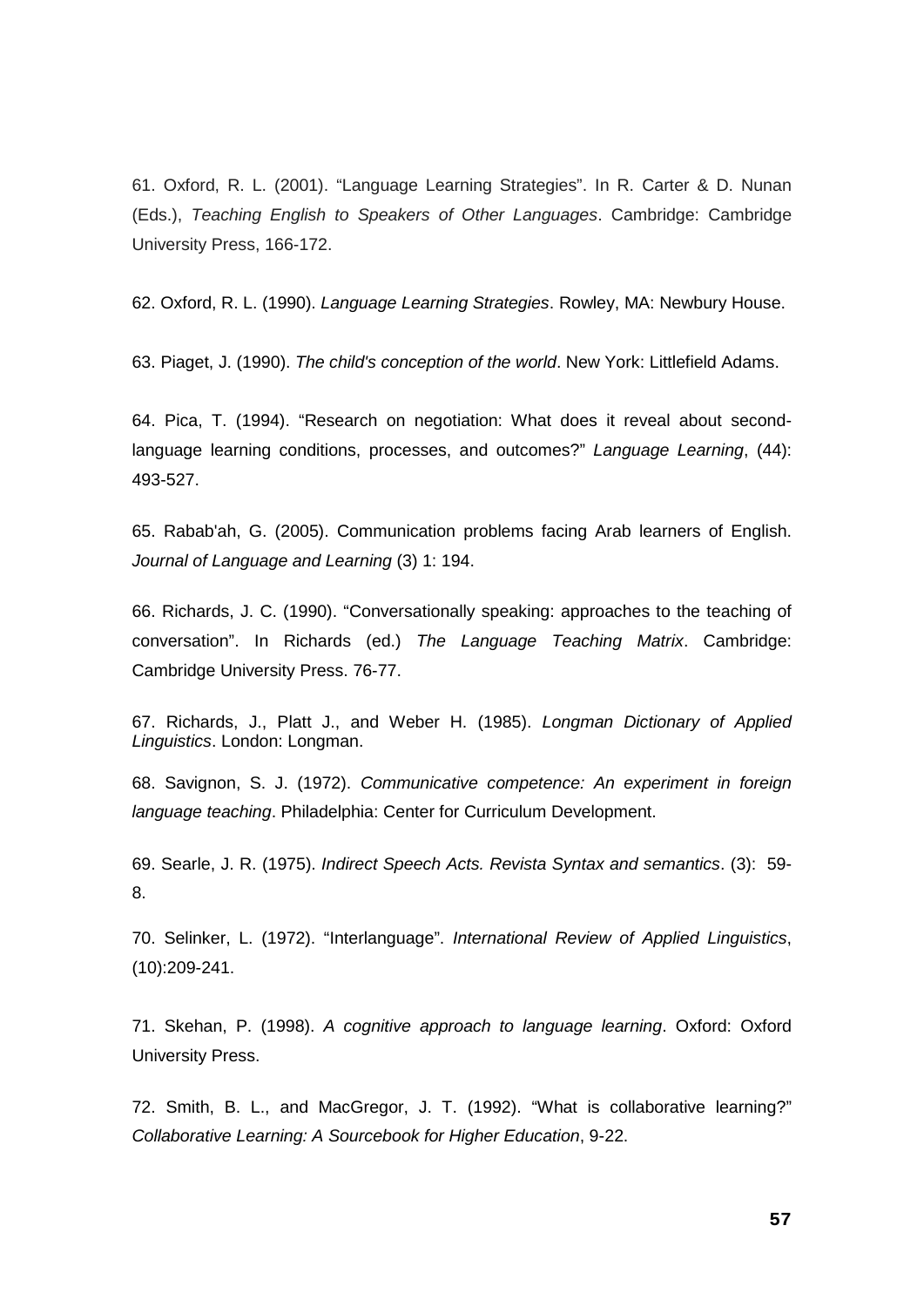73. Stern, H. H. (1983). *Fundamental Concepts of Language Teaching.* Oxford: Oxford University Press.

74. Tarone, E., Cohen, A. D. and Dumas, G. (1976). "A closer look at some interlanguage terminology: a framework for communication strategies". In Færch, C. and Kasper, G. (1983a). *Strategies in Interlanguage Communication*. London: Longman, pages 4-14.

75. Tarone, E. (1977) "Conscious communication strategies in interlanguage: A progress report". In Brown, H. D., Yorio, C. A. & Crymes, R. H. (eds.) On TESOL'77: *Teaching and learning English as a second language: Trends in research and Practice*. Washington, DC: TESOL.194-203.

76. Tarone, E. (1980). "Communication strategies, foreigner talk and repair in interlanguage". *Language Learning*, (30):417–431.

77. Tarone, E. (1981). "Some Thoughts on the Notion of Communication Strategy". *TESOL Quarterly* (15) (3): 285-295.

78. Tuan, H.J. (2001). "Is Extroversion-Intriversion Tendency A Variable in The Choice of Strategies in Communication?" *Proceedings of the Eighteenth Conference on English Teaching and Learning in the Republic of China* Taipei: Crane. 306-324.

79. Ur, P. (1984). *Teaching Listening Comprehension*. Cambridge University Press.

80. Van Dijk, T. A. (1977). *Text and Context. [Explorations](http://www.discourses.org/OldBooks/Teun%20A%20van%20Dijk%20-%20Text%20and%20Context.pdf) in the Semantics and [Pragmatics](http://www.discourses.org/OldBooks/Teun%20A%20van%20Dijk%20-%20Text%20and%20Context.pdf) of Discourse*. London and New York: Longman.

81. Van Lier, L. (1988). *The Classroom and the Language Learner*. London: Longman.

82. Varadi, T. (1980). "Strategies of target language learner communication: Message adjustment." *International Review of Applied Linguistics* 18, 59-71. Paper originally presented at the sixth Conference of the Romanian-English Linguistics Project, Timisoara, 1973. Republished in C. Faerch and G. Kasper (eds.) 1983.

83. Vygotsky, L. (1986). *Thought and Language*. Boston: MIT Press.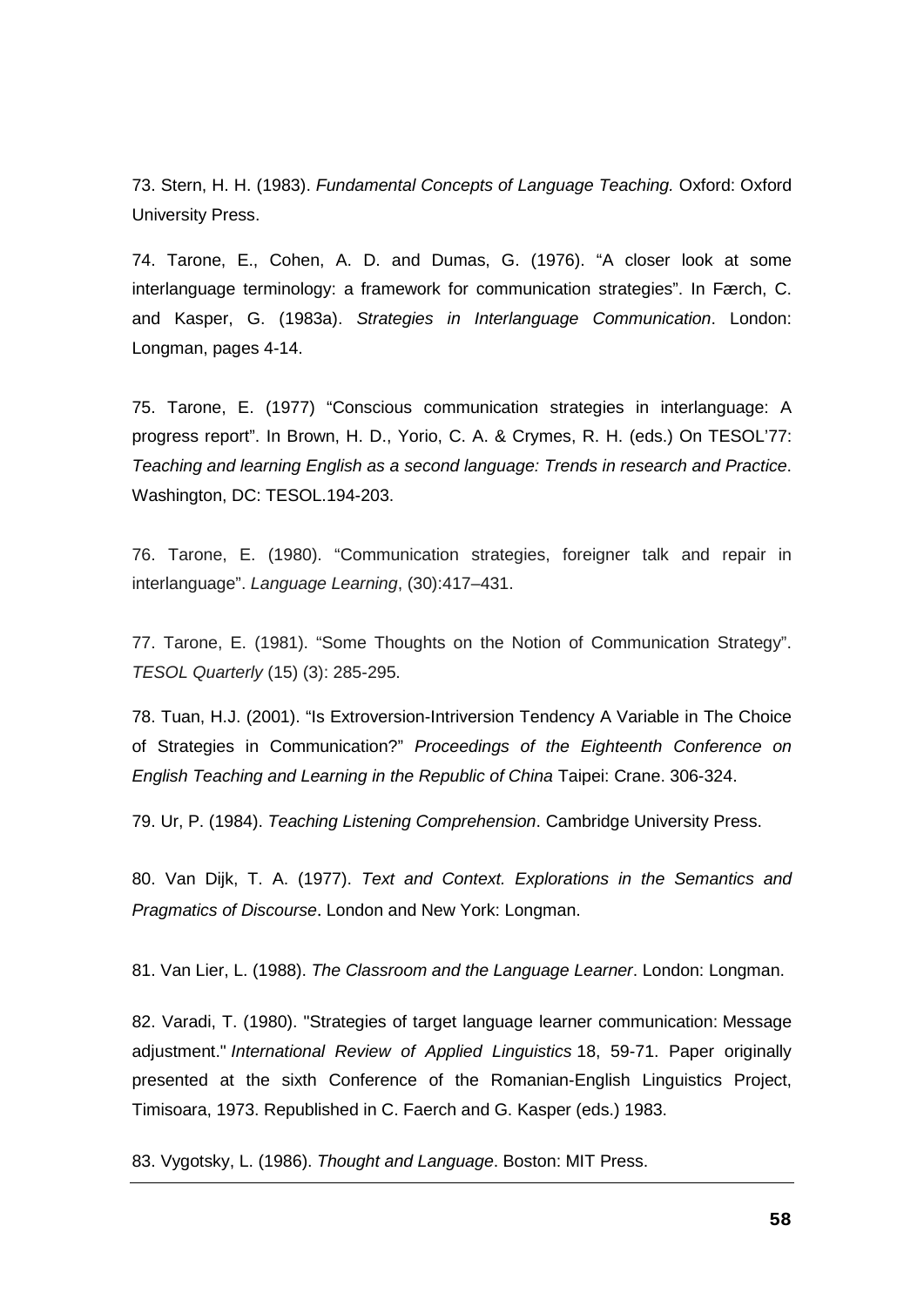84. Widdowson, H. (2004). "Text, Context, Pretext". *Critical Issues in Discourse Analysis.*

85. Widdowson, H. G. (1978). *Teaching Language as Communication. Oxford: Oxford University Press.* 

86. Willems, G. (1987). "Communication strategies and their significance in foreign language teaching". *System,* (15): 351-364.

86. Yule, G. and E. Tarone. (1991). "The other side of the page: integrating the study of communication strategies and negotiated input in SLA". In R. Phillipson et al. (eds.). Foreign/Second language pedagogy research; A commemorative volume for Claus Faerch (pp. 162-171). Clevedon, England. Multilingual Matters.

## *Textbooks*

1. Wetz, B. and Halliwell, H. (2010). *English plus Student´s book*. Oxford: Oxford University Press. Pages 10, 17, 38, 96.

2. Wilson, K. (2008). *Smart Move Student´s Book*. Oxford: Oxford University Press. Pages 5, 6, 7, 8.

### *Webography.*

1. BICS & CALP Explained by Jim Cummins and C. Baker [http://www.iteachilearn.com/cummins/bicscalp.html](http://www.iteachilearn.com/cummins/bicscalp.html%23_blank)

2. Common European Framework of Reference for Languages (Council of Europe, 2001:1-273) [http://www.coe.int/t/dg4/linguistic/source/framework\\_en.pdf](http://www.coe.int/t/dg4/linguistic/source/framework_en.pdf)

3.<http://www.hist-analytic.com/GRICE.pdf>

Last accessed 20-11-2014.

4. [http://www.eslvideo.com/esl\\_video\\_quiz\\_low\\_intermediate.php?id=19672](http://www.eslvideo.com/esl_video_quiz_low_intermediate.php?id=19672)

Last accessed 10-11-2014.

5.<http://www.englishspeak.com/english-lessons.cfm>